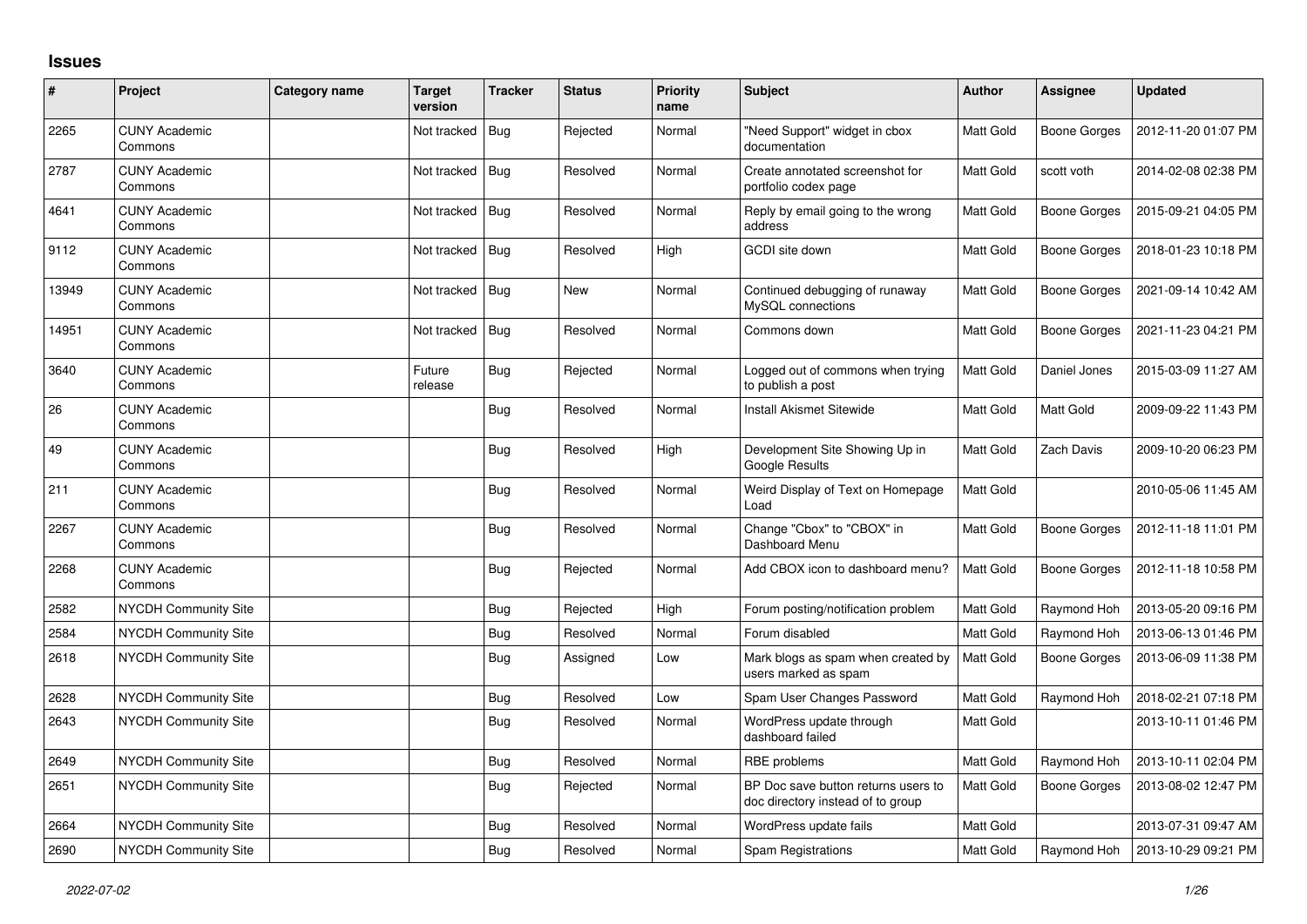| $\pmb{\#}$ | Project                         | <b>Category name</b> | <b>Target</b><br>version | <b>Tracker</b> | <b>Status</b> | <b>Priority</b><br>name | <b>Subject</b>                                                     | <b>Author</b>    | <b>Assignee</b>     | <b>Updated</b>      |
|------------|---------------------------------|----------------------|--------------------------|----------------|---------------|-------------------------|--------------------------------------------------------------------|------------------|---------------------|---------------------|
| 2762       | NYCDH Community Site            |                      |                          | Bug            | Resolved      | Urgent                  | Unable to Delete Spam Groups                                       | Matt Gold        | Raymond Hoh         | 2013-09-04 11:23 PM |
| 2773       | NYCDH Community Site            |                      |                          | Bug            | Resolved      | Urgent                  | Severe site weirdness                                              | Matt Gold        | Raymond Hoh         | 2018-02-21 07:13 PM |
| 2815       | NYCDH Community Site            |                      |                          | <b>Bug</b>     | Resolved      | Normal                  | Group Activity dates don't match<br>latest activity                | <b>Matt Gold</b> | Raymond Hoh         | 2013-10-14 11:40 PM |
| 2953       | NYCDH Community Site            |                      |                          | Bug            | Resolved      | Normal                  | WP Update Failed                                                   | Matt Gold        | Raymond Hoh         | 2014-06-24 10:48 PM |
| 2971       | JustPublics@365<br>MediaCamp    |                      |                          | Bug            | Resolved      | Normal                  | <b>CBOX Theme Error</b>                                            | Matt Gold        | Raymond Hoh         | 2014-01-24 09:00 PM |
| 3263       | NYCDH Community Site            |                      |                          | Bug            | Resolved      | Normal                  | RBE could not be posted                                            | Matt Gold        | Raymond Hoh         | 2014-06-24 10:48 PM |
| 3266       | NYCDH Community Site            |                      |                          | Bug            | Resolved      | Normal                  | Report of difficulty posting the<br>NYCDH forum                    | <b>Matt Gold</b> | Raymond Hoh         | 2014-06-12 03:27 PM |
| 3286       | NYCDH Community Site            |                      |                          | Bug            | Resolved      | Normal                  | Have BP Docs take on Access<br>Defaults of group                   | Matt Gold        | Raymond Hoh         | 2018-02-21 07:23 PM |
| 3287       | NYCDH Community Site            |                      |                          | Bug            | Resolved      | Normal                  | Link to Private Doc bounces<br>non-logged-in users to homepage     | Matt Gold        | Raymond Hoh         | 2014-06-25 05:30 PM |
| 3289       | NYCDH Community Site            |                      |                          | Bug            | Resolved      | Normal                  | BP Docs revision overflowing div<br>containers                     | Matt Gold        | Raymond Hoh         | 2014-06-26 05:19 PM |
| 3429       | NYCDH Community Site            |                      |                          | <b>Bug</b>     | Resolved      | Normal                  | Forum Attachments not working                                      | Matt Gold        | Raymond Hoh         | 2014-09-01 04:04 PM |
| 3642       | <b>CUNY Academic</b><br>Commons |                      |                          | Bug            | Rejected      | Normal                  | Group search hanging                                               | <b>Matt Gold</b> | <b>Boone Gorges</b> | 2014-11-10 12:50 PM |
| 4196       | <b>CUNY Academic</b><br>Commons |                      |                          | <b>Bug</b>     | Rejected      | High                    | News feed weirdness                                                | Matt Gold        | <b>Boone Gorges</b> | 2015-06-25 03:41 PM |
| 4640       | <b>CUNY Academic</b><br>Commons |                      |                          | Bug            | Resolved      | Normal                  | Group forum problem                                                | Matt Gold        | Boone Gorges        | 2015-09-21 03:44 PM |
| 4736       | NYCDH Community Site            |                      |                          | Bug            | Resolved      | Normal                  | NYCDH email notifications don't list<br>attachments                | Matt Gold        | Raymond Hoh         | 2015-10-08 09:35 PM |
| 4763       | NYCDH Community Site            |                      |                          | Bug            | Resolved      | Normal                  | Embedded HTML link doesn't appear<br>in email notification         | Matt Gold        | Raymond Hoh         | 2015-10-10 10:11 AM |
| 5055       | NYCDH Community Site            |                      |                          | <b>Bug</b>     | Resolved      | Normal                  | Up file size limit on forum<br>attachments                         | Matt Gold        |                     | 2015-12-21 01:30 PM |
| 5274       | <b>CUNY Academic</b><br>Commons |                      |                          | Bug            | Resolved      | Normal                  | RBE - received erroneous notification<br>of reply not being posted | <b>Matt Gold</b> |                     | 2016-02-29 03:46 PM |
| 5440       | <b>CUNY Academic</b><br>Commons |                      |                          | Bug            | Rejected      | Normal                  | New account notification email<br>question                         | Matt Gold        | Raymond Hoh         | 2016-04-21 12:12 AM |
| 5445       | NYCDH Community Site            |                      |                          | <b>Bug</b>     | Resolved      | Normal                  | Private group question                                             | Matt Gold        | Raymond Hoh         | 2016-04-13 01:58 PM |
| 5447       | NYCDH Community Site            |                      |                          | <b>Bug</b>     | Resolved      | Normal                  | Forum post notification doesn't note<br>presence of an attachment  | Matt Gold        | Raymond Hoh         | 2016-04-15 12:19 PM |
| 5530       | NYCDH Community Site            |                      |                          | Bug            | Resolved      | Normal                  | Error updating plugin                                              | Matt Gold        | Raymond Hoh         | 2018-02-21 07:16 PM |
| 5742       | NYCDH Community Site            |                      |                          | <b>Bug</b>     | Resolved      | Normal                  | images in slideshow not working                                    | Matt Gold        | Raymond Hoh         | 2016-07-20 07:24 PM |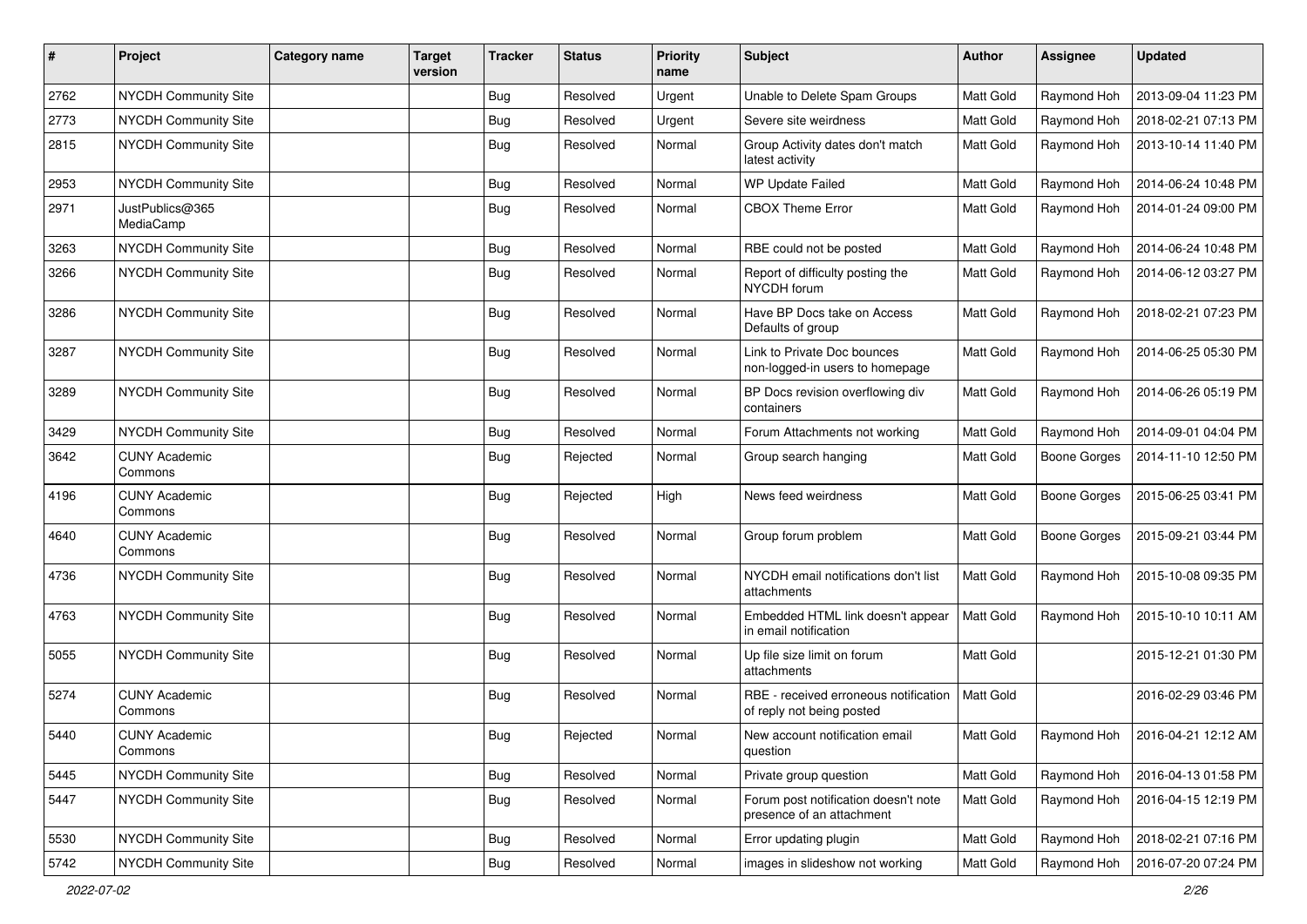| #     | Project                         | <b>Category name</b> | <b>Target</b><br>version | <b>Tracker</b> | <b>Status</b> | <b>Priority</b><br>name | Subject                                                              | <b>Author</b>    | <b>Assignee</b>     | <b>Updated</b>      |
|-------|---------------------------------|----------------------|--------------------------|----------------|---------------|-------------------------|----------------------------------------------------------------------|------------------|---------------------|---------------------|
| 5840  | NYCDH Community Site            |                      |                          | <b>Bug</b>     | Resolved      | Normal                  | request membership in private group<br>issue                         | Matt Gold        | Raymond Hoh         | 2016-07-26 06:58 AM |
| 5939  | NYCDH Community Site            |                      |                          | <b>Bug</b>     | Resolved      | Normal                  | Embedded link doesn't come through<br>CBOX/NYCDH email notification  | <b>Matt Gold</b> | Raymond Hoh         | 2018-02-21 07:16 PM |
| 7448  | NYCDH Community Site            |                      |                          | <b>Bug</b>     | Duplicate     | Normal                  | Email subscription changed                                           | Matt Gold        | Raymond Hoh         | 2018-02-21 07:20 PM |
| 7689  | <b>CUNY Academic</b><br>Commons |                      |                          | Bug            | Duplicate     | Immediate               | Commons in Blank State                                               | Matt Gold        | <b>Boone Gorges</b> | 2017-02-15 10:19 PM |
| 8050  | NYCDH Community Site            |                      |                          | <b>Bug</b>     | Rejected      | Normal                  | problem resetting pw                                                 | Matt Gold        | Raymond Hoh         | 2017-04-27 03:54 PM |
| 8051  | NYCDH Community Site            |                      |                          | <b>Bug</b>     | Resolved      | Normal                  | User reports registration problem                                    | Matt Gold        | Raymond Hoh         | 2017-04-27 04:29 PM |
| 8161  | <b>CUNY Academic</b><br>Commons |                      |                          | Bug            | Rejected      | Normal                  | Contact form info sent to Commons<br>email                           | Matt Gold        | <b>Boone Gorges</b> | 2017-05-21 10:52 PM |
| 8239  | <b>CUNY Academic</b><br>Commons |                      |                          | <b>Bug</b>     | Duplicate     | Normal                  | Help page should have an email<br>address on it                      | Matt Gold        | Paige Dupont        | 2017-10-11 11:28 AM |
| 8397  | NYCDH Community Site            |                      |                          | Bug            | Resolved      | Normal                  | Profile question                                                     | Matt Gold        | Raymond Hoh         | 2018-02-21 07:21 PM |
| 8582  | NYCDH Community Site            |                      |                          | Bug            | Resolved      | High                    | Forum post doesn't work                                              | Matt Gold        | Raymond Hoh         | 2018-02-21 07:13 PM |
| 8992  | NYCDH Community Site            |                      |                          | <b>Bug</b>     | Assigned      | Normal                  | Multiple RBE error reports                                           | Matt Gold        | Raymond Hoh         | 2017-12-11 05:43 PM |
| 9076  | NYCDH Community Site            |                      |                          | <b>Bug</b>     | Resolved      | Normal                  | Email group subscription reset<br>erroneously                        | Matt Gold        | Raymond Hoh         | 2018-09-25 09:52 AM |
| 9089  | NYCDH Community Site            |                      |                          | <b>Bug</b>     | Rejected      | Normal                  | User experiences phishing warning                                    | Matt Gold        | Raymond Hoh         | 2020-11-23 08:43 PM |
| 9242  | NYCDH Community Site            |                      |                          | <b>Bug</b>     | Resolved      | Normal                  | Default subscription to NYCDH<br>Announcements group                 | Matt Gold        | Raymond Hoh         | 2018-02-22 12:47 PM |
| 10325 | NYCDH Community Site            |                      |                          | <b>Bug</b>     | Resolved      | Normal                  | Digest email formatting                                              | Matt Gold        | Raymond Hoh         | 2018-09-14 09:34 PM |
| 10538 | <b>CUNY Academic</b><br>Commons |                      |                          | Bug            | Resolved      | Normal                  | "This Site Can't be Reached"                                         | Matt Gold        | Boone Gorges        | 2018-10-16 09:39 PM |
| 11000 | NYCDH Community Site            |                      |                          | <b>Bug</b>     | Rejected      | Normal                  | SSL / link redirection issue for DH<br>Week site from NYCDH homepage | Matt Gold        | Raymond Hoh         | 2019-01-24 10:00 PM |
| 11280 | NYCDH Community Site            |                      |                          | <b>Bug</b>     | Resolved      | Normal                  | Member search not working                                            | Matt Gold        | Raymond Hoh         | 2019-04-01 06:23 PM |
| 11456 | NYCDH Community Site            |                      |                          | <b>Bug</b>     | Resolved      | Normal                  | Group has no admins                                                  | Matt Gold        | Raymond Hoh         | 2019-06-01 04:24 PM |
| 12341 | <b>CUNY Academic</b><br>Commons |                      |                          | Bug            | Abandoned     | High                    | Commons down                                                         | Matt Gold        |                     | 2020-02-11 10:45 AM |
| 12433 | NYCDH Community Site            |                      |                          | Bug            | Resolved      | Normal                  | hyperlinks not accepted in forum post   Matt Gold                    |                  | Raymond Hoh         | 2020-11-23 08:42 PM |
| 12893 | NYCDH Community Site            |                      |                          | <b>Bug</b>     | Resolved      | Normal                  | Login issue                                                          | <b>Matt Gold</b> | Raymond Hoh         | 2020-06-05 10:31 AM |
| 13491 | NYCDH Community Site            |                      |                          | <b>Bug</b>     | Resolved      | Normal                  | User unable to register                                              | Matt Gold        | Raymond Hoh         | 2020-10-23 12:43 AM |
| 13862 | <b>CUNY Academic</b><br>Commons |                      |                          | <b>Bug</b>     | Resolved      | Normal                  | Under maintenance message                                            | Matt Gold        | Boone Gorges        | 2021-01-28 08:56 PM |
| 14737 | <b>CUNY Academic</b><br>Commons |                      |                          | <b>Bug</b>     | Duplicate     | Normal                  | Final step of group/site clone reloads<br>page                       | <b>Matt Gold</b> | <b>Boone Gorges</b> | 2021-08-31 11:41 AM |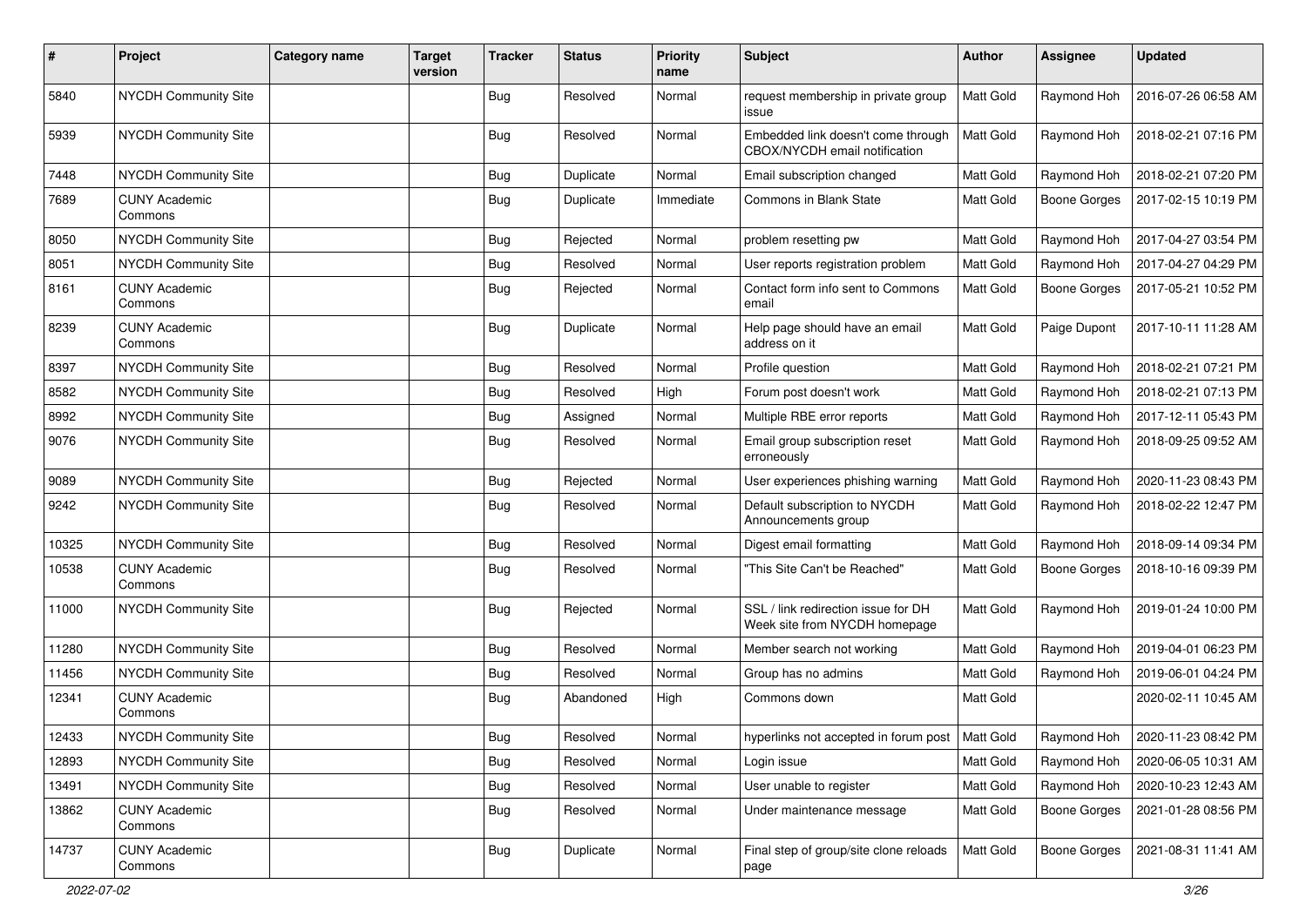| $\pmb{\#}$ | Project                         | Category name      | <b>Target</b><br>version | <b>Tracker</b> | <b>Status</b> | <b>Priority</b><br>name | <b>Subject</b>                                                        | <b>Author</b>    | <b>Assignee</b>     | <b>Updated</b>      |
|------------|---------------------------------|--------------------|--------------------------|----------------|---------------|-------------------------|-----------------------------------------------------------------------|------------------|---------------------|---------------------|
| 14861      | NYCDH Community Site            |                    |                          | Bug            | Resolved      | Normal                  | User unable to access profile editing<br>page                         | Matt Gold        | Raymond Hoh         | 2021-10-14 08:38 PM |
| 14896      | <b>CUNY Academic</b><br>Commons |                    |                          | <b>Bug</b>     | Resolved      | Urgent                  | site down for maintenance                                             | Matt Gold        | <b>Boone Gorges</b> | 2021-10-26 11:01 AM |
| 15247      | <b>NYCDH Community Site</b>     |                    |                          | <b>Bug</b>     | Resolved      | Normal                  | Registration issue                                                    | Matt Gold        | Raymond Hoh         | 2022-02-03 08:02 PM |
| 16307      | <b>CUNY Academic</b><br>Commons |                    |                          | <b>Bug</b>     | <b>New</b>    | Normal                  | Add brief messaging to<br>accept/decline group membership<br>requests | Matt Gold        | Boone Gorges        | 2022-06-27 06:13 PM |
| 12185      | <b>CUNY Academic</b><br>Commons |                    | 1.16.1                   | <b>Bug</b>     | Resolved      | Immediate               | Group links not working                                               | Matt Gold        | <b>Boone Gorges</b> | 2019-12-10 10:35 AM |
| 11610      | <b>CUNY Academic</b><br>Commons |                    | 1.15.5                   | Bug            | Resolved      | Normal                  | Homepage thumbnails not loading                                       | Matt Gold        | Boone Gorges        | 2019-06-29 10:38 PM |
| 11619      | <b>CUNY Academic</b><br>Commons |                    | 1.15.5                   | Bug            | Rejected      | Normal                  | Homepage thumbnails not loading                                       | Matt Gold        | Raymond Hoh         | 2019-07-09 03:49 AM |
| 10563      | <b>CUNY Academic</b><br>Commons |                    | 1.13.12                  | Bug            | Resolved      | Urgent                  | cllicking on links from site menu leads<br>to 500 error               | Matt Gold        | Boone Gorges        | 2018-10-23 10:48 AM |
| 213        | <b>CUNY Academic</b><br>Commons |                    | 1.1                      | Bug            | Rejected      | Normal                  | Wiki Style                                                            | Matt Gold        | Chris Stein         | 2010-11-30 04:17 PM |
| 13496      | <b>CUNY Academic</b><br>Commons | Accessibility      | 1.18.0                   | Bug            | Resolved      | Normal                  | Review contrast issues on registration<br>page and profile page       | <b>Matt Gold</b> | Sonja Leix          | 2020-12-08 11:31 AM |
| 5691       | <b>CUNY Academic</b><br>Commons | Blogs (BuddyPress) | Future<br>release        | Bug            | Assigned      | High                    | Differing numbers on Sites display                                    | Matt Gold        | Raymond Hoh         | 2016-06-13 01:37 PM |
| 6350       | <b>CUNY Academic</b><br>Commons | Blogs (BuddyPress) | 1.9.31                   | Bug            | Resolved      | Normal                  | Editing blog posts results in activity<br>items                       | Matt Gold        | Boone Gorges        | 2016-10-18 09:24 PM |
| 256        | <b>CUNY Academic</b><br>Commons | BuddyPress (misc)  | Not tracked              | Bug            | Resolved      | High                    | Security warnings on site                                             | Matt Gold        | Boone Gorges        | 2014-05-01 09:23 AM |
| 320        | <b>CUNY Academic</b><br>Commons | BuddyPress (misc)  | Not tracked              | Bug            | Resolved      | Normal                  | Multiple listings of account in BP<br>group                           | Matt Gold        | Boone Gorges        | 2010-09-01 07:37 AM |
| 351        | <b>CUNY Academic</b><br>Commons | BuddyPress (misc)  | Not tracked              | Bug            | Rejected      | Normal                  | Invited Group Members Aren't<br>Automatically Added to Groups         | Matt Gold        | Boone Gorges        | 2011-08-22 06:54 PM |
| 363        | <b>CUNY Academic</b><br>Commons | BuddyPress (misc)  | Not tracked   Bug        |                | Resolved      | Normal                  | Member listed twice in group                                          | Matt Gold        | Boone Gorges        | 2010-10-06 10:35 AM |
| 451        | <b>CUNY Academic</b><br>Commons | BuddyPress (misc)  | Not tracked              | Bug            | Resolved      | High                    | Members Unable to Upload<br>Documents to Groups                       | Matt Gold        | Boone Gorges        | 2010-12-09 12:32 PM |
| 456        | <b>CUNY Academic</b><br>Commons | BuddyPress (misc)  | Not tracked              | Bug            | Resolved      | Normal                  | <b>Check Sitewide Plugins</b>                                         | Matt Gold        | Boone Gorges        | 2010-12-21 12:31 PM |
| 466        | <b>CUNY Academic</b><br>Commons | BuddyPress (misc)  | Not tracked              | Bug            | Rejected      | Normal                  | Friendship Requests coming out of<br>nowhere                          | Matt Gold        | Boone Gorges        | 2011-08-22 06:52 PM |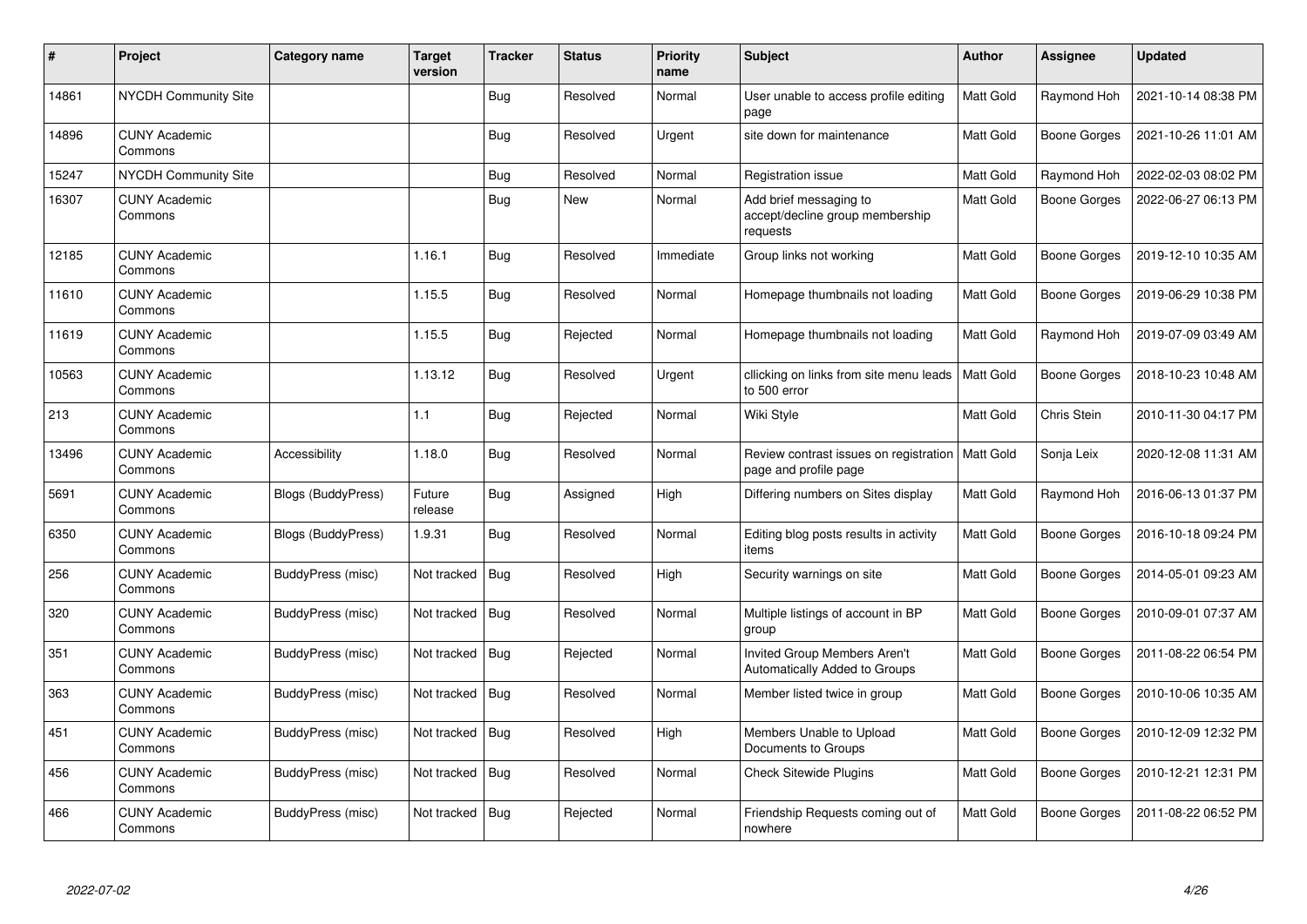| #              | Project                         | Category name     | <b>Target</b><br>version | <b>Tracker</b> | <b>Status</b> | <b>Priority</b><br>name | <b>Subject</b>                                                    | Author    | Assignee            | <b>Updated</b>      |
|----------------|---------------------------------|-------------------|--------------------------|----------------|---------------|-------------------------|-------------------------------------------------------------------|-----------|---------------------|---------------------|
| 467            | <b>CUNY Academic</b><br>Commons | BuddyPress (misc) | Not tracked              | <b>Bug</b>     | Resolved      | Low                     | CAC Blog no longer listed on<br>BP-Admin Bar "My Blogs" list      | Matt Gold | <b>Boone Gorges</b> | 2010-12-21 12:38 PM |
| 590            | <b>CUNY Academic</b><br>Commons | BuddyPress (misc) | Not tracked              | Bug            | Resolved      | Normal                  | Roadmap Discussion                                                | Matt Gold | Boone Gorges        | 2011-08-22 06:51 PM |
| 626            | <b>CUNY Academic</b><br>Commons | BuddyPress (misc) | Not tracked              | Bug            | Resolved      | Normal                  | Edit Help Blog Post on Syncing<br>Group/Blog Authorship           | Matt Gold | Sarah Morgano       | 2011-10-13 11:29 AM |
| 674            | <b>CUNY Academic</b><br>Commons | BuddyPress (misc) | Not tracked              | Bug            | Rejected      | Normal                  | <b>Errant Friend Request?</b>                                     | Matt Gold | <b>Boone Gorges</b> | 2011-04-06 11:28 PM |
| 1294           | <b>CUNY Academic</b><br>Commons | BuddyPress (misc) | Not tracked              | Bug            | Resolved      | Normal                  | Profile Field Search by College Not<br><b>Working Correctly</b>   | Matt Gold | Boone Gorges        | 2011-12-09 07:11 AM |
| 1568           | <b>CUNY Academic</b><br>Commons | BuddyPress (misc) | Not tracked              | Bug            | Resolved      | Normal                  | Member reports problem with email<br>notifications                | Matt Gold |                     | 2012-02-28 10:51 AM |
| 2091           | <b>CUNY Academic</b><br>Commons | BuddyPress (misc) | Not tracked              | <b>Bug</b>     | Resolved      | Normal                  | <b>RBE Down</b>                                                   | Matt Gold | Raymond Hoh         | 2012-09-02 06:00 PM |
| 2785           | <b>CUNY Academic</b><br>Commons | BuddyPress (misc) | Not tracked              | Bug            | Resolved      | Normal                  | Don't see cuny is shortlink for myself                            | Matt Gold | Boone Gorges        | 2013-09-12 10:56 AM |
| 2857           | <b>CUNY Academic</b><br>Commons | BuddyPress (misc) | Not tracked              | Bug            | Resolved      | Normal                  | Double posting via RBE                                            | Matt Gold | Boone Gorges        | 2013-11-01 02:55 PM |
| 3995           | <b>CUNY Academic</b><br>Commons | BuddyPress (misc) | Not tracked              | Bug            | Resolved      | Normal                  | Possible People Page filter error                                 | Matt Gold | Boone Gorges        | 2015-04-16 07:51 AM |
| 12353          | <b>CUNY Academic</b><br>Commons | BuddyPress (misc) | Not tracked              | <b>Bug</b>     | Abandoned     | Normal                  | Member filtering not working                                      | Matt Gold | <b>Boone Gorges</b> | 2020-03-10 11:14 AM |
| 2816           | <b>CUNY Academic</b><br>Commons | BuddyPress (misc) | Future<br>release        | <b>Bug</b>     | Resolved      | Normal                  | Double posting/email notification                                 | Matt Gold | Raymond Hoh         | 2013-11-01 08:04 PM |
| $\overline{7}$ | <b>CUNY Academic</b><br>Commons | BuddyPress (misc) |                          | Bug            | Resolved      | Normal                  | BuddyPress theme error on iPhone                                  | Matt Gold | <b>Boone Gorges</b> | 2009-09-15 07:39 PM |
| 30             | <b>CUNY Academic</b><br>Commons | BuddyPress (misc) |                          | <b>Bug</b>     | Resolved      | Normal                  | Hidden Forum Activity Showing up in<br>News Feed                  | Matt Gold | <b>Boone Gorges</b> | 2009-09-30 02:51 PM |
| 41             | <b>CUNY Academic</b><br>Commons | BuddyPress (misc) |                          | <b>Bug</b>     | Resolved      | Normal                  | User listed twice in group                                        | Matt Gold | Matt Gold           | 2009-12-08 07:35 PM |
| 47             | <b>CUNY Academic</b><br>Commons | BuddyPress (misc) |                          | <b>Bug</b>     | Resolved      | Normal                  | Request to Join Group Lost                                        | Matt Gold |                     | 2009-10-19 04:08 PM |
| 53             | <b>CUNY Academic</b><br>Commons | BuddyPress (misc) |                          | Bug            | Resolved      | Normal                  | Search on Group Page Not Working.<br>Leads to Home Page           | Matt Gold | Boone Gorges        | 2009-10-22 10:51 AM |
| 56             | <b>CUNY Academic</b><br>Commons | BuddyPress (misc) |                          | <b>Bug</b>     | Resolved      | Normal                  | Addition of a Profile Field Option<br><b>Removes Existing One</b> | Matt Gold | Zach Davis          | 2009-10-27 05:14 PM |
| 69             | CUNY Academic<br>Commons        | BuddyPress (misc) |                          | <b>Bug</b>     | Resolved      | Normal                  | UserName doesn't appear in News<br>Feed Wiki Edit                 | Matt Gold | Boone Gorges        | 2009-12-03 09:33 AM |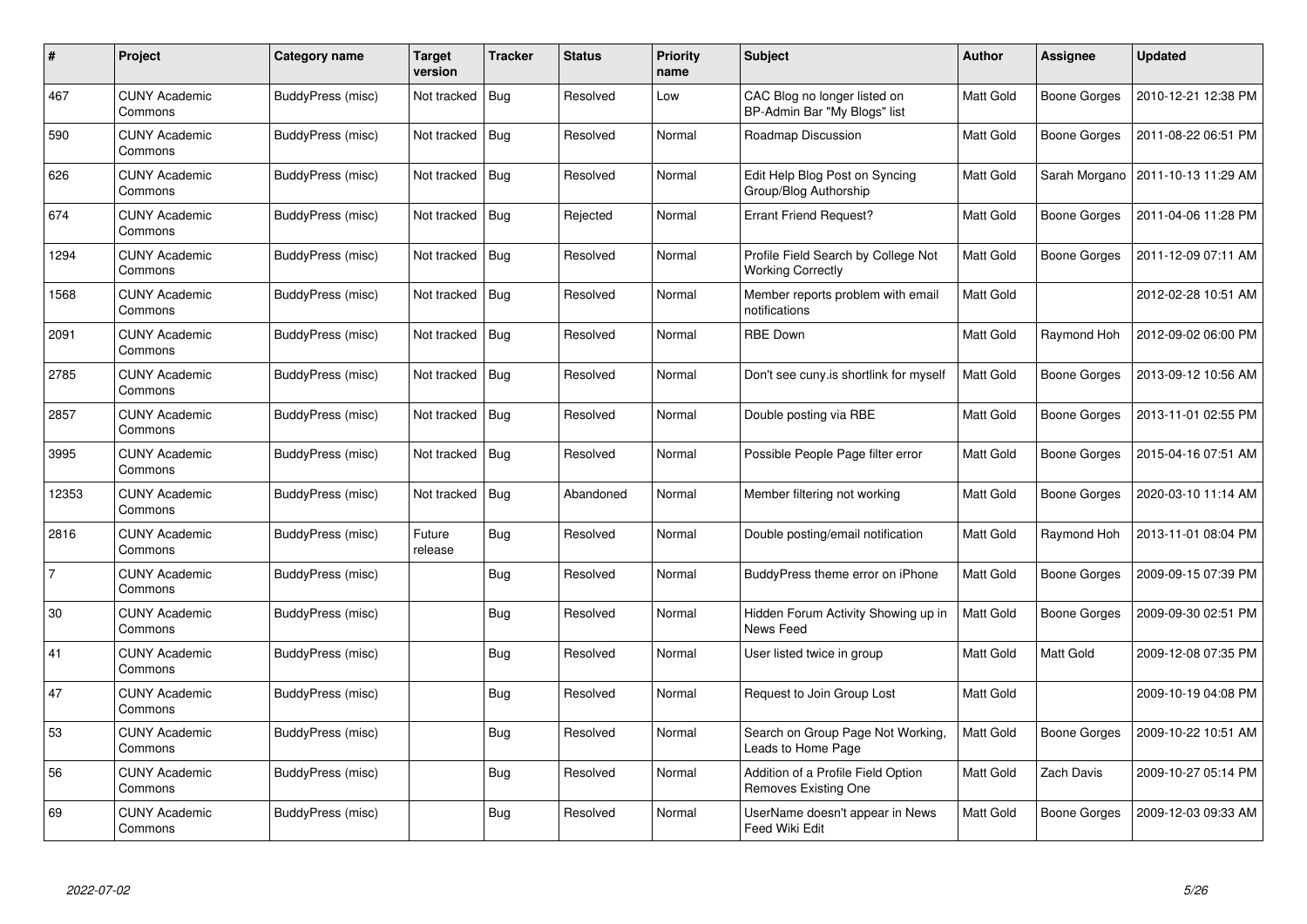| #   | Project                         | Category name            | <b>Target</b><br>version | <b>Tracker</b> | <b>Status</b> | <b>Priority</b><br>name | <b>Subject</b>                                                | <b>Author</b> | Assignee            | <b>Updated</b>      |
|-----|---------------------------------|--------------------------|--------------------------|----------------|---------------|-------------------------|---------------------------------------------------------------|---------------|---------------------|---------------------|
| 130 | <b>CUNY Academic</b><br>Commons | BuddyPress (misc)        |                          | <b>Bug</b>     | Resolved      | Normal                  | Link to Blog on Group Pages leads<br>back to Group            | Matt Gold     | Boone Gorges        | 2009-12-10 01:28 PM |
| 134 | <b>CUNY Academic</b><br>Commons | BuddyPress (misc)        |                          | Bug            | Resolved      | Low                     | Div Overflow Issue on Mail Interface                          | Matt Gold     | Boone Gorges        | 2009-12-13 06:28 PM |
| 138 | <b>CUNY Academic</b><br>Commons | BuddyPress (misc)        |                          | <b>Bug</b>     | Resolved      | Normal                  | Broken Links in Forum Notification<br>Emails                  | Matt Gold     | Boone Gorges        | 2010-03-02 07:59 PM |
| 143 | <b>CUNY Academic</b><br>Commons | BuddyPress (misc)        |                          | <b>Bug</b>     | Resolved      | Normal                  | Friendship Acceptance Error<br>Message                        | Matt Gold     | Boone Gorges        | 2010-05-11 04:44 PM |
| 145 | <b>CUNY Academic</b><br>Commons | BuddyPress (misc)        |                          | Bug            | Resolved      | Normal                  | Trackbacks are being attributed to<br>'ungooglable'           | Matt Gold     | <b>Boone Gorges</b> | 2010-05-20 03:07 PM |
| 148 | <b>CUNY Academic</b><br>Commons | BuddyPress (misc)        |                          | Bug            | Resolved      | Normal                  | TinyMCE Problem with URLs in Posts   Matt Gold                |               | Boone Gorges        | 2010-02-25 12:22 PM |
| 149 | <b>CUNY Academic</b><br>Commons | <b>BuddyPress (misc)</b> |                          | <b>Bug</b>     | Resolved      | Normal                  | Email Notifications and TinyMCE                               | Matt Gold     | Boone Gorges        | 2010-01-08 09:33 PM |
| 152 | <b>CUNY Academic</b><br>Commons | BuddyPress (misc)        |                          | <b>Bug</b>     | Resolved      | Normal                  | HTML Tags Added to Email<br><b>Notifications</b>              | Matt Gold     | Boone Gorges        | 2010-05-11 04:52 PM |
| 153 | <b>CUNY Academic</b><br>Commons | BuddyPress (misc)        |                          | Bug            | Resolved      | Normal                  | User Asked to login again while trying<br>to submit wire post | Matt Gold     | Boone Gorges        | 2010-05-11 04:48 PM |
| 154 | <b>CUNY Academic</b><br>Commons | BuddyPress (misc)        |                          | <b>Bug</b>     | Resolved      | Low                     | Order of posts on Forum page                                  | Matt Gold     | Boone Gorges        | 2010-05-11 04:53 PM |
| 155 | <b>CUNY Academic</b><br>Commons | BuddyPress (misc)        |                          | <b>Bug</b>     | Resolved      | Normal                  | Problem with Group Blog BuddyPress<br>Plugin                  | Matt Gold     | Boone Gorges        | 2010-01-23 07:19 AM |
| 156 | <b>CUNY Academic</b><br>Commons | BuddyPress (misc)        |                          | <b>Bug</b>     | Resolved      | Low                     | Sticky Posts and Recently Active<br><b>Topics List</b>        | Matt Gold     | Boone Gorges        | 2010-05-11 05:22 PM |
| 159 | <b>CUNY Academic</b><br>Commons | BuddyPress (misc)        |                          | Bug            | Resolved      | Normal                  | Member reports trouble with<br><b>Notification Settings</b>   | Matt Gold     | Boone Gorges        | 2010-05-11 04:50 PM |
| 160 | <b>CUNY Academic</b><br>Commons | BuddyPress (misc)        |                          | <b>Bug</b>     | Resolved      | Low                     | Sticky Posts and Recently Active<br>Topics List               | Matt Gold     | Boone Gorges        | 2010-01-21 02:02 PM |
| 172 | <b>CUNY Academic</b><br>Commons | BuddyPress (misc)        |                          | <b>Bug</b>     | Resolved      | Normal                  | Forum Notifications not working                               | Matt Gold     |                     | 2010-03-04 07:28 AM |
| 173 | <b>CUNY Academic</b><br>Commons | BuddyPress (misc)        |                          | <b>Bug</b>     | Resolved      | Normal                  | Blockquote display cut off in mac<br>browsers                 | Matt Gold     | Boone Gorges        | 2010-05-11 04:58 PM |
| 174 | <b>CUNY Academic</b><br>Commons | BuddyPress (misc)        |                          | <b>Bug</b>     | Resolved      | Normal                  | College names no longer active links<br>on profiles           | Matt Gold     | Boone Gorges        | 2010-05-11 05:00 PM |
| 180 | <b>CUNY Academic</b><br>Commons | BuddyPress (misc)        |                          | <b>Bug</b>     | Resolved      | Normal                  | Incorrect Link on Friendship Request<br>Notification Issues   | Matt Gold     | Boone Gorges        | 2010-03-13 08:47 AM |
| 181 | CUNY Academic<br>Commons        | BuddyPress (misc)        |                          | Bug            | Resolved      | Low                     | spam comments showing up in<br>activity stream                | Matt Gold     | Boone Gorges        | 2010-06-22 06:53 PM |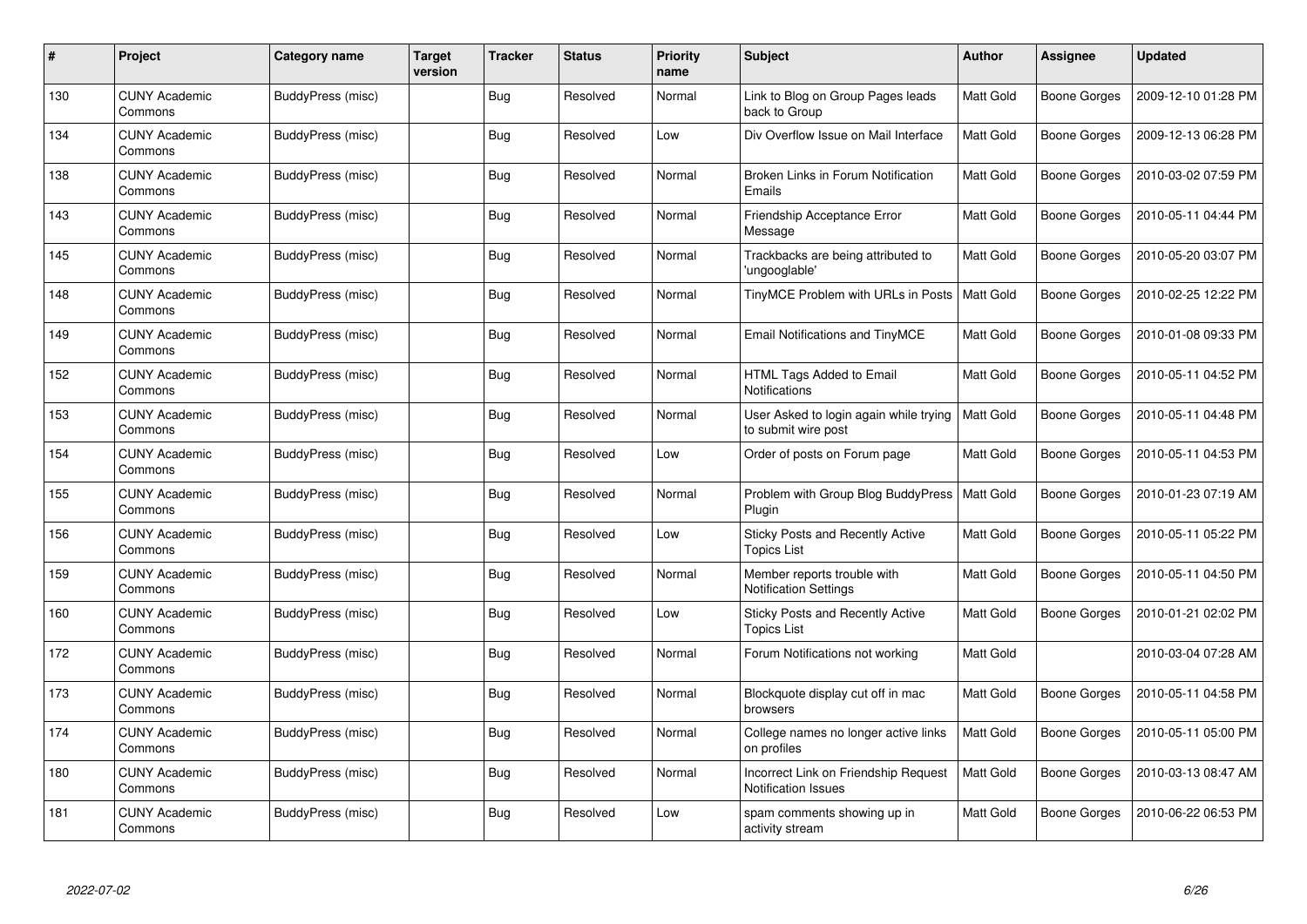| #   | Project                         | Category name     | <b>Target</b><br>version | <b>Tracker</b> | <b>Status</b> | <b>Priority</b><br>name | <b>Subject</b>                                                               | <b>Author</b> | Assignee            | <b>Updated</b>      |
|-----|---------------------------------|-------------------|--------------------------|----------------|---------------|-------------------------|------------------------------------------------------------------------------|---------------|---------------------|---------------------|
| 185 | <b>CUNY Academic</b><br>Commons | BuddyPress (misc) |                          | <b>Bug</b>     | Resolved      | Immediate               | Private Group Info/Documents on<br><b>Activity Stream</b>                    | Matt Gold     | Boone Gorges        | 2010-05-11 05:01 PM |
| 187 | <b>CUNY Academic</b><br>Commons | BuddyPress (misc) |                          | <b>Bug</b>     | Resolved      | Normal                  | Group Member unable to be<br>promoted to admin status                        | Matt Gold     | Boone Gorges        | 2010-04-02 09:26 PM |
| 189 | <b>CUNY Academic</b><br>Commons | BuddyPress (misc) |                          | Bug            | Resolved      | Normal                  | <b>Trouble Uploading Document</b>                                            | Matt Gold     | Boone Gorges        | 2010-05-11 04:31 PM |
| 204 | <b>CUNY Academic</b><br>Commons | BuddyPress (misc) |                          | Bug            | Resolved      | Normal                  | Embiggen list of my groups                                                   | Matt Gold     | Boone Gorges        | 2010-05-11 05:13 PM |
| 205 | <b>CUNY Academic</b><br>Commons | BuddyPress (misc) |                          | <b>Bug</b>     | Resolved      | High                    | <b>Cannot Create Account</b>                                                 | Matt Gold     | <b>Boone Gorges</b> | 2010-05-20 03:18 PM |
| 209 | <b>CUNY Academic</b><br>Commons | BuddyPress (misc) |                          | Bug            | Resolved      | High                    | Members Report that Forum<br>Attachments not working                         | Matt Gold     | Boone Gorges        | 2010-05-14 12:13 PM |
| 215 | <b>CUNY Academic</b><br>Commons | BuddyPress (misc) |                          | <b>Bug</b>     | Resolved      | Low                     | Inaccurate dates on group page`                                              | Matt Gold     | Boone Gorges        | 2010-05-12 12:11 PM |
| 220 | CUNY Academic<br>Commons        | BuddyPress (misc) |                          | <b>Bug</b>     | Resolved      | High                    | Hidden Groups showing up in<br>homepage group listing                        | Matt Gold     | Boone Gorges        | 2010-05-07 10:30 AM |
| 222 | <b>CUNY Academic</b><br>Commons | BuddyPress (misc) |                          | Bug            | Resolved      | High                    | No way for group admins to invite<br>new members                             | Matt Gold     | Boone Gorges        | 2010-05-11 09:02 PM |
| 223 | <b>CUNY Academic</b><br>Commons | BuddyPress (misc) |                          | <b>Bug</b>     | Resolved      | Normal                  | Uploaded Group Document Failed to<br><b>Create Email Notification</b>        | Matt Gold     | Boone Gorges        | 2010-05-11 10:12 PM |
| 235 | <b>CUNY Academic</b><br>Commons | BuddyPress (misc) |                          | <b>Bug</b>     | Resolved      | Normal                  | BP Admin Bar Not Appearing on Help<br><b>Blog</b>                            | Matt Gold     | Boone Gorges        | 2010-05-20 06:15 PM |
| 239 | <b>CUNY Academic</b><br>Commons | BuddyPress (misc) |                          | <b>Bug</b>     | Resolved      | Normal                  | Forum Post Error                                                             | Matt Gold     | Boone Gorges        | 2010-05-12 11:48 AM |
| 240 | <b>CUNY Academic</b><br>Commons | BuddyPress (misc) |                          | <b>Bug</b>     | Resolved      | Normal                  | Invite Anyone - CUNY email domain<br>produces error                          | Matt Gold     | Boone Gorges        | 2010-05-14 12:39 PM |
| 241 | <b>CUNY Academic</b><br>Commons | BuddyPress (misc) |                          | <b>Bug</b>     | Resolved      | Normal                  | <b>Emailed Group Activity Updates</b><br><b>Contain Escape Characters</b>    | Matt Gold     | Boone Gorges        | 2010-08-25 01:30 PM |
| 244 | <b>CUNY Academic</b><br>Commons | BuddyPress (misc) |                          | Bug            | Rejected      | Low                     | Some notifications persist after being<br>clicked                            | Matt Gold     | Boone Gorges        | 2014-05-01 09:20 AM |
| 247 | <b>CUNY Academic</b><br>Commons | BuddyPress (misc) |                          | Bug            | Resolved      | Normal                  | Email problem on signup                                                      | Matt Gold     | Boone Gorges        | 2010-05-18 03:09 PM |
| 249 | <b>CUNY Academic</b><br>Commons | BuddyPress (misc) |                          | <b>Bug</b>     | Resolved      | Normal                  | New group contains activity stream<br>post from older group                  | Matt Gold     | Boone Gorges        | 2010-05-20 03:00 PM |
| 264 | <b>CUNY Academic</b><br>Commons | BuddyPress (misc) |                          | Bug            | Resolved      | Normal                  | user reports receiving two<br>notifications for each new group<br>forum post | Matt Gold     | Boone Gorges        | 2010-08-26 02:57 PM |
| 301 | <b>CUNY Academic</b><br>Commons | BuddyPress (misc) |                          | <b>Bug</b>     | Resolved      | High                    | User unable to upload documents                                              | Matt Gold     | Boone Gorges        | 2010-08-25 12:06 PM |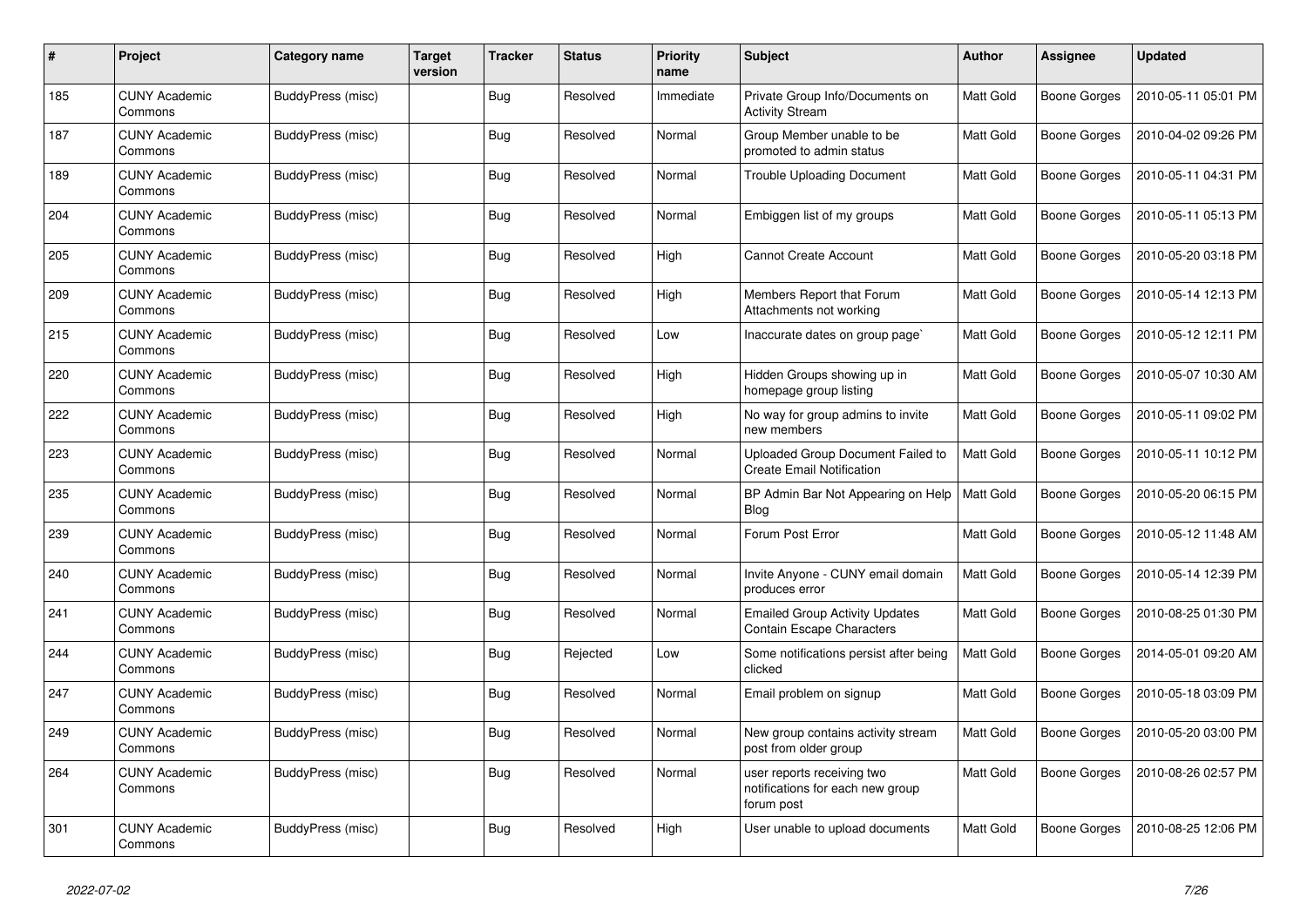| #     | Project                         | Category name     | <b>Target</b><br>version | <b>Tracker</b> | <b>Status</b> | <b>Priority</b><br>name | <b>Subject</b>                                                                                        | <b>Author</b> | Assignee            | <b>Updated</b>      |
|-------|---------------------------------|-------------------|--------------------------|----------------|---------------|-------------------------|-------------------------------------------------------------------------------------------------------|---------------|---------------------|---------------------|
| 450   | <b>CUNY Academic</b><br>Commons | BuddyPress (misc) |                          | <b>Bug</b>     | Duplicate     | Normal                  | Email Notifications Summary vs. Full<br>Posts                                                         | Matt Gold     | Boone Gorges        | 2010-12-08 07:30 AM |
| 561   | <b>CUNY Academic</b><br>Commons | BuddyPress (misc) |                          | <b>Bug</b>     | Resolved      | Normal                  | Copyright Violation                                                                                   | Matt Gold     | Matt Gold           | 2011-02-05 03:10 PM |
| 762   | <b>CUNY Academic</b><br>Commons | BuddyPress (misc) |                          | Bug            | Resolved      | Normal                  | <b>Resolve Email Notification Problems</b><br>with Lehman addresses                                   | Matt Gold     |                     | 2012-02-28 10:52 AM |
| 1453  | <b>CUNY Academic</b><br>Commons | BuddyPress (misc) |                          | <b>Bug</b>     | Rejected      | High                    | Multiple problems with featured image<br>widget for blog posts                                        | Matt Gold     | Dominic Giglio      | 2012-07-02 04:22 PM |
| 2045  | <b>CUNY Academic</b><br>Commons | BuddyPress (misc) |                          | Bug            | Duplicate     | Normal                  | Double Post/RBE Notification                                                                          | Matt Gold     | Boone Gorges        | 2012-08-15 08:53 AM |
| 2052  | <b>CUNY Academic</b><br>Commons | BuddyPress (misc) |                          | Bug            | Rejected      | Normal                  | <b>RBE Not Enabled?</b>                                                                               | Matt Gold     | <b>Boone Gorges</b> | 2012-08-18 09:16 PM |
| 2221  | <b>CUNY Academic</b><br>Commons | BuddyPress (misc) |                          | <b>Bug</b>     | Duplicate     | Low                     | Spacing error on BP Doc comments                                                                      | Matt Gold     | Boone Gorges        | 2012-10-30 10:03 AM |
| 2519  | CUNY Academic<br>Commons        | BuddyPress (misc) |                          | <b>Bug</b>     | Rejected      | Low                     | User doesn't show up in site search                                                                   | Matt Gold     | Boone Gorges        | 2014-05-01 08:33 PM |
| 2596  | <b>CUNY Academic</b><br>Commons | BuddyPress (misc) |                          | Bug            | Rejected      | Normal                  | Homepage Recent blog posts widget<br>display                                                          | Matt Gold     | Boone Gorges        | 2013-05-23 10:50 PM |
| 2691  | <b>CUNY Academic</b><br>Commons | BuddyPress (misc) |                          | <b>Bug</b>     | Rejected      | Normal                  | Problems inviting members to a group                                                                  | Matt Gold     | Dominic Giglio      | 2015-01-02 03:12 PM |
| 2730  | <b>CUNY Academic</b><br>Commons | BuddyPress (misc) |                          | <b>Bug</b>     | Duplicate     | Normal                  | Limits on Publications Entry Field                                                                    | Matt Gold     | Boone Gorges        | 2013-08-29 09:36 AM |
| 2763  | <b>CUNY Academic</b><br>Commons | BuddyPress (misc) |                          | <b>Bug</b>     | Rejected      | Normal                  | Send Invites Page Hang                                                                                | Matt Gold     | <b>Boone Gorges</b> | 2013-08-29 09:33 AM |
| 2821  | <b>CUNY Academic</b><br>Commons | BuddyPress (misc) |                          | <b>Bug</b>     | Duplicate     | Normal                  | RBE attempted double posts                                                                            | Matt Gold     | Raymond Hoh         | 2013-10-11 01:53 PM |
| 2827  | <b>CUNY Academic</b><br>Commons | BuddyPress (misc) |                          | <b>Bug</b>     | Duplicate     | Normal                  | Double email notification                                                                             | Matt Gold     | Raymond Hoh         | 2013-10-11 01:53 PM |
| 2892  | <b>CUNY Academic</b><br>Commons | BuddyPress (misc) |                          | <b>Bug</b>     | Rejected      | High                    | Commons homepage - blog column                                                                        | Matt Gold     | Boone Gorges        | 2013-11-14 01:00 PM |
| 2922  | <b>CUNY Academic</b><br>Commons | BuddyPress (misc) |                          | <b>Bug</b>     | Rejected      | Normal                  | Unconfirmed Plugin error - user could<br>not be activated                                             | Matt Gold     | <b>Boone Gorges</b> | 2013-12-10 04:47 PM |
| 2979  | <b>CUNY Academic</b><br>Commons | BuddyPress (misc) |                          | <b>Bug</b>     | Resolved      | Normal                  | Frame error in Invite Anyone                                                                          | Matt Gold     | Boone Gorges        | 2014-01-29 03:53 PM |
| 3293  | <b>CUNY Academic</b><br>Commons | BuddyPress (misc) |                          | Bug            | Rejected      | Normal                  | Page Not Found' Message Received<br>After Clicking on View/Reply Link in<br><b>Email Notification</b> | Matt Gold     | Boone Gorges        | 2014-07-02 08:47 PM |
| 15228 | <b>CUNY Academic</b><br>Commons | BuddyPress (misc) | 1.19.3                   | <b>Bug</b>     | Resolved      | Normal                  | Broken site icon in "Sites Across<br><b>CUNY Listing</b>                                              | Matt Gold     | Raymond Hoh         | 2022-01-26 07:48 PM |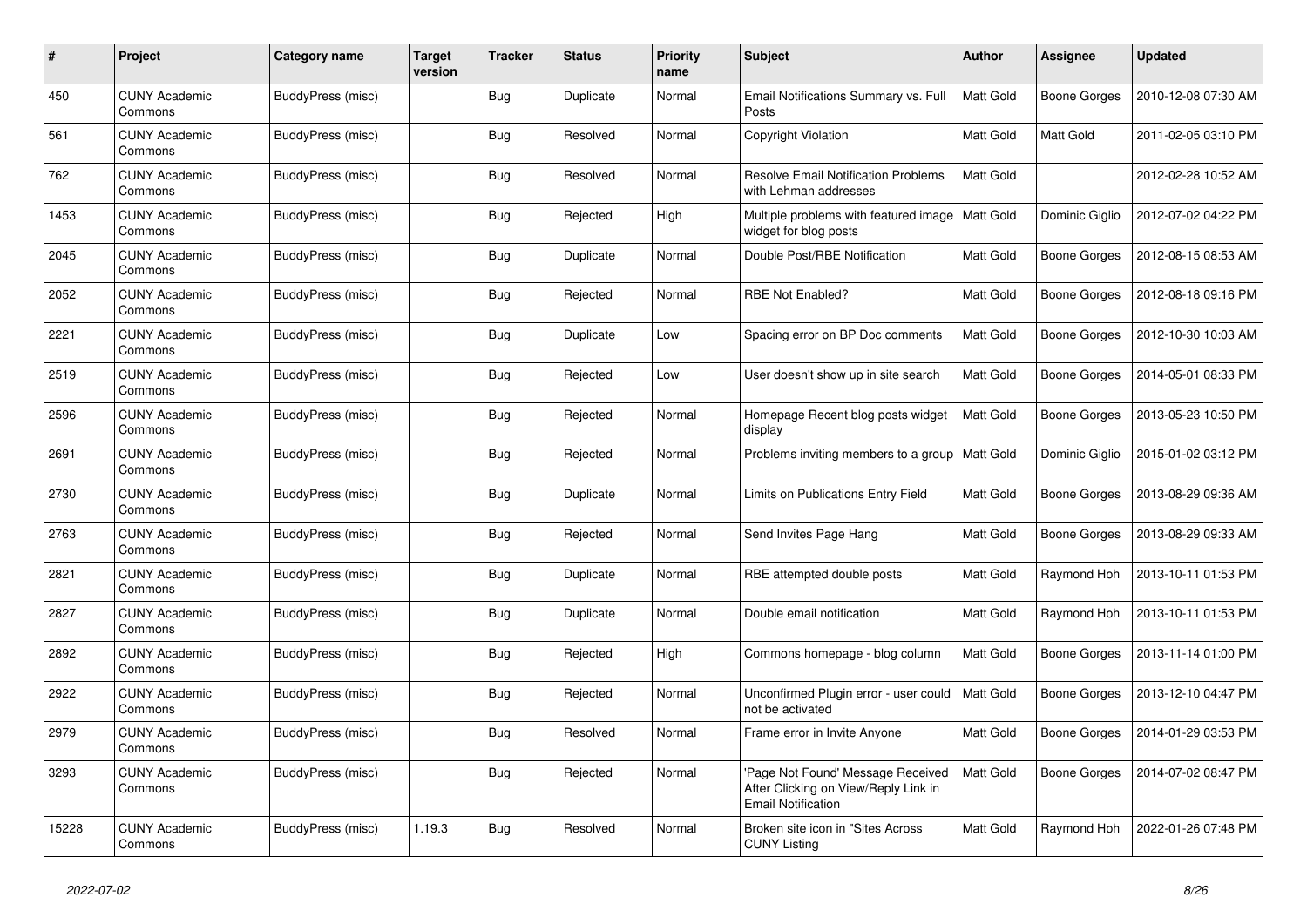| #     | Project                         | Category name     | <b>Target</b><br>version | <b>Tracker</b> | <b>Status</b> | <b>Priority</b><br>name | <b>Subject</b>                                                                | Author           | Assignee            | <b>Updated</b>      |
|-------|---------------------------------|-------------------|--------------------------|----------------|---------------|-------------------------|-------------------------------------------------------------------------------|------------------|---------------------|---------------------|
| 11209 | <b>CUNY Academic</b><br>Commons | BuddyPress (misc) | 1.14.11                  | <b>Bug</b>     | Resolved      | Normal                  | Activity timestamp errors                                                     | Matt Gold        | Raymond Hoh         | 2019-04-23 12:27 PM |
| 10209 | <b>CUNY Academic</b><br>Commons | BuddyPress (misc) | 1.13.8                   | Bug            | Resolved      | Normal                  | Additional login prompt                                                       | <b>Matt Gold</b> | Raymond Hoh         | 2018-08-29 03:23 PM |
| 3809  | <b>CUNY Academic</b><br>Commons | BuddyPress (misc) | 1.7.17                   | <b>Bug</b>     | Resolved      | Normal                  | BuddyPress member filters not<br>working correctly                            | Matt Gold        | Matt Gold           | 2015-03-22 01:03 AM |
| 3853  | <b>CUNY Academic</b><br>Commons | BuddyPress (misc) | 1.7.16                   | <b>Bug</b>     | Resolved      | High                    | Post erroneously ascribed to wrong<br>author in activity feed                 | Matt Gold        | Raymond Hoh         | 2015-03-21 01:13 PM |
| 3343  | <b>CUNY Academic</b><br>Commons | BuddyPress (misc) | 1.6.11                   | Bug            | Resolved      | Low                     | Minor Email display error                                                     | Matt Gold        | <b>Boone Gorges</b> | 2014-08-01 10:01 AM |
| 3219  | <b>CUNY Academic</b><br>Commons | BuddyPress (misc) | 1.6.7                    | Bug            | Resolved      | Normal                  | new_groupblog_post emails not being   Matt Gold<br>sent as HTML               |                  | Raymond Hoh         | 2014-06-23 08:36 AM |
| 2706  | <b>CUNY Academic</b><br>Commons | BuddyPress (misc) | 1.6.4                    | <b>Bug</b>     | Resolved      | Normal                  | Problem sending group invitations                                             | Matt Gold        | <b>Boone Gorges</b> | 2014-05-18 11:36 AM |
| 3190  | <b>CUNY Academic</b><br>Commons | BuddyPress (misc) | 1.6.3                    | <b>Bug</b>     | Resolved      | Normal                  | Mention link on Member Profile Leads<br>to SiteWide activity stream           | <b>Matt Gold</b> | Boone Gorges        | 2014-05-12 02:53 PM |
| 2795  | <b>CUNY Academic</b><br>Commons | BuddyPress (misc) | 1.6                      | Bug            | Resolved      | Normal                  | <b>Friendship Request Acceptance</b><br>interface                             | Matt Gold        | Chris Stein         | 2014-03-27 03:07 PM |
| 2791  | <b>CUNY Academic</b><br>Commons | BuddyPress (misc) | 1.5.19                   | <b>Bug</b>     | Rejected      | Normal                  | Modify yellow profile bar alert                                               | <b>Matt Gold</b> | Chris Stein         | 2014-02-21 03:52 PM |
| 3058  | <b>CUNY Academic</b><br>Commons | BuddyPress (misc) | 1.5.18.1                 | Bug            | Resolved      | Urgent                  | Main navigation bar not working                                               | Matt Gold        | <b>Boone Gorges</b> | 2014-02-21 09:28 AM |
| 2944  | <b>CUNY Academic</b><br>Commons | BuddyPress (misc) | 1.5.13                   | <b>Bug</b>     | Resolved      | Normal                  | Long load time on send invites group<br>pages                                 | Matt Gold        | Boone Gorges        | 2014-01-02 02:50 PM |
| 2906  | <b>CUNY Academic</b><br>Commons | BuddyPress (misc) | 1.5.10                   | Bug            | Resolved      | Normal                  | Unable to delete file attachment from<br>forum post                           | Matt Gold        | <b>Boone Gorges</b> | 2013-12-01 09:35 PM |
| 2845  | <b>CUNY Academic</b><br>Commons | BuddyPress (misc) | 1.5.7                    | <b>Bug</b>     | Resolved      | Normal                  | Anchor errors with bp activity items<br>created from associated blog postings | Matt Gold        | Boone Gorges        | 2013-11-01 08:15 PM |
| 2858  | <b>CUNY Academic</b><br>Commons | BuddyPress (misc) | 1.5.7                    | <b>Bug</b>     | Resolved      | Normal                  | […] redux                                                                     | Matt Gold        | Boone Gorges        | 2013-10-30 10:08 PM |
| 2798  | <b>CUNY Academic</b><br>Commons | BuddyPress (misc) | 1.5.4                    | <b>Bug</b>     | Resolved      | Normal                  | IE10 Profile Display Errors                                                   | Matt Gold        | Raymond Hoh         | 2013-09-25 03:33 PM |
| 2786  | <b>CUNY Academic</b><br>Commons | BuddyPress (misc) | 1.5.3                    | Bug            | Resolved      | Normal                  | Move position of close window<br>checkbox on overlay                          | Matt Gold        | Boone Gorges        | 2013-09-19 12:07 PM |
| 2776  | <b>CUNY Academic</b><br>Commons | BuddyPress (misc) | 1.5.2                    | Bug            | Resolved      | Normal                  | Change Name of SPS in College list                                            | Matt Gold        | Boone Gorges        | 2013-09-11 08:19 PM |
| 2775  | CUNY Academic<br>Commons        | BuddyPress (misc) | 1.5.1.1                  | Bug            | Resolved      | High                    | Add Lehman College to List of<br>Colleges in Profiles                         | Matt Gold        | Boone Gorges        | 2013-09-06 04:40 PM |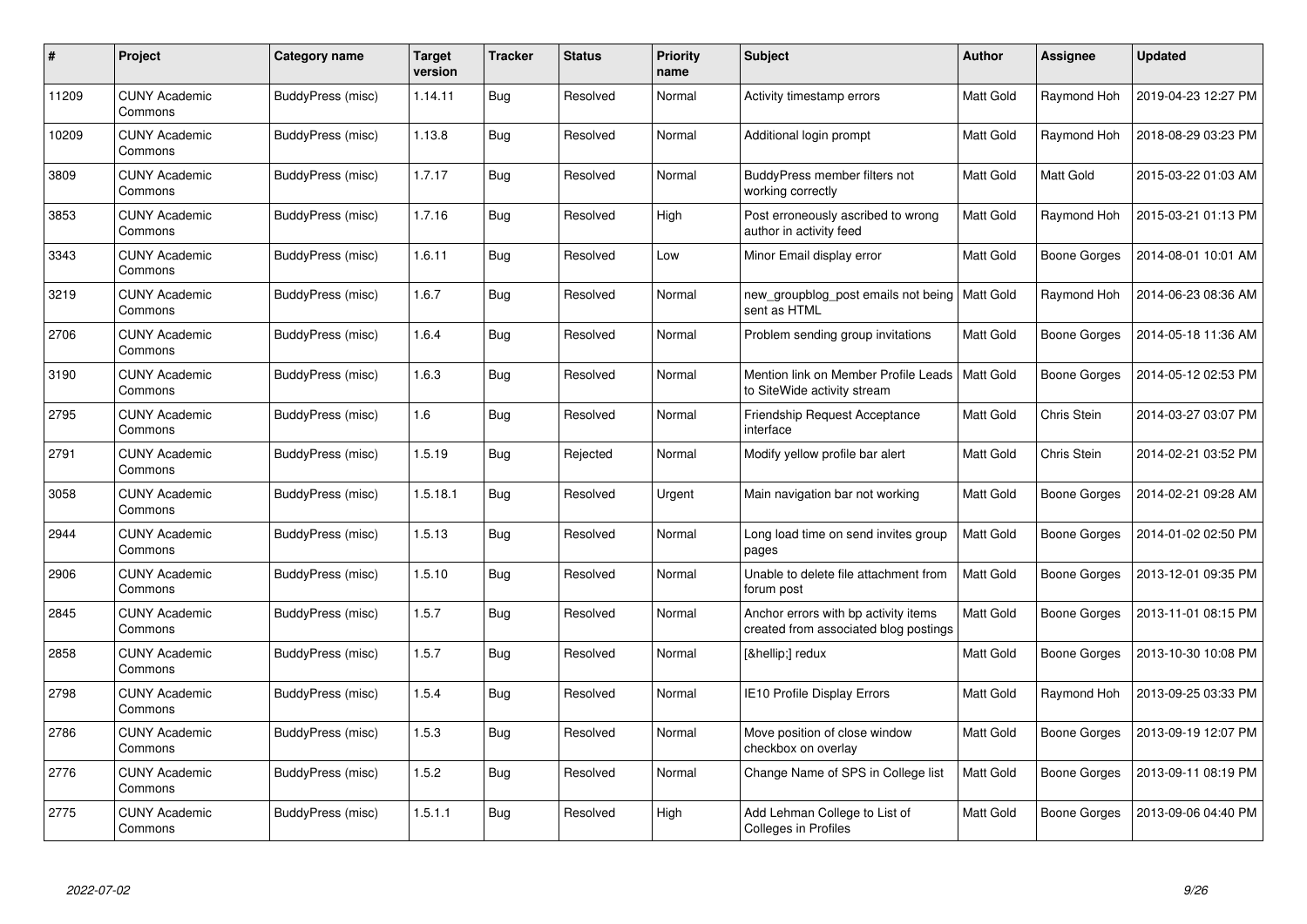| #    | Project                         | Category name     | <b>Target</b><br>version | <b>Tracker</b> | <b>Status</b> | <b>Priority</b><br>name | <b>Subject</b>                                                      | Author    | Assignee            | <b>Updated</b>      |
|------|---------------------------------|-------------------|--------------------------|----------------|---------------|-------------------------|---------------------------------------------------------------------|-----------|---------------------|---------------------|
| 2735 | <b>CUNY Academic</b><br>Commons | BuddyPress (misc) | 1.5.1                    | <b>Bug</b>     | Resolved      | Normal                  | Profile Incorrectly Shortens About<br>You Field                     | Matt Gold | Boone Gorges        | 2013-08-28 11:36 AM |
| 2755 | <b>CUNY Academic</b><br>Commons | BuddyPress (misc) | 1.5.1                    | <b>Bug</b>     | Resolved      | Normal                  | Alphabetize list of colleges in<br>positions drop-down              | Matt Gold | Boone Gorges        | 2013-08-29 09:30 AM |
| 2729 | <b>CUNY Academic</b><br>Commons | BuddyPress (misc) | 1.5.0.2                  | <b>Bug</b>     | Resolved      | Urgent                  | Update Positions to Include Missing<br>Colleges                     | Matt Gold | Boone Gorges        | 2013-08-26 09:54 AM |
| 2737 | <b>CUNY Academic</b><br>Commons | BuddyPress (misc) | 1.5.0.2                  | <b>Bug</b>     | Resolved      | Urgent                  | CAC Not allowing CUNY Addresses<br>to Register                      | Matt Gold | Boone Gorges        | 2013-08-26 05:43 PM |
| 2738 | <b>CUNY Academic</b><br>Commons | BuddyPress (misc) | 1.5.0.2                  | <b>Bug</b>     | Resolved      | High                    | Users Unable to Change Email<br><b>Address in Settings</b>          | Matt Gold | <b>Boone Gorges</b> | 2013-08-28 09:05 PM |
| 2712 | <b>CUNY Academic</b><br>Commons | BuddyPress (misc) | 1.5.0.1                  | <b>Bug</b>     | Resolved      | Normal                  | Font Size in BP Profile Menu Should<br>be Larger                    | Matt Gold | Boone Gorges        | 2013-08-23 04:36 PM |
| 2714 | <b>CUNY Academic</b><br>Commons | BuddyPress (misc) | 1.5.0.1                  | Bug            | Resolved      | Normal                  | Font and Font Size Inconsistent in<br><b>Commons Profile</b>        | Matt Gold | Boone Gorges        | 2013-08-23 04:17 PM |
| 2014 | <b>CUNY Academic</b><br>Commons | BuddyPress (misc) | 1.5                      | <b>Bug</b>     | Resolved      | Normal                  | Improper margins on Members<br>Directory                            | Matt Gold | Dominic Giglio      | 2012-12-18 10:37 AM |
| 2116 | <b>CUNY Academic</b><br>Commons | BuddyPress (misc) | 1.4.31                   | <b>Bug</b>     | Resolved      | Normal                  | Include failed message in RBE<br><b>Failure Notification</b>        | Matt Gold | Raymond Hoh         | 2013-07-08 11:01 PM |
| 2595 | <b>CUNY Academic</b><br>Commons | BuddyPress (misc) | 1.4.29                   | Bug            | Resolved      | Low                     | Group invitation script                                             | Matt Gold | Boone Gorges        | 2013-06-02 04:06 PM |
| 2159 | <b>CUNY Academic</b><br>Commons | BuddyPress (misc) | 1.4.24                   | Bug            | Resolved      | Normal                  | Page redirection after accepting<br>group invite                    | Matt Gold | Dominic Giglio      | 2013-04-11 08:00 PM |
| 2479 | <b>CUNY Academic</b><br>Commons | BuddyPress (misc) | 1.4.21                   | <b>Bug</b>     | Resolved      | Urgent                  | Double posting, double notification of<br>message posted via RBE    | Matt Gold | Raymond Hoh         | 2013-04-09 02:04 AM |
| 2387 | <b>CUNY Academic</b><br>Commons | BuddyPress (misc) | 1.4.19                   | <b>Bug</b>     | Resolved      | Low                     | File upload notifications contain<br>escape characters              | Matt Gold | Boone Gorges        | 2013-02-11 02:21 PM |
| 2415 | <b>CUNY Academic</b><br>Commons | BuddyPress (misc) | 1.4.19                   | <b>Bug</b>     | Resolved      | Normal                  | Remove "Popular" link on homepage<br>members widget                 | Matt Gold | Boone Gorges        | 2013-02-12 10:05 PM |
| 2385 | <b>CUNY Academic</b><br>Commons | BuddyPress (misc) | 1.4.18                   | Bug            | Resolved      | Normal                  | Sitewide nav bar not appearing                                      | Matt Gold | Boone Gorges        | 2013-01-24 10:21 AM |
| 2251 | <b>CUNY Academic</b><br>Commons | BuddyPress (misc) | 1.4.13                   | <b>Bug</b>     | Resolved      | Low                     | From address of forum notifications                                 | Matt Gold | Boone Gorges        | 2013-02-03 01:56 PM |
| 2220 | <b>CUNY Academic</b><br>Commons | BuddyPress (misc) | 1.4.11                   | <b>Bug</b>     | Resolved      | Low                     | Spacing error on BP Doc comments                                    | Matt Gold | Dominic Giglio      | 2012-11-20 03:47 PM |
| 2191 | <b>CUNY Academic</b><br>Commons | BuddyPress (misc) | 1.4.10                   | <b>Bug</b>     | Resolved      | Low                     | File upload to group doesn't register<br>as activity?               | Matt Gold | Dominic Giglio      | 2012-11-11 09:28 PM |
| 2105 | <b>CUNY Academic</b><br>Commons | BuddyPress (misc) | 1.4.9                    | Bug            | Resolved      | Normal                  | File name in a file uploaded to group<br>contains escape characters | Matt Gold | Dominic Giglio      | 2012-11-01 12:02 PM |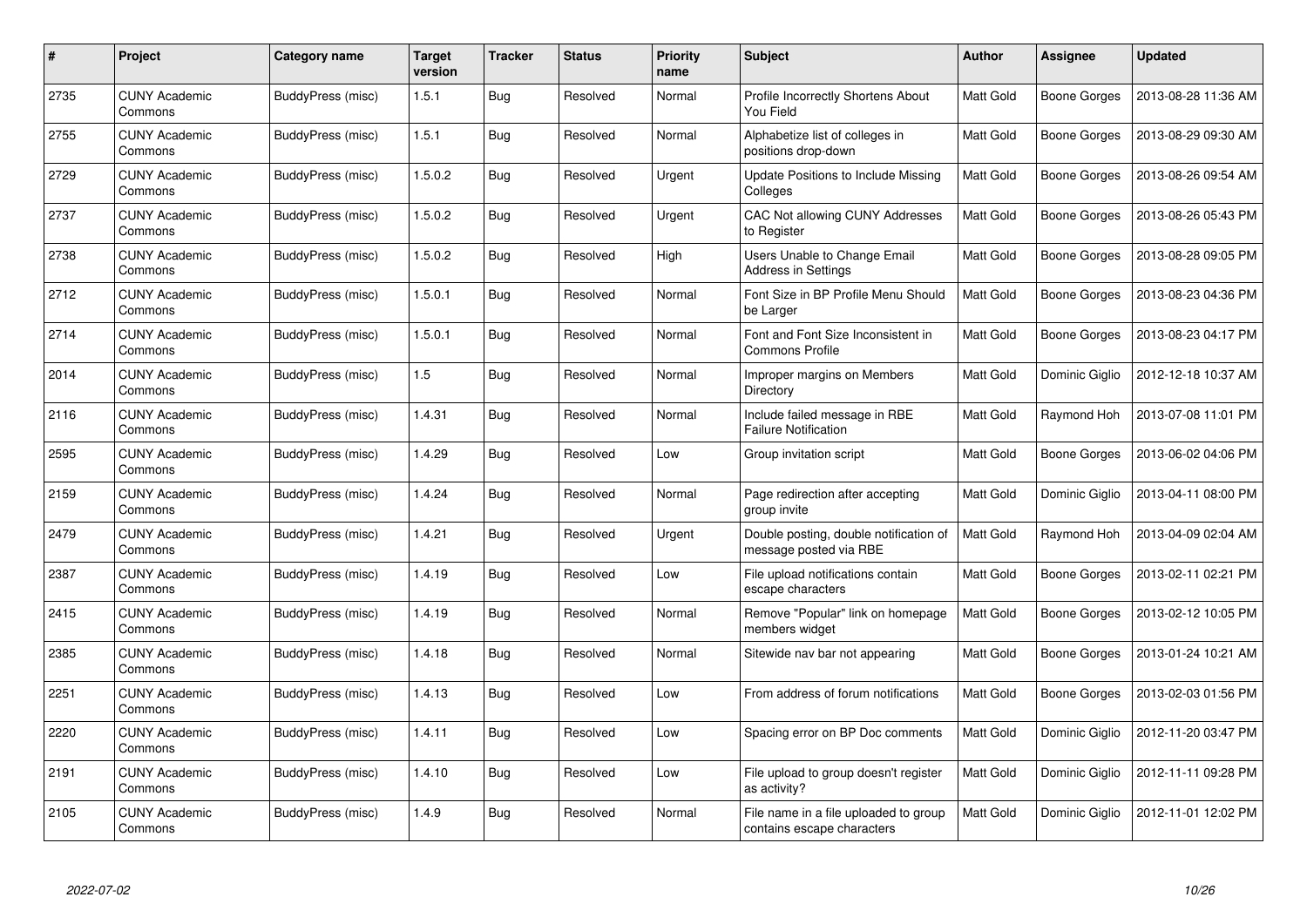| #    | Project                         | Category name     | <b>Target</b><br>version | <b>Tracker</b> | <b>Status</b> | <b>Priority</b><br>name | <b>Subject</b>                                                                             | <b>Author</b> | Assignee            | <b>Updated</b>      |
|------|---------------------------------|-------------------|--------------------------|----------------|---------------|-------------------------|--------------------------------------------------------------------------------------------|---------------|---------------------|---------------------|
| 2176 | <b>CUNY Academic</b><br>Commons | BuddyPress (misc) | 1.4.9                    | <b>Bug</b>     | Rejected      | Normal                  | Page error upon accepting group<br>membership request                                      | Matt Gold     | Dominic Giglio      | 2012-11-01 09:48 PM |
| 2188 | <b>CUNY Academic</b><br>Commons | BuddyPress (misc) | 1.4.9                    | <b>Bug</b>     | Resolved      | Normal                  | Line Spacing/Breaks on BP Docs                                                             | Matt Gold     | Chris Stein         | 2012-11-01 03:15 PM |
| 2117 | <b>CUNY Academic</b><br>Commons | BuddyPress (misc) | 1.4.8                    | <b>Bug</b>     | Resolved      | Normal                  | User reports double notification of<br>announcements                                       | Matt Gold     | Dominic Giglio      | 2012-10-22 09:37 AM |
| 1997 | <b>CUNY Academic</b><br>Commons | BuddyPress (misc) | 1.4.6                    | <b>Bug</b>     | Resolved      | Normal                  | Forum post notification didn't indicate<br>image attachments                               | Matt Gold     | Boone Gorges        | 2012-09-23 05:03 PM |
| 2121 | <b>CUNY Academic</b><br>Commons | BuddyPress (misc) | 1.4.6                    | <b>Bug</b>     | Resolved      | Low                     | Email notification of forum post omits<br>hyperlinked word                                 | Matt Gold     | Boone Gorges        | 2012-09-30 09:05 AM |
| 2129 | <b>CUNY Academic</b><br>Commons | BuddyPress (misc) | 1.4.6                    | <b>Bug</b>     | Resolved      | Low                     | […]                                                                                        | Matt Gold     | Boone Gorges        | 2012-09-30 09:53 AM |
| 2037 | <b>CUNY Academic</b><br>Commons | BuddyPress (misc) | 1.4.5                    | Bug            | Resolved      | Normal                  | Special Character shows up in RBE<br>post                                                  | Matt Gold     | Raymond Hoh         | 2012-09-17 07:12 PM |
| 2046 | <b>CUNY Academic</b><br>Commons | BuddyPress (misc) | 1.4.3                    | <b>Bug</b>     | Resolved      | High                    | <b>RBE Delayed Post</b>                                                                    | Matt Gold     | Raymond Hoh         | 2012-08-27 11:55 AM |
| 2057 | CUNY Academic<br>Commons        | BuddyPress (misc) | 1.4.3                    | <b>Bug</b>     | Resolved      | Normal                  | Newest/Active/Popular Filters Not<br>working on Homepage List of Groups,<br><b>Members</b> | Matt Gold     | <b>Boone Gorges</b> | 2012-08-23 03:18 PM |
| 2040 | <b>CUNY Academic</b><br>Commons | BuddyPress (misc) | 1.4.2                    | <b>Bug</b>     | Resolved      | Normal                  | RBE on BP Docs Edits?                                                                      | Matt Gold     | Boone Gorges        | 2012-08-14 08:13 AM |
| 2041 | <b>CUNY Academic</b><br>Commons | BuddyPress (misc) | 1.4.2                    | Bug            | Resolved      | Low                     | Vertical Alignment on BP Doc "delete"<br>hoverlink                                         | Matt Gold     | Boone Gorges        | 2012-08-13 10:54 PM |
| 1401 | <b>CUNY Academic</b><br>Commons | BuddyPress (misc) | 1.4                      | <b>Bug</b>     | Resolved      | Low                     | Avoiding really long blog names                                                            | Matt Gold     | Dominic Giglio      | 2012-07-16 01:02 PM |
| 1979 | <b>CUNY Academic</b><br>Commons | BuddyPress (misc) | 1.4                      | <b>Bug</b>     | Rejected      | Normal                  | Received two notifications of an<br>activity update                                        | Matt Gold     | Boone Gorges        | 2012-07-12 10:43 AM |
| 1990 | <b>CUNY Academic</b><br>Commons | BuddyPress (misc) | 1.3.17                   | <b>Bug</b>     | Resolved      | Low                     | In Forum post list, member avatar<br>partially obscures member name                        | Matt Gold     | Boone Gorges        | 2012-07-29 08:42 PM |
| 1953 | <b>CUNY Academic</b><br>Commons | BuddyPress (misc) | 1.3.15                   | <b>Bug</b>     | Resolved      | Normal                  | Email forum notification formatting<br>issue                                               | Matt Gold     | <b>Boone Gorges</b> | 2012-06-21 03:32 PM |
| 1859 | <b>CUNY Academic</b><br>Commons | BuddyPress (misc) | 1.3.13                   | <b>Bug</b>     | Resolved      | Low                     | Orthographical error on page in the<br>sign-up process                                     | Matt Gold     | Boone Gorges        | 2012-05-02 11:43 AM |
| 1881 | <b>CUNY Academic</b><br>Commons | BuddyPress (misc) | 1.3.13                   | <b>Bug</b>     | Resolved      | Low                     | Double forum notification received                                                         | Matt Gold     | Boone Gorges        | 2012-05-22 02:51 PM |
| 1614 | <b>CUNY Academic</b><br>Commons | BuddyPress (misc) | 1.3.11                   | Bug            | Resolved      | Normal                  | Non-CUNY Sign-Up Code<br><b>Disappears After Creation</b>                                  | Matt Gold     | Boone Gorges        | 2012-04-05 01:50 AM |
| 1672 | <b>CUNY Academic</b><br>Commons | BuddyPress (misc) | 1.3.11                   | Bug            | Resolved      | Normal                  | Activity replies in groups                                                                 | Matt Gold     | Boone Gorges        | 2012-04-04 09:37 AM |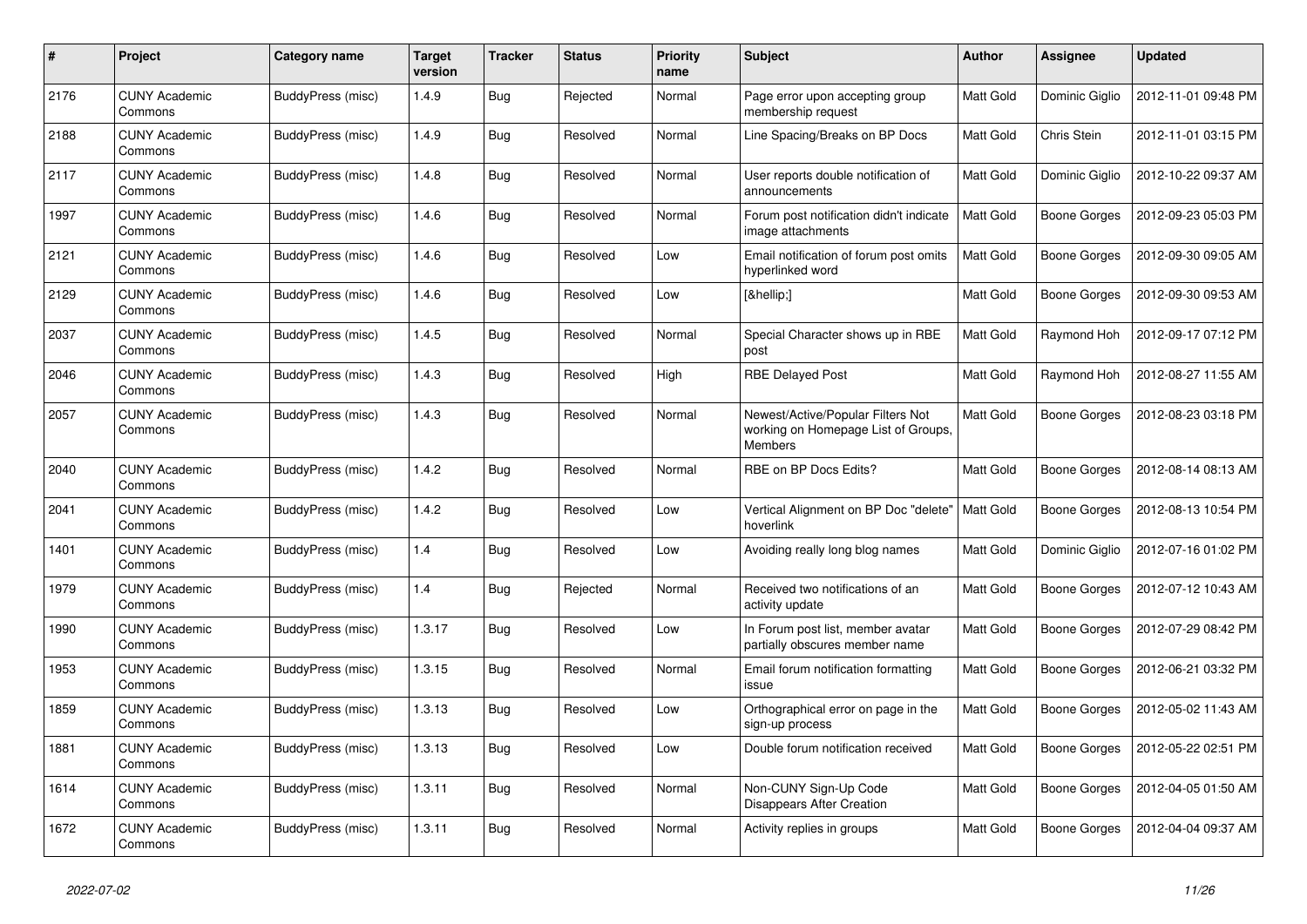| #    | Project                         | Category name     | <b>Target</b><br>version | <b>Tracker</b> | <b>Status</b> | <b>Priority</b><br>name | <b>Subject</b>                                                              | Author           | Assignee            | <b>Updated</b>      |
|------|---------------------------------|-------------------|--------------------------|----------------|---------------|-------------------------|-----------------------------------------------------------------------------|------------------|---------------------|---------------------|
| 1784 | <b>CUNY Academic</b><br>Commons | BuddyPress (misc) | 1.3.11                   | Bug            | Resolved      | Normal                  | Date/Content Problems on Forum<br>digest emails                             | Matt Gold        | <b>Boone Gorges</b> | 2012-04-03 08:28 PM |
| 1657 | <b>CUNY Academic</b><br>Commons | BuddyPress (misc) | 1.3.10                   | Bug            | Resolved      | Normal                  | Caching Issues                                                              | <b>Matt Gold</b> |                     | 2012-04-04 10:17 AM |
| 1794 | <b>CUNY Academic</b><br>Commons | BuddyPress (misc) | 1.3.10                   | Bug            | Resolved      | Normal                  | Remove "Notice anything new"<br>notification                                | Matt Gold        | <b>Boone Gorges</b> | 2012-03-29 09:45 PM |
| 1616 | <b>CUNY Academic</b><br>Commons | BuddyPress (misc) | 1.3.7                    | <b>Bug</b>     | Resolved      | Low                     | BP Docs timeout issue                                                       | Matt Gold        | <b>Boone Gorges</b> | 2012-02-21 03:23 PM |
| 1555 | <b>CUNY Academic</b><br>Commons | BuddyPress (misc) | 1.3.6                    | Bug            | Resolved      | Low                     | Sticky forum post shows up twice in<br>post listings                        | Matt Gold        | Boone Gorges        | 2012-02-08 06:44 PM |
| 1558 | <b>CUNY Academic</b><br>Commons | BuddyPress (misc) | 1.3.6                    | <b>Bug</b>     | Resolved      | Normal                  | Login Issues                                                                | Matt Gold        | <b>Boone Gorges</b> | 2012-02-08 06:40 PM |
| 1571 | <b>CUNY Academic</b><br>Commons | BuddyPress (misc) | 1.3.6                    | <b>Bug</b>     | Resolved      | Low                     | Non-CUNY Sign-Up Code Pages<br>Published                                    | Matt Gold        | <b>Boone Gorges</b> | 2012-02-08 04:46 PM |
| 1545 | <b>CUNY Academic</b><br>Commons | BuddyPress (misc) | 1.3.5                    | <b>Bug</b>     | Resolved      | Normal                  | Problem with BP Doc Comment Edit<br>Icon in Forums                          | Matt Gold        | <b>Boone Gorges</b> | 2012-01-16 06:14 PM |
| 1546 | <b>CUNY Academic</b><br>Commons | BuddyPress (misc) | 1.3.5                    | Bug            | Resolved      | Low                     | Unable to view comparative<br>document history in BP Docs                   | Matt Gold        | <b>Boone Gorges</b> | 2012-01-17 06:13 PM |
| 1488 | <b>CUNY Academic</b><br>Commons | BuddyPress (misc) | 1.3.3                    | <b>Bug</b>     | Resolved      | Normal                  | Unable to edit forum post                                                   | Matt Gold        | <b>Boone Gorges</b> | 2012-01-10 07:20 PM |
| 1495 | <b>CUNY Academic</b><br>Commons | BuddyPress (misc) | 1.3.3                    | <b>Bug</b>     | Rejected      | Low                     | Newest Member Filter on homepage<br>not working                             | Matt Gold        | <b>Boone Gorges</b> | 2011-12-22 11:29 AM |
| 1498 | <b>CUNY Academic</b><br>Commons | BuddyPress (misc) | 1.3.3                    | Bug            | Resolved      | Normal                  | Non-Logged in User Redirect Feature<br>not working                          | Matt Gold        | Boone Gorges        | 2012-01-11 04:57 PM |
| 1503 | <b>CUNY Academic</b><br>Commons | BuddyPress (misc) | 1.3.3                    | <b>Bug</b>     | Resolved      | Normal                  | File list not showing file descriptions                                     | Matt Gold        | <b>Boone Gorges</b> | 2012-01-10 07:28 PM |
| 1451 | <b>CUNY Academic</b><br>Commons | BuddyPress (misc) | 1.3.1                    | <b>Bug</b>     | Resolved      | Normal                  | Social Media Profile Icons Not<br>Showing Up Automatically?                 | Matt Gold        | <b>Boone Gorges</b> | 2011-12-15 07:06 PM |
| 1455 | <b>CUNY Academic</b><br>Commons | BuddyPress (misc) | 1.3.1                    | Bug            | Resolved      | Normal                  | Errant error message on Groups<br>page                                      | Matt Gold        | <b>Boone Gorges</b> | 2011-12-16 02:05 PM |
| 746  | <b>CUNY Academic</b><br>Commons | BuddyPress (misc) | 1.3                      | <b>Bug</b>     | Resolved      | Normal                  | Create Pop-Up Login Overlay                                                 | Matt Gold        | Raymond Hoh         | 2011-05-16 06:32 PM |
| 1344 | <b>CUNY Academic</b><br>Commons | BuddyPress (misc) | 1.3                      | <b>Bug</b>     | Resolved      | Normal                  | Activity Feed Items not Appearing in<br>Group                               | Matt Gold        | <b>Boone Gorges</b> | 2011-11-14 11:26 AM |
| 1345 | <b>CUNY Academic</b><br>Commons | BuddyPress (misc) | 1.3                      | Bug            | Resolved      | Normal                  | Consider Adding BuddyPress Group<br>for Community Admins and Mods<br>Plugin | Matt Gold        | <b>Boone Gorges</b> | 2011-11-28 03:17 PM |
| 1412 | <b>CUNY Academic</b><br>Commons | BuddyPress (misc) | 1.3                      | <b>Bug</b>     | Resolved      | Normal                  | Alter text on pop-up message about<br>role field                            | Matt Gold        | <b>Boone Gorges</b> | 2011-12-08 12:58 PM |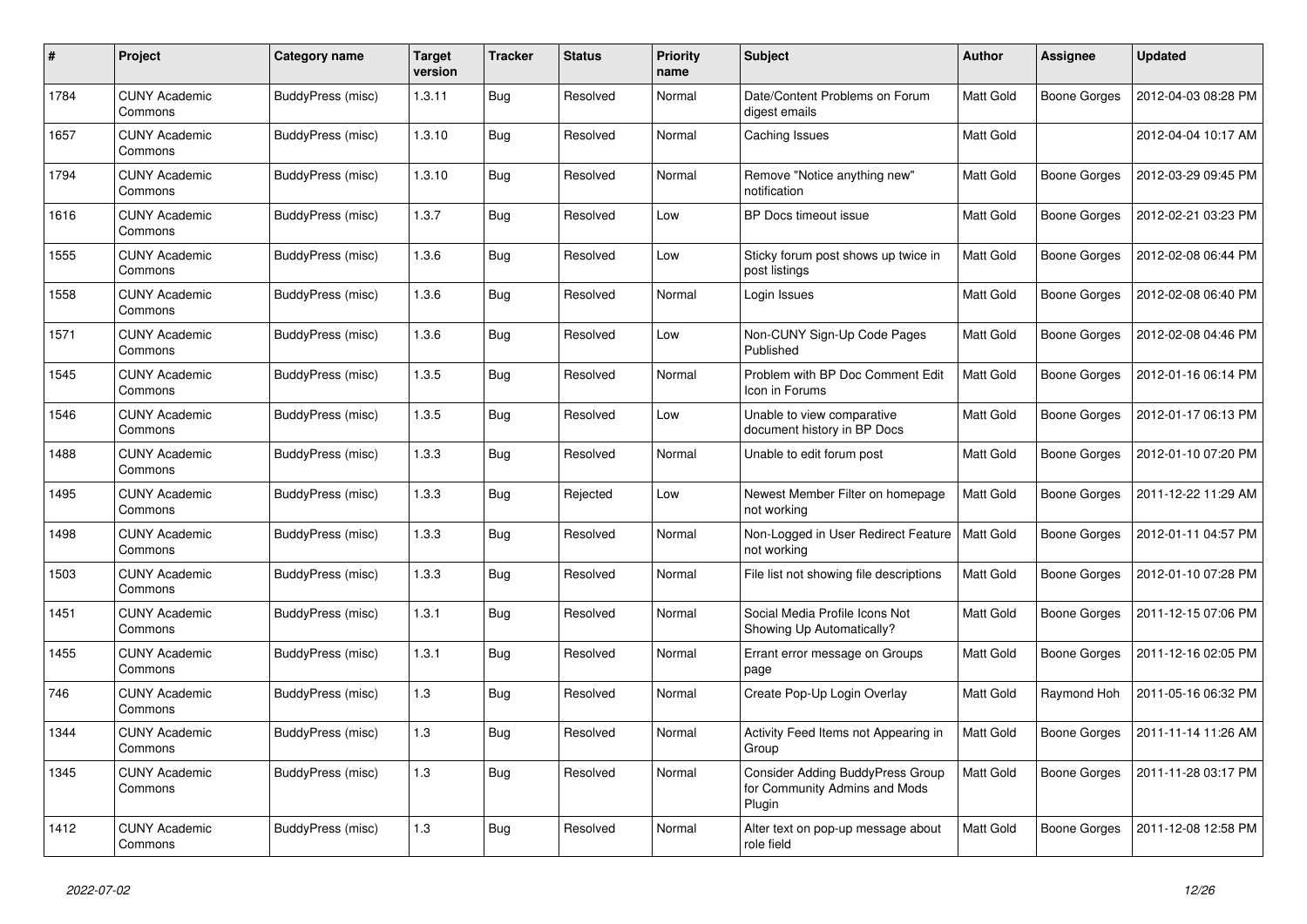| $\#$ | Project                         | Category name     | <b>Target</b><br>version | <b>Tracker</b> | <b>Status</b> | <b>Priority</b><br>name | <b>Subject</b>                                                                    | <b>Author</b> | <b>Assignee</b>     | <b>Updated</b>      |
|------|---------------------------------|-------------------|--------------------------|----------------|---------------|-------------------------|-----------------------------------------------------------------------------------|---------------|---------------------|---------------------|
| 1400 | <b>CUNY Academic</b><br>Commons | BuddyPress (misc) | 1.2.7                    | <b>Bug</b>     | Resolved      | Normal                  | Firefox Login Caching Issue                                                       | Matt Gold     | Boone Gorges        | 2011-12-06 05:53 PM |
| 992  | <b>CUNY Academic</b><br>Commons | BuddyPress (misc) | 1.2.5                    | <b>Bug</b>     | Resolved      | Normal                  | BP Docs comments show up on WP<br>Dashboard                                       | Matt Gold     | <b>Boone Gorges</b> | 2011-07-19 02:17 PM |
| 993  | <b>CUNY Academic</b><br>Commons | BuddyPress (misc) | 1.2.5                    | <b>Bug</b>     | Resolved      | Low                     | <b>BP Docs Notification Issue</b>                                                 | Matt Gold     | <b>Boone Gorges</b> | 2011-07-20 12:10 AM |
| 1117 | <b>CUNY Academic</b><br>Commons | BuddyPress (misc) | 1.2.5                    | Bug            | Resolved      | Normal                  | Character Display Error in Feed                                                   | Matt Gold     | <b>Boone Gorges</b> | 2011-09-12 06:29 PM |
| 1143 | <b>CUNY Academic</b><br>Commons | BuddyPress (misc) | 1.2.5                    | <b>Bug</b>     | Resolved      | Normal                  | Notifications of Old Posts                                                        | Matt Gold     |                     | 2011-08-30 09:56 PM |
| 1145 | <b>CUNY Academic</b><br>Commons | BuddyPress (misc) | 1.2.5                    | Bug            | Resolved      | Low                     | Alert Box on Group Join                                                           | Matt Gold     | <b>Boone Gorges</b> | 2011-09-12 05:56 PM |
| 1321 | <b>CUNY Academic</b><br>Commons | BuddyPress (misc) | 1.2.5                    | Bug            | Duplicate     | Normal                  | BP Doc Comment Doesn't Show Up<br>on Doc (but does appear in group<br>stream)     | Matt Gold     | Boone Gorges        | 2011-11-04 08:04 AM |
| 783  | <b>CUNY Academic</b><br>Commons | BuddyPress (misc) | 1.2.4                    | <b>Bug</b>     | Resolved      | Normal                  | <b>Broken Avatar Images</b>                                                       | Matt Gold     | <b>Boone Gorges</b> | 2011-06-06 02:49 PM |
| 806  | <b>CUNY Academic</b><br>Commons | BuddyPress (misc) | 1.2.4                    | Bug            | Resolved      | Normal                  | BP Docs Notification Throttling Issues                                            | Matt Gold     | <b>Boone Gorges</b> | 2011-06-08 12:17 PM |
| 810  | <b>CUNY Academic</b><br>Commons | BuddyPress (misc) | 1.2.4                    | Bug            | Resolved      | Normal                  | Can't see all blogs in "My Blogs"                                                 | Matt Gold     | <b>Boone Gorges</b> | 2011-07-12 10:51 PM |
| 856  | <b>CUNY Academic</b><br>Commons | BuddyPress (misc) | 1.2.4                    | Bug            | Resolved      | Low                     | Text-alignment issue on group                                                     | Matt Gold     | Raymond Hoh         | 2011-06-22 10:02 PM |
| 905  | <b>CUNY Academic</b><br>Commons | BuddyPress (misc) | 1.2.4                    | <b>Bug</b>     | Resolved      | Low                     | <b>BP Docs Authentication Issue</b>                                               | Matt Gold     | <b>Boone Gorges</b> | 2011-07-12 01:39 PM |
| 908  | <b>CUNY Academic</b><br>Commons | BuddyPress (misc) | 1.2.4                    | Bug            | Resolved      | Normal                  | Free a BP Doc from Locked Status                                                  | Matt Gold     | <b>Boone Gorges</b> | 2011-07-02 11:15 PM |
| 950  | <b>CUNY Academic</b><br>Commons | BuddyPress (misc) | 1.2.4                    | Bug            | Rejected      | Normal                  | Spam/Moderation Issue                                                             | Matt Gold     | Boone Gorges        | 2011-07-11 09:15 AM |
| 763  | <b>CUNY Academic</b><br>Commons | BuddyPress (misc) | 1.2.3                    | <b>Bug</b>     | Resolved      | Low                     | Resaving BP Docs Preferences on<br>Same Setting Produces Unclear Error<br>Message | Matt Gold     | <b>Boone Gorges</b> | 2011-06-02 09:19 AM |
| 778  | <b>CUNY Academic</b><br>Commons | BuddyPress (misc) | 1.2.2                    | <b>Bug</b>     | Resolved      | Normal                  | Private BP Docs Comment<br>Notification in RSS Feed                               | Matt Gold     | <b>Boone Gorges</b> | 2011-06-02 09:29 AM |
| 724  | <b>CUNY Academic</b><br>Commons | BuddyPress (misc) | 1.2.1                    | <b>Bug</b>     | Rejected      | Normal                  | Word Limit on Email Notifications of<br>Forum Posts?                              | Matt Gold     | Boone Gorges        | 2011-05-11 12:04 PM |
| 731  | <b>CUNY Academic</b><br>Commons | BuddyPress (misc) | 1.2.1                    | Bug            | Resolved      | Normal                  | Member reports a problem posting to<br>a private group                            | Matt Gold     | <b>Boone Gorges</b> | 2011-05-03 07:10 PM |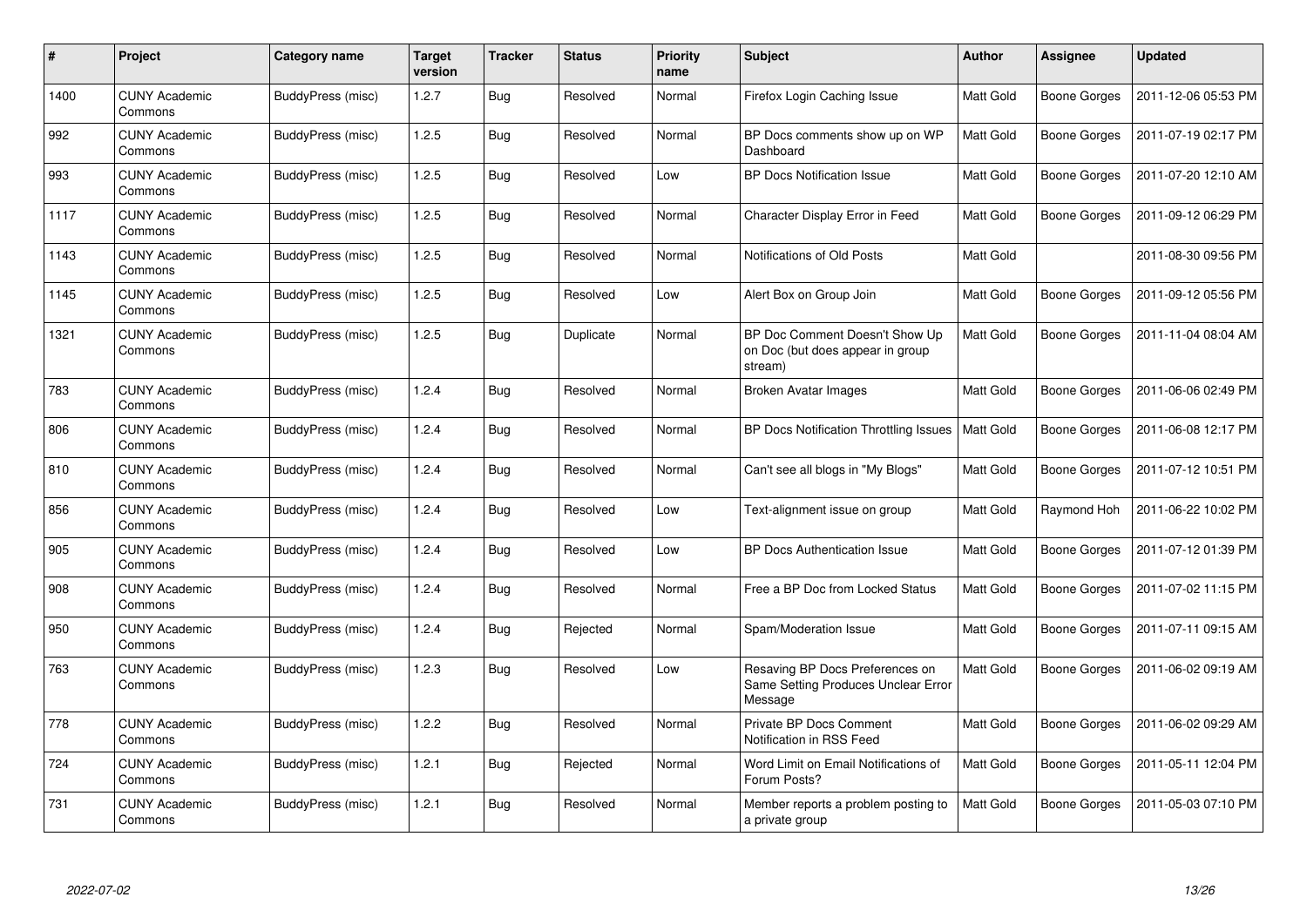| #   | Project                         | Category name     | <b>Target</b><br>version | <b>Tracker</b> | <b>Status</b> | <b>Priority</b><br>name | <b>Subject</b>                                                                                        | <b>Author</b>    | Assignee     | <b>Updated</b>      |
|-----|---------------------------------|-------------------|--------------------------|----------------|---------------|-------------------------|-------------------------------------------------------------------------------------------------------|------------------|--------------|---------------------|
| 646 | <b>CUNY Academic</b><br>Commons | BuddyPress (misc) | 1.2                      | <b>Bug</b>     | Resolved      | Low                     | Change Error Message Non<br>Logged-In Users See When<br>Authorized Page is Requested<br>Without Login | Matt Gold        | Boone Gorges | 2011-03-22 10:28 AM |
| 656 | <b>CUNY Academic</b><br>Commons | BuddyPress (misc) | 1.2                      | Bug            | Resolved      | Low                     | <b>Conflicting Email Subscription</b><br>Messages                                                     | <b>Matt Gold</b> | Boone Gorges | 2011-04-10 10:10 PM |
| 660 | <b>CUNY Academic</b><br>Commons | BuddyPress (misc) | 1.2                      | <b>Bug</b>     | Resolved      | Low                     | HTML Markup appears in activity<br>comment                                                            | <b>Matt Gold</b> | Boone Gorges | 2011-04-04 02:39 PM |
| 661 | <b>CUNY Academic</b><br>Commons | BuddyPress (misc) | 1.2                      | <b>Bug</b>     | Resolved      | Low                     | HTML Special Characters Appear in<br><b>Email Notification Text</b>                                   | <b>Matt Gold</b> | Raymond Hoh  | 2011-05-04 08:55 AM |
| 638 | <b>CUNY Academic</b><br>Commons | BuddyPress (misc) | 1.1.11                   | <b>Bug</b>     | Resolved      | Normal                  | Email Notifications Include Odd<br>Characters                                                         | Matt Gold        | Boone Gorges | 2011-03-16 11:06 AM |
| 568 | <b>CUNY Academic</b><br>Commons | BuddyPress (misc) | 1.1.10                   | <b>Bug</b>     | Resolved      | High                    | Member reports trouble uploading<br>documents to groups                                               | <b>Matt Gold</b> | Boone Gorges | 2011-02-10 02:33 PM |
| 574 | <b>CUNY Academic</b><br>Commons | BuddyPress (misc) | 1.1.10                   | Bug            | Resolved      | High                    | Members unable to read documents<br>posted to groups                                                  | Matt Gold        | Boone Gorges | 2011-02-10 03:01 PM |
| 605 | <b>CUNY Academic</b><br>Commons | BuddyPress (misc) | 1.1.10                   | Bug            | Rejected      | Normal                  | Member search on Group Invite Page<br>Not Working                                                     | <b>Matt Gold</b> | Boone Gorges | 2011-02-24 11:41 PM |
| 606 | <b>CUNY Academic</b><br>Commons | BuddyPress (misc) | 1.1.10                   | Bug            | Rejected      | Low                     | Avatars don't show up in list of<br>members on group invite tool                                      | <b>Matt Gold</b> | Boone Gorges | 2011-02-24 11:47 PM |
| 612 | <b>CUNY Academic</b><br>Commons | BuddyPress (misc) | 1.1.10                   | Bug            | Resolved      | Normal                  | Member reports trouble uploading<br>documents to groups                                               | Matt Gold        | Boone Gorges | 2011-03-07 10:12 PM |
| 613 | <b>CUNY Academic</b><br>Commons | BuddyPress (misc) | 1.1.10                   | Bug            | Resolved      | Normal                  | Member reports group blog / group<br>member syncing                                                   | <b>Matt Gold</b> | Boone Gorges | 2011-03-03 09:26 AM |
| 614 | <b>CUNY Academic</b><br>Commons | BuddyPress (misc) | 1.1.10                   | <b>Bug</b>     | Rejected      | Low                     | Log out button on BP Admin bar<br>covers logo                                                         | <b>Matt Gold</b> | Boone Gorges | 2011-03-04 05:58 PM |
| 533 | <b>CUNY Academic</b><br>Commons | BuddyPress (misc) | 1.1.8                    | <b>Bug</b>     | Resolved      | Normal                  | Minor CSS issue on group page                                                                         | Matt Gold        | Boone Gorges | 2011-02-02 09:44 AM |
| 538 | <b>CUNY Academic</b><br>Commons | BuddyPress (misc) | 1.1.8                    | <b>Bug</b>     | Resolved      | Normal                  | News feed assigns incorrect<br>trackback origins                                                      | Matt Gold        | Boone Gorges | 2011-02-02 11:22 AM |
| 540 | <b>CUNY Academic</b><br>Commons | BuddyPress (misc) | 1.1.8                    | Bug            | Resolved      | Normal                  | Long BP Group Doc Names Hide<br>Edit/Delete Options                                                   | <b>Matt Gold</b> | Boone Gorges | 2011-02-02 10:58 AM |
| 546 | <b>CUNY Academic</b><br>Commons | BuddyPress (misc) | 1.1.8                    | Bug            | Resolved      | Normal                  | Add Group/Group Blog Author<br>Syncing on an Automated Basis to<br>the Group Blog Plugin              | Matt Gold        | Boone Gorges | 2011-02-03 08:44 AM |
| 527 | <b>CUNY Academic</b><br>Commons | BuddyPress (misc) | 1.1.7                    | <b>Bug</b>     | Resolved      | Low                     | BP Admin Bar Doesn't Show up on<br>Cityscape Theme                                                    | <b>Matt Gold</b> | Boone Gorges | 2011-01-04 03:39 PM |
| 531 | <b>CUNY Academic</b><br>Commons | BuddyPress (misc) | 1.1.7                    | Bug            | Resolved      | Low                     | Member reports problems with avatar<br>cropping                                                       | <b>Matt Gold</b> | Boone Gorges | 2011-01-04 05:10 PM |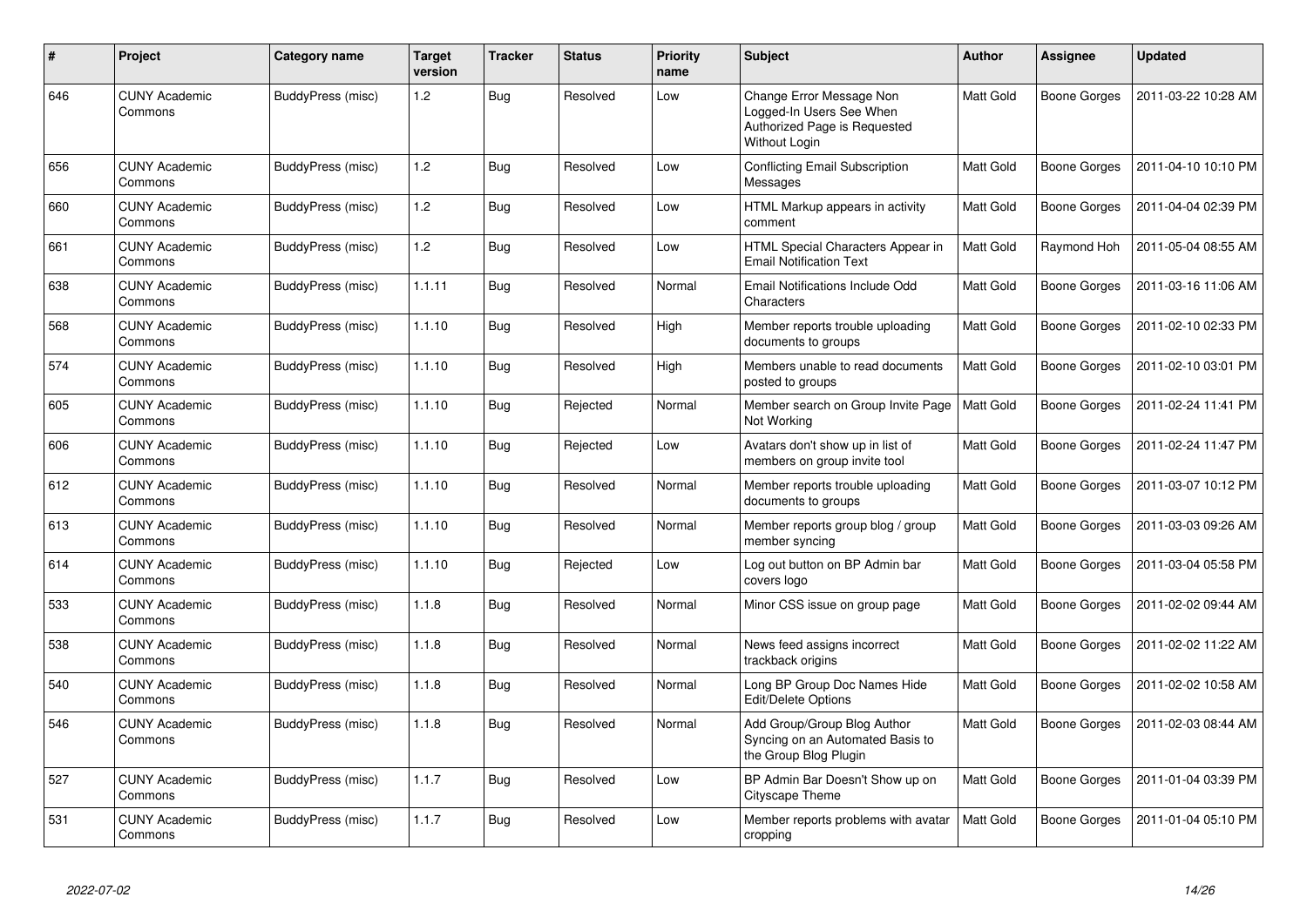| #    | <b>Project</b>                  | Category name          | <b>Target</b><br>version | <b>Tracker</b> | <b>Status</b> | <b>Priority</b><br>name | <b>Subject</b>                                                 | Author    | Assignee            | <b>Updated</b>      |
|------|---------------------------------|------------------------|--------------------------|----------------|---------------|-------------------------|----------------------------------------------------------------|-----------|---------------------|---------------------|
| 507  | <b>CUNY Academic</b><br>Commons | BuddyPress (misc)      | 1.1.6                    | <b>Bug</b>     | Resolved      | High                    | Invite Anyone Rejects CUNY Email<br>Addresses                  | Matt Gold | Boone Gorges        | 2010-12-21 11:26 AM |
| 458  | <b>CUNY Academic</b><br>Commons | BuddyPress (misc)      | 1.1.3                    | Bug            | Resolved      | Normal                  | Notifications Not Received for Own<br>Messages                 | Matt Gold | Boone Gorges        | 2010-12-13 08:28 PM |
| 457  | <b>CUNY Academic</b><br>Commons | BuddyPress (misc)      | 1.1.2                    | <b>Bug</b>     | Resolved      | High                    | Unable to Upload Documents as<br>Forum Attachments             | Matt Gold | Boone Gorges        | 2010-12-10 06:56 PM |
| 436  | <b>CUNY Academic</b><br>Commons | BuddyPress (misc)      | 1.1.1                    | <b>Bug</b>     | Resolved      | Normal                  | Who's Online Widget                                            | Matt Gold | Boone Gorges        | 2010-12-07 08:14 AM |
| 279  | <b>CUNY Academic</b><br>Commons | BuddyPress (misc)      | 1.1                      | Bug            | Rejected      | Normal                  | Members Report Problems with<br><b>Notifications</b>           | Matt Gold | <b>Boone Gorges</b> | 2010-11-16 04:37 PM |
| 340  | <b>CUNY Academic</b><br>Commons | BuddyPress (misc)      | 1.1                      | <b>Bug</b>     | Resolved      | High                    | BP Admin Bar Menu Mouseover<br><b>Areas Too Sensitive</b>      | Matt Gold | Boone Gorges        | 2010-12-01 09:48 AM |
| 352  | <b>CUNY Academic</b><br>Commons | BuddyPress (misc)      | 1.1                      | Bug            | Resolved      | Normal                  | Member reports problems with avatar<br>cropping                | Matt Gold | Boone Gorges        | 2010-11-16 05:07 PM |
| 387  | <b>CUNY Academic</b><br>Commons | BuddyPress (misc)      | 1.1                      | <b>Bug</b>     | Resolved      | Normal                  | Disable activity replies for group<br>announcements            | Matt Gold | Boone Gorges        | 2010-11-16 04:20 PM |
| 323  | <b>CUNY Academic</b><br>Commons | BuddyPress (misc)      | 1.0.3                    | Bug            | Resolved      | Normal                  | Multiple listings of member account in<br>BP group             | Matt Gold | Boone Gorges        | 2010-09-08 02:40 PM |
| 346  | <b>CUNY Academic</b><br>Commons | BuddyPress (misc)      | 1.0.3                    | Bug            | Resolved      | High                    | News Nav Bar Link on Wiki Pages<br>Points to Wrong Page        | Matt Gold | <b>Boone Gorges</b> | 2010-09-20 05:28 PM |
| 360  | <b>CUNY Academic</b><br>Commons | BuddyPress (misc)      | 1.0.3                    | Bug            | Resolved      | High                    | <b>Activity Feed Problems</b>                                  | Matt Gold | Boone Gorges        | 2010-09-28 11:45 AM |
| 314  | <b>CUNY Academic</b><br>Commons | BuddyPress (misc)      | 1.0.2                    | <b>Bug</b>     | Resolved      | Normal                  | Changing Blog Title in BuddyPress<br>Menus                     | Matt Gold | <b>Boone Gorges</b> | 2010-09-02 10:59 AM |
| 266  | <b>CUNY Academic</b><br>Commons | BuddyPress (misc)      | 1.0.1                    | Bug            | Resolved      | Normal                  | <b>Account Deletion Process</b>                                | Matt Gold | <b>Boone Gorges</b> | 2010-07-19 11:07 AM |
| 278  | <b>CUNY Academic</b><br>Commons | BuddyPress (misc)      | 1.0.1                    | <b>Bug</b>     | Resolved      | Normal                  | Group Blog plugin creates<br>subdirectory, not subdomain blogs | Matt Gold | Boone Gorges        | 2010-08-29 01:52 PM |
| 306  | <b>CUNY Academic</b><br>Commons | BuddyPress (misc)      | 1.0.1                    | Bug            | Rejected      | Low                     | Text on Group Page should be<br>darker                         | Matt Gold | Boone Gorges        | 2010-08-26 04:23 PM |
| 4722 | <b>CUNY Academic</b><br>Commons | <b>BuddyPress Docs</b> | Not tracked              | <b>Bug</b>     | Rejected      | Normal                  | Doc listing overflow issue                                     | Matt Gold | Boone Gorges        | 2015-10-11 10:09 PM |
| 9149 | <b>CUNY Academic</b><br>Commons | <b>BuddyPress Docs</b> | 1.12.8                   | <b>Bug</b>     | Resolved      | Normal                  | Doc listing layout issue                                       | Matt Gold | Boone Gorges        | 2018-02-13 10:36 AM |
| 9105 | <b>CUNY Academic</b><br>Commons | <b>BuddyPress Docs</b> | 1.12.7                   | <b>Bug</b>     | Resolved      | Urgent                  | BP doc titles/dates messed up                                  | Matt Gold | Boone Gorges        | 2018-01-23 11:00 AM |
| 5486 | <b>CUNY Academic</b><br>Commons | <b>BuddyPress Docs</b> | 1.9.15                   | Bug            | Resolved      | Low                     | Doc history not showing up                                     | Matt Gold | Boone Gorges        | 2016-04-24 11:50 AM |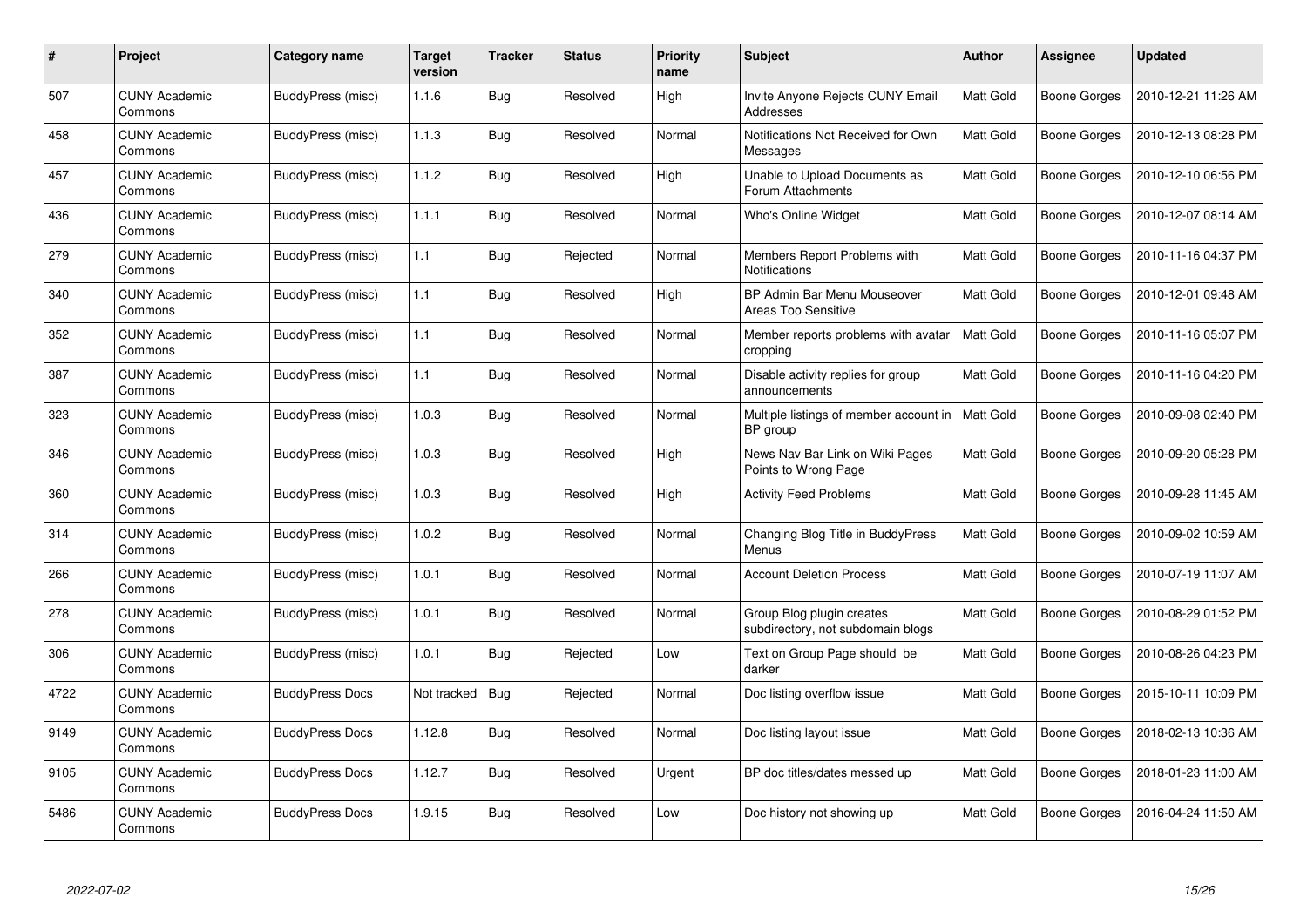| #    | Project                         | <b>Category name</b>   | <b>Target</b><br>version | <b>Tracker</b> | <b>Status</b> | <b>Priority</b><br>name | Subject                                                                                | <b>Author</b> | <b>Assignee</b>     | <b>Updated</b>      |
|------|---------------------------------|------------------------|--------------------------|----------------|---------------|-------------------------|----------------------------------------------------------------------------------------|---------------|---------------------|---------------------|
| 4057 | <b>CUNY Academic</b><br>Commons | <b>BuddyPress Docs</b> | 1.8.1                    | <b>Bug</b>     | Resolved      | Normal                  | Canceling edit mode of BP Doc<br>reloads editing screen                                | Matt Gold     | <b>Boone Gorges</b> | 2015-06-01 03:08 PM |
| 3688 | <b>CUNY Academic</b><br>Commons | <b>BuddyPress Docs</b> | 1.7.6                    | <b>Bug</b>     | Resolved      | Normal                  | Doc creation didn't create email<br>notification                                       | Matt Gold     | <b>Boone Gorges</b> | 2014-12-12 08:57 AM |
| 3599 | <b>CUNY Academic</b><br>Commons | <b>BuddyPress Docs</b> | 1.7.2                    | Bug            | Resolved      | Normal                  | Silent BP Docs edits                                                                   | Matt Gold     | <b>Boone Gorges</b> | 2014-11-01 02:20 PM |
| 3581 | <b>CUNY Academic</b><br>Commons | <b>BuddyPress Docs</b> | 1.7.1                    | Bug            | Resolved      | Normal                  | <b>BuddyPress Docs Line Break issue</b>                                                | Matt Gold     | <b>Boone Gorges</b> | 2014-10-20 02:56 PM |
| 1542 | <b>CUNY Academic</b><br>Commons | <b>BuddyPress Docs</b> | 1.6                      | <b>Bug</b>     | Resolved      | Normal                  | Group Docs Locked                                                                      | Matt Gold     | <b>Boone Gorges</b> | 2014-03-21 03:38 PM |
| 5890 | <b>CUNY Academic</b><br>Commons | <b>Commons Profile</b> | 1.9.24                   | <b>Bug</b>     | Resolved      | Normal                  | Commons user profile erroneously<br>indicates a group for a member                     | Matt Gold     | <b>Boone Gorges</b> | 2016-08-11 11:53 PM |
| 3205 | <b>CUNY Academic</b><br>Commons | <b>Commons Profile</b> | 1.6.3                    | Bug            | Resolved      | High                    | Email profile field not showing up                                                     | Matt Gold     | <b>Boone Gorges</b> | 2014-05-12 02:18 PM |
| 2231 | <b>CUNY Academic</b><br>Commons | commonsinabox.org      | Not tracked              | <b>Bug</b>     | Resolved      | Normal                  | Fix Header issue on<br>Commonsinabox.org                                               | Matt Gold     | <b>Boone Gorges</b> | 2014-05-01 07:51 PM |
| 2269 | <b>CUNY Academic</b><br>Commons | commonsinabox.org      | Not tracked              | Bug            | Rejected      | Normal                  | Replace Default CBOX Icon for<br>Groups                                                | Matt Gold     | <b>Boone Gorges</b> | 2012-11-20 01:53 PM |
| 2270 | <b>CUNY Academic</b><br>Commons | commonsinabox.org      | Not tracked              | Bug            | Rejected      | Normal                  | CBOX group sign up - default email<br>setting                                          | Matt Gold     | Boone Gorges        | 2012-11-20 03:51 PM |
| 2273 | <b>CUNY Academic</b><br>Commons | commonsinabox.org      | Not tracked              | <b>Bug</b>     | Resolved      | Normal                  | <b>Add Hosting</b><br>recommendations/minimum<br>requirements to CBOX<br>documentation | Matt Gold     | scott voth          | 2014-02-09 11:37 AM |
| 2274 | <b>CUNY Academic</b><br>Commons | commonsinabox.org      | Not tracked              | <b>Bug</b>     | Rejected      | Normal                  | CBOX - group names on group pages                                                      | Matt Gold     | <b>Boone Gorges</b> | 2012-11-20 02:05 PM |
| 2275 | <b>CUNY Academic</b><br>Commons | commonsinabox.org      | Not tracked              | <b>Bug</b>     | Resolved      | Normal                  | <b>CBOX</b> support requests                                                           | Matt Gold     | <b>Boone Gorges</b> | 2012-11-20 02:05 PM |
| 2279 | <b>CUNY Academic</b><br>Commons | commonsinabox.org      | Not tracked              | Bug            | Resolved      | Low                     | CBOX mention system rewrites twitter<br>links                                          | Matt Gold     | <b>Boone Gorges</b> | 2012-11-20 07:41 PM |
| 2280 | <b>CUNY Academic</b><br>Commons | commonsinabox.org      | Not tracked   Bug        |                | Resolved      | High                    | Forum links not working                                                                | Matt Gold     | <b>Boone Gorges</b> | 2012-11-20 12:33 PM |
| 2339 | <b>CUNY Academic</b><br>Commons | commonsinabox.org      | Not tracked   Bug        |                | Resolved      | Normal                  | Email forum notification includes<br>relative link to post                             | Matt Gold     | Raymond Hoh         | 2013-01-08 04:24 PM |
| 2343 | <b>CUNY Academic</b><br>Commons | commonsinabox.org      | Not tracked   Bug        |                | Rejected      | Normal                  | Double Notifications from<br>commonsinabox.org                                         | Matt Gold     | <b>Boone Gorges</b> | 2013-03-20 01:45 PM |
| 2356 | <b>CUNY Academic</b><br>Commons | commonsinabox.org      | Not tracked   Bug        |                | Resolved      | Low                     | Responsive header on<br>cbox/commonsinabox.org                                         | Matt Gold     | Dominic Giglio      | 2013-08-11 12:20 PM |
| 2551 | <b>CUNY Academic</b><br>Commons | commonsinabox.org      | Not tracked   Bug        |                | Resolved      | Normal                  | RBE on CBOX.org not working?                                                           | Matt Gold     | Raymond Hoh         | 2013-08-15 07:58 AM |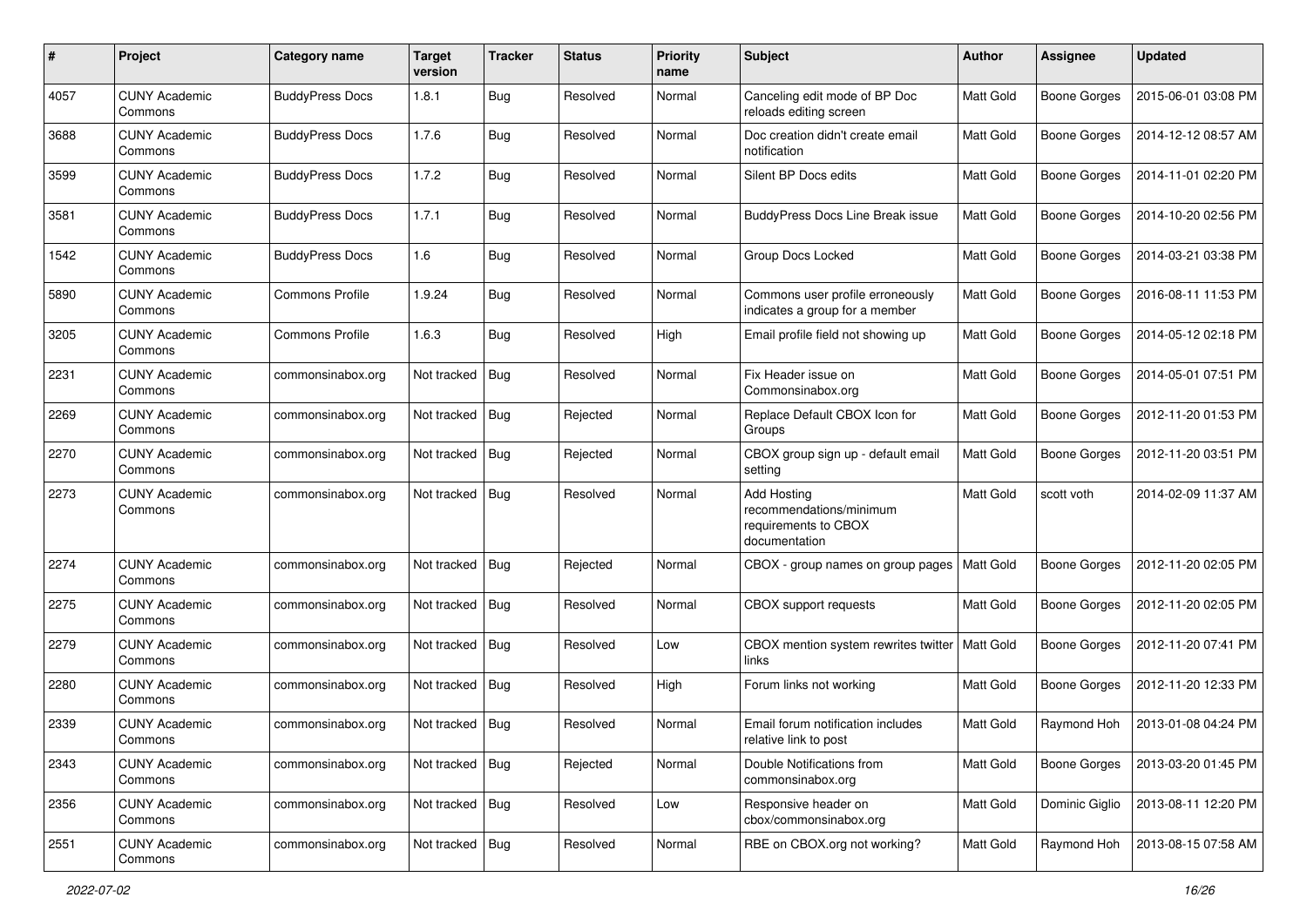| #     | Project                         | Category name     | <b>Target</b><br>version | <b>Tracker</b> | <b>Status</b> | <b>Priority</b><br>name | <b>Subject</b>                                                   | <b>Author</b>    | Assignee                | <b>Updated</b>      |
|-------|---------------------------------|-------------------|--------------------------|----------------|---------------|-------------------------|------------------------------------------------------------------|------------------|-------------------------|---------------------|
| 2645  | <b>CUNY Academic</b><br>Commons | commonsinabox.org | Not tracked              | Bug            | Resolved      | Normal                  | Add CASCI site to Showcase                                       | Matt Gold        | scott voth              | 2014-02-08 11:07 AM |
| 2654  | <b>CUNY Academic</b><br>Commons | commonsinabox.org | Not tracked              | Bug            | Resolved      | Normal                  | Forum creation step in group setup<br>doesn't stick              | <b>Matt Gold</b> | <b>Boone Gorges</b>     | 2013-08-11 11:51 AM |
| 2660  | <b>CUNY Academic</b><br>Commons | commonsinabox.org | Not tracked              | Bug            | Resolved      | Normal                  | Forum Role Display errors                                        | Matt Gold        | Raymond Hoh             | 2013-08-11 11:48 AM |
| 2903  | <b>CUNY Academic</b><br>Commons | commonsinabox.org | Not tracked              | Bug            | Resolved      | Normal                  | Turning off activity commenting on<br>commonsinabox.org?         | Matt Gold        | <b>Boone Gorges</b>     | 2013-11-29 03:43 PM |
| 2950  | <b>CUNY Academic</b><br>Commons | commonsinabox.org | Not tracked              | Bug            | Resolved      | Normal                  | Layout broken on<br>commonsinabox.org forum 404                  | Matt Gold        | <b>Boone Gorges</b>     | 2014-05-06 02:59 PM |
| 3201  | <b>CUNY Academic</b><br>Commons | commonsinabox.org | Not tracked              | Bug            | Resolved      | Normal                  | Add MuseCommons to the Showcase                                  | Matt Gold        | scott voth              | 2014-07-12 01:29 PM |
| 3823  | <b>CUNY Academic</b><br>Commons | commonsinabox.org | Not tracked              | Bug            | Resolved      | Normal                  | CBOX styling issue                                               | Matt Gold        | <b>Boone Gorges</b>     | 2015-02-23 03:33 PM |
| 4111  | <b>CUNY Academic</b><br>Commons | commonsinabox.org | Not tracked              | Bug            | Resolved      | Normal                  | Add Virginia DH site to CBOX<br>showcase                         | Matt Gold        | scott voth              | 2015-06-08 10:01 PM |
| 2264  | <b>CUNY Academic</b><br>Commons | commonsinabox.org |                          | Bug            | Rejected      | Normal                  | Update CBOX logo on welcome<br>message                           | Matt Gold        | <b>Boone Gorges</b>     | 2012-11-19 02:46 AM |
| 2266  | <b>CUNY Academic</b><br>Commons | commonsinabox.org |                          | <b>Bug</b>     | Resolved      | Normal                  | Demo slider                                                      | Matt Gold        | <b>Boone Gorges</b>     | 2012-11-18 11:26 PM |
| 2284  | <b>CUNY Academic</b><br>Commons | commonsinabox.org |                          | <b>Bug</b>     | Rejected      | Normal                  | cbox.org forum link error from profile<br>page                   | Matt Gold        | <b>Boone Gorges</b>     | 2012-11-20 08:02 PM |
| 2288  | <b>CUNY Academic</b><br>Commons | commonsinabox.org |                          | Bug            | Rejected      | Normal                  | […] issue occurring on<br>commonsinabox.org                      | Matt Gold        | Boone Gorges            | 2012-12-11 01:17 AM |
| 2293  | <b>CUNY Academic</b><br>Commons | commonsinabox.org |                          | <b>Bug</b>     | Resolved      | Normal                  | Building community on<br>commonsinabox.org - add members<br>page | Matt Gold        | Chris Stein             | 2012-11-25 03:43 PM |
| 2295  | <b>CUNY Academic</b><br>Commons | commonsinabox.org |                          | Bug            | Rejected      | Normal                  | Glitch in CBOX Logo                                              | Matt Gold        | <b>Boone Gorges</b>     | 2012-12-11 01:08 AM |
| 2349  | <b>CUNY Academic</b><br>Commons | commonsinabox.org |                          | <b>Bug</b>     | Resolved      | High                    | CBOX header image position off                                   | Matt Gold        | <b>Boone Gorges</b>     | 2012-12-15 10:21 PM |
| 2354  | <b>CUNY Academic</b><br>Commons | commonsinabox.org |                          | <b>Bug</b>     | Rejected      | Low                     | CBOX header mouseover issue                                      | Matt Gold        | <b>Bowe</b><br>Frankema | 2014-05-01 08:02 PM |
| 2380  | <b>CUNY Academic</b><br>Commons | commonsinabox.org |                          | Bug            | Resolved      | High                    | Add search to Commonsinabox.org                                  | Matt Gold        | <b>Boone Gorges</b>     | 2013-03-20 11:41 AM |
| 14450 | <b>CUNY Academic</b><br>Commons | Courses           | Not tracked              | Bug            | Rejected      | Low                     | Misclassified site                                               | Matt Gold        | <b>Boone Gorges</b>     | 2021-09-15 10:53 PM |
| 3046  | <b>CUNY Academic</b><br>Commons | cuny.is           | Not tracked              | Bug            | Resolved      | Urgent                  | Create CUNY.IS                                                   | Matt Gold        | <b>Boone Gorges</b>     | 2014-02-18 06:55 PM |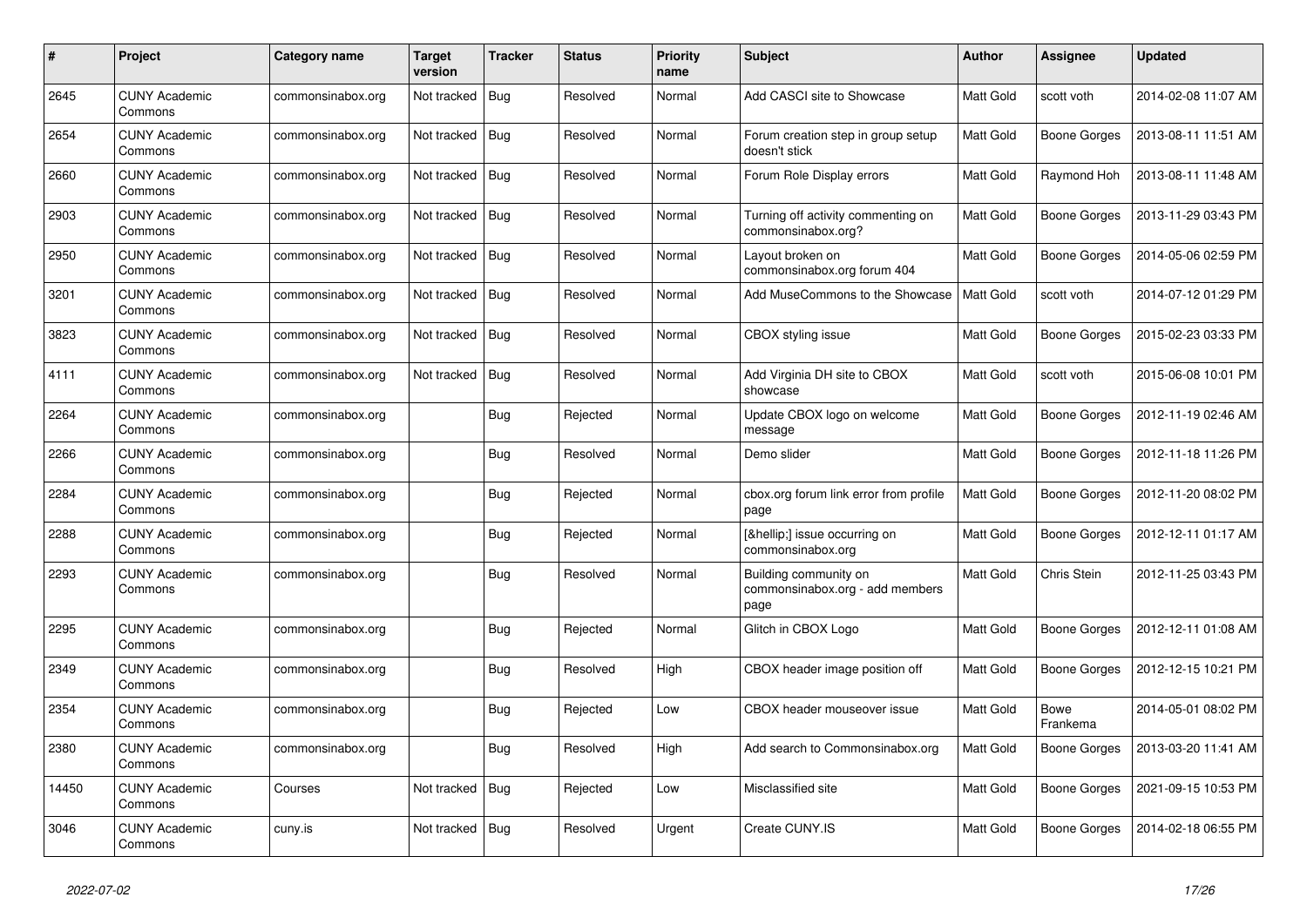| #     | Project                         | <b>Category name</b>    | <b>Target</b><br>version | <b>Tracker</b> | <b>Status</b> | <b>Priority</b><br>name | <b>Subject</b>                                                             | <b>Author</b>    | <b>Assignee</b>     | <b>Updated</b>      |
|-------|---------------------------------|-------------------------|--------------------------|----------------|---------------|-------------------------|----------------------------------------------------------------------------|------------------|---------------------|---------------------|
| 3079  | <b>CUNY Academic</b><br>Commons | cuny.is                 | Not tracked              | Bug            | Resolved      | Urgent                  | cuny.is request                                                            | Matt Gold        | Boone Gorges        | 2014-02-26 07:47 PM |
| 3648  | <b>CUNY Academic</b><br>Commons | cuny.is                 | Not tracked              | Bug            | Resolved      | High                    | cuny.is request                                                            | <b>Matt Gold</b> | Boone Gorges        | 2014-11-11 06:54 PM |
| 10597 | <b>CUNY Academic</b><br>Commons | cuny.is                 | Not tracked              | Bug            | Resolved      | Normal                  | cuny.is admin unavailable                                                  | Matt Gold        | Boone Gorges        | 2018-10-25 01:44 PM |
| 12581 | <b>CUNY Academic</b><br>Commons | cuny.is                 | Not tracked              | $\vert$ Bug    | Rejected      | High                    | YOURLS shortlinks not working                                              | Matt Gold        | <b>Boone Gorges</b> | 2020-03-27 10:25 AM |
| 12335 | <b>CUNY Academic</b><br>Commons | cuny.is                 |                          | Bug            | Rejected      | Normal                  | cuny.is issue                                                              | Matt Gold        | Boone Gorges        | 2020-01-30 12:47 AM |
| 13242 | <b>CUNY Academic</b><br>Commons | cuny.is                 |                          | Bug            | Rejected      | Normal                  | Unable to edit a cuny.is shortlink                                         | Matt Gold        | Boone Gorges        | 2020-08-26 01:30 AM |
| 13934 | <b>CUNY Academic</b><br>Commons | cuny.is                 | 1.18.4                   | Bug            | Resolved      | Low                     | Error message on group settings<br>change                                  | Matt Gold        | Boone Gorges        | 2021-02-09 11:05 AM |
| 5442  | <b>CUNY Academic</b><br>Commons | cuny.is                 | 1.9.14                   | Bug            | Resolved      | Normal                  | Shortlink creation problem                                                 | Matt Gold        | Boone Gorges        | 2016-04-12 11:03 PM |
| 3788  | <b>CUNY Academic</b><br>Commons | cuny.is                 | 1.8.11                   | <b>Bug</b>     | Resolved      | Normal                  | CUNY.is default links?                                                     | Matt Gold        | Boone Gorges        | 2015-09-25 12:53 AM |
| 3799  | <b>CUNY Academic</b><br>Commons | cuny.is                 | 1.7.12                   | <b>Bug</b>     | Resolved      | Normal                  | cuny is issue                                                              | Matt Gold        | <b>Boone Gorges</b> | 2015-02-10 09:07 PM |
| 11121 | <b>CUNY Academic</b><br>Commons | Design                  | 1.15                     | Bug            | Resolved      | Low                     | Overlapping elements on mobile view<br>of CAC                              | Matt Gold        | Boone Gorges        | 2019-04-23 03:55 PM |
| 3865  | <b>CUNY Academic</b><br>Commons | Design                  | 1.7.15                   | Bug            | Resolved      | Normal                  | DiRT Tools listing in Group > Manage                                       | Matt Gold        | Boone Gorges        | 2015-03-12 10:35 AM |
| 3124  | <b>CUNY Academic</b><br>Commons | Design                  | 1.6                      | <b>Bug</b>     | Resolved      | Normal                  | Create small version of horizontal<br>logo image to include in HTML Emails | Matt Gold        | <b>Boone Gorges</b> | 2014-04-01 03:40 PM |
| 13739 | <b>CUNY Academic</b><br>Commons | <b>Directories</b>      | 2.0.0                    | Bug            | Resolved      | Normal                  | My Sites and My Groups take user to<br>the profile page                    | Matt Gold        | Boone Gorges        | 2022-05-26 11:36 AM |
| 3933  | <b>CUNY Academic</b><br>Commons | DiRT Integration        | Not tracked              | Bug            | Rejected      | Normal                  | DiRT Directory 'tool' directory shows<br>blank page                        | Matt Gold        | Boone Gorges        | 2015-03-20 08:47 AM |
| 4798  | <b>CUNY Academic</b><br>Commons | <b>DiRT</b> Integration | Not tracked   Bug        |                | Resolved      | Normal                  | DiRT plugin seems to have<br>disappeared                                   | Matt Gold        | Boone Gorges        | 2015-10-20 10:05 PM |
| 13669 | <b>CUNY Academic</b><br>Commons | DiRT Integration        | 1.18.1                   | Bug            | Resolved      | Normal                  | Digital Research Tools showing up in<br>top nav for logged out users       | <b>Matt Gold</b> | Boone Gorges        | 2020-12-08 05:11 PM |
| 4367  | <b>CUNY Academic</b><br>Commons | DiRT Integration        | 1.8.6                    | Bug            | Resolved      | Normal                  | Thumbnail images broken on DiRT<br>tool listing                            | Matt Gold        | Boone Gorges        | 2015-08-02 12:55 AM |
| 3864  | <b>CUNY Academic</b><br>Commons | DiRT Integration        | 1.7.15                   | <b>Bug</b>     | Resolved      | Normal                  | DiRT Tools Group sidebar label<br>display                                  | Matt Gold        | <b>Boone Gorges</b> | 2015-03-11 09:30 PM |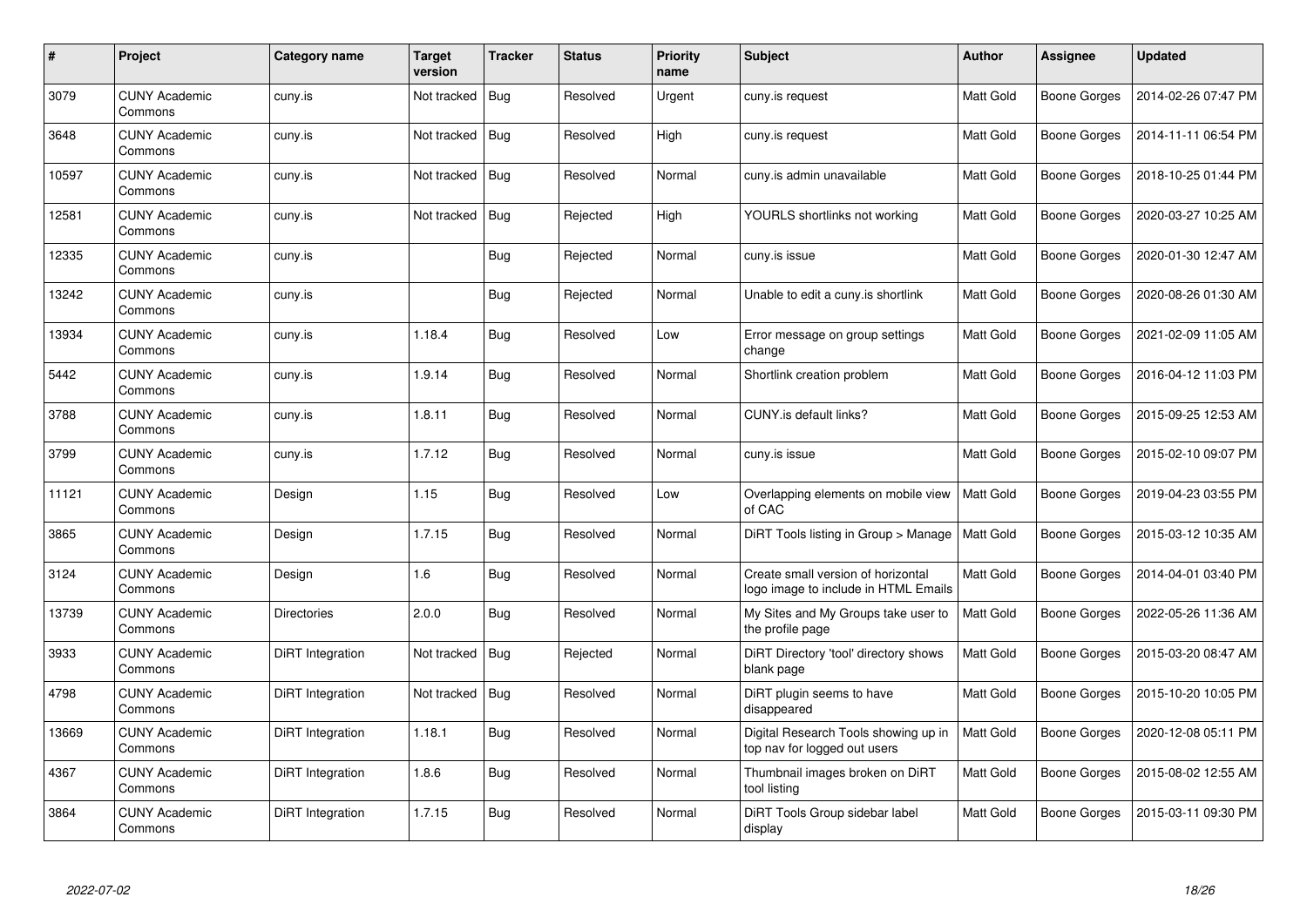| #     | Project                         | Category name              | <b>Target</b><br>version | <b>Tracker</b> | <b>Status</b>        | <b>Priority</b><br>name | <b>Subject</b>                                                                                  | Author           | <b>Assignee</b>     | <b>Updated</b>      |
|-------|---------------------------------|----------------------------|--------------------------|----------------|----------------------|-------------------------|-------------------------------------------------------------------------------------------------|------------------|---------------------|---------------------|
| 2059  | <b>CUNY Academic</b><br>Commons | Domain Mapping             | 1.9.6                    | Bug            | Resolved             | Low                     | Domain Mapping Issue                                                                            | Matt Gold        | <b>Boone Gorges</b> | 2016-01-25 11:54 PM |
| 3547  | <b>CUNY Academic</b><br>Commons | <b>Email Notifications</b> | Not tracked              | Bug            | Resolved             | Urgent                  | Email notifications not working                                                                 | Matt Gold        | Matt Gold           | 2016-01-26 05:11 PM |
| 4760  | <b>CUNY Academic</b><br>Commons | <b>Email Notifications</b> | Not tracked              | Bug            | Rejected             | Normal                  | email notification contains broken<br>image                                                     | Matt Gold        | <b>Boone Gorges</b> | 2015-10-11 10:24 PM |
| 9979  | <b>CUNY Academic</b><br>Commons | <b>Email Notifications</b> | Not tracked              | Bug            | Reporter<br>Feedback | Normal                  | Reports of slow email activation<br>emails                                                      | Matt Gold        | <b>Boone Gorges</b> | 2018-08-29 09:40 PM |
| 12545 | <b>CUNY Academic</b><br>Commons | <b>Email Notifications</b> | Not tracked              | Bug            | Resolved             | Normal                  | Notifications of replies by email not<br>able to be posted                                      | Matt Gold        | Raymond Hoh         | 2020-03-24 10:27 AM |
| 13429 | <b>CUNY Academic</b><br>Commons | <b>Email Notifications</b> | Not tracked              | Bug            | Resolved             | Normal                  | Multiple forum notifications                                                                    | Matt Gold        | Raymond Hoh         | 2020-10-13 05:24 PM |
| 13890 | CUNY Academic<br>Commons        | <b>Email Notifications</b> | Not tracked              | Bug            | Resolved             | Low                     | Not sure email notification went out                                                            | Matt Gold        | Raymond Hoh         | 2021-09-14 10:42 AM |
| 3165  | <b>CUNY Academic</b><br>Commons | <b>Email Notifications</b> |                          | Bug            | Rejected             | Normal                  | HTML notification of post with<br>attachments didn't include mention<br>of/links to attachments | <b>Matt Gold</b> | <b>Boone Gorges</b> | 2015-03-21 09:05 PM |
| 3342  | <b>CUNY Academic</b><br>Commons | <b>Email Notifications</b> |                          | Bug            | Duplicate            | Normal                  | <b>Group Invitation Email Links</b><br>Incorrect/Non-Working                                    | Matt Gold        | <b>Boone Gorges</b> | 2015-04-01 09:04 PM |
| 3427  | <b>CUNY Academic</b><br>Commons | <b>Email Notifications</b> |                          | Bug            | Rejected             | Normal                  | Multiple email notifications received                                                           | Matt Gold        | <b>Boone Gorges</b> | 2014-08-30 05:02 PM |
| 6869  | <b>CUNY Academic</b><br>Commons | <b>Email Notifications</b> |                          | Bug            | Resolved             | Urgent                  | Report: Email notifications not going<br>out                                                    | Matt Gold        | Raymond Hoh         | 2016-11-29 09:44 PM |
| 9095  | <b>CUNY Academic</b><br>Commons | <b>Email Notifications</b> |                          | Bug            | Rejected             | Normal                  | Email notifications of events may not<br>be going out                                           | Matt Gold        | Raymond Hoh         | 2018-01-19 04:58 PM |
| 13500 | <b>CUNY Academic</b><br>Commons | <b>Email Notifications</b> |                          | Bug            | Rejected             | High                    | Received multiple notifications for a<br>single post                                            | Matt Gold        | Raymond Hoh         | 2022-04-27 04:29 PM |
| 14199 | <b>CUNY Academic</b><br>Commons | <b>Email Notifications</b> |                          | Bug            | Resolved             | Normal                  | Email replies delayed                                                                           | Matt Gold        | Raymond Hoh         | 2021-03-24 12:17 PM |
| 13274 | <b>CUNY Academic</b><br>Commons | <b>Email Notifications</b> | 1.17.8                   | Bug            | Resolved             | Normal                  | Messy links in CAC email notifications                                                          | Matt Gold        | Raymond Hoh         | 2020-11-17 12:31 PM |
| 12471 | <b>CUNY Academic</b><br>Commons | <b>Email Notifications</b> | 1.16.7                   | Bug            | Resolved             | Normal                  | forum notificaiton not sent                                                                     | Matt Gold        | Raymond Hoh         | 2020-03-10 10:59 AM |
| 12499 | CUNY Academic<br>Commons        | <b>Email Notifications</b> | 1.16.7                   | Bug            | Resolved             | Normal                  | no email notification                                                                           | Matt Gold        | Raymond Hoh         | 2020-03-03 09:31 PM |
| 12351 | <b>CUNY Academic</b><br>Commons | <b>Email Notifications</b> | 1.16.5                   | Bug            | Resolved             | Normal                  | No email notification for forum post                                                            | Matt Gold        | <b>Boone Gorges</b> | 2020-02-03 02:33 PM |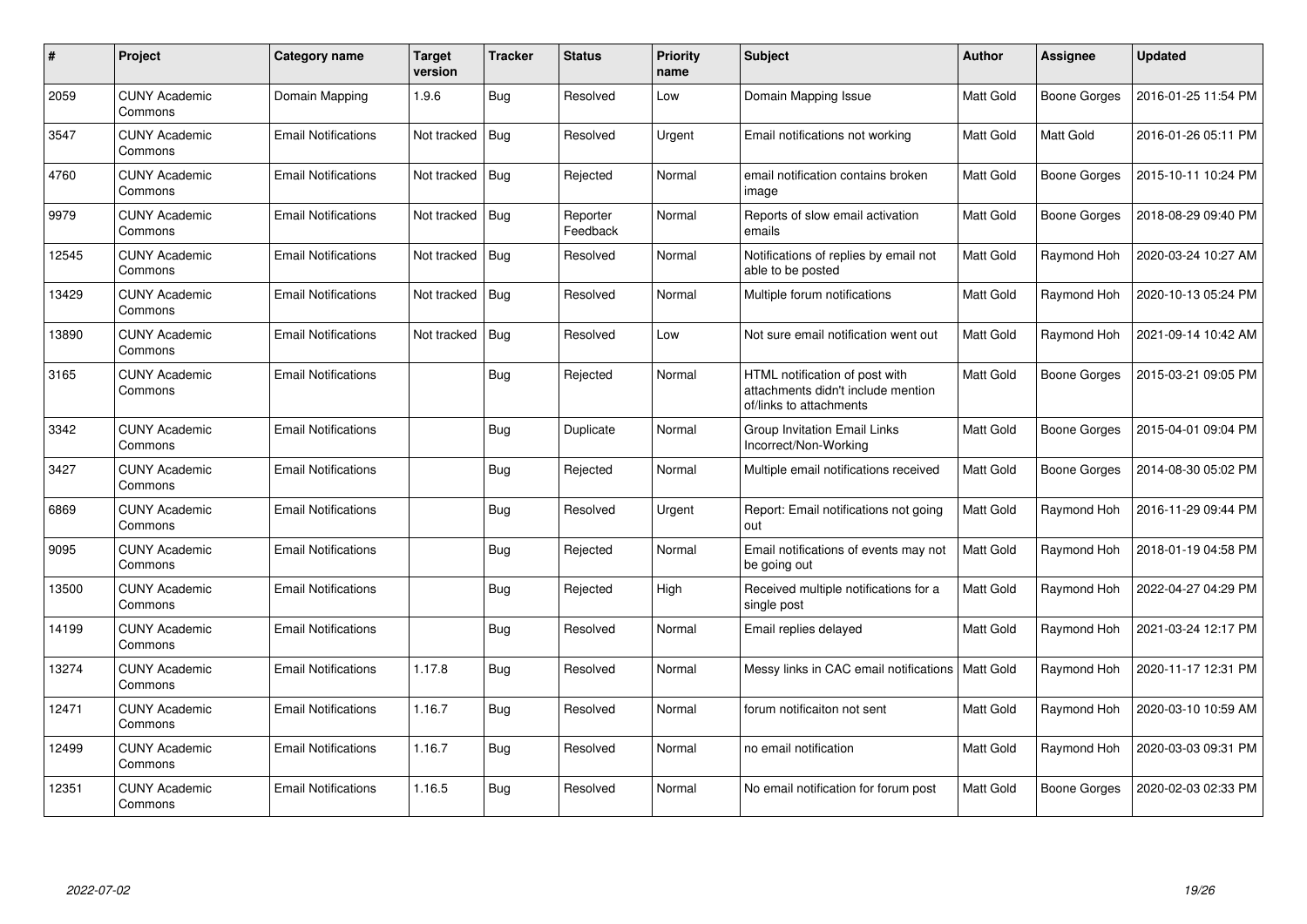| #     | Project                         | Category name              | <b>Target</b><br>version | <b>Tracker</b> | <b>Status</b> | <b>Priority</b><br>name | <b>Subject</b>                                                                                                   | <b>Author</b>    | Assignee            | <b>Updated</b>      |
|-------|---------------------------------|----------------------------|--------------------------|----------------|---------------|-------------------------|------------------------------------------------------------------------------------------------------------------|------------------|---------------------|---------------------|
| 11086 | <b>CUNY Academic</b><br>Commons | <b>Email Notifications</b> | 1.15                     | Bug            | Resolved      | Normal                  | Users clicking "unsubscribe" on a<br>forwarded CAC group email can<br>unsubscribe a another user from a<br>group | Matt Gold        | Raymond Hoh         | 2019-04-16 12:40 PM |
| 11174 | <b>CUNY Academic</b><br>Commons | <b>Email Notifications</b> | 1.14.8                   | <b>Bug</b>     | Resolved      | High                    | Email notifications of spammed<br>comment on groupblog                                                           | Matt Gold        | Raymond Hoh         | 2019-03-11 11:42 PM |
| 10789 | <b>CUNY Academic</b><br>Commons | <b>Email Notifications</b> | 1.14.2                   | Bug            | Resolved      | High                    | Forum Posts not generating email<br>notifications                                                                | Matt Gold        | <b>Boone Gorges</b> | 2018-12-10 07:19 PM |
| 10381 | <b>CUNY Academic</b><br>Commons | <b>Email Notifications</b> | 1.13.11                  | Bug            | Resolved      | Normal                  | Group Blog Comment notification<br>doesn't include username                                                      | Matt Gold        | Raymond Hoh         | 2018-10-09 10:36 AM |
| 9085  | <b>CUNY Academic</b><br>Commons | <b>Email Notifications</b> | 1.12.7                   | <b>Bug</b>     | Resolved      | Normal                  | Email notification for group doc<br>creation                                                                     | Matt Gold        | Raymond Hoh         | 2018-01-23 11:11 AM |
| 8692  | <b>CUNY Academic</b><br>Commons | <b>Email Notifications</b> | 1.11.15                  | <b>Bug</b>     | Resolved      | Normal                  | HTML not rendering in email<br>notifications                                                                     | Matt Gold        | Raymond Hoh         | 2017-10-11 11:08 AM |
| 6629  | <b>CUNY Academic</b><br>Commons | <b>Email Notifications</b> | 1.10.2                   | <b>Bug</b>     | Resolved      | Normal                  | email footer demphasizes RBE                                                                                     | Matt Gold        | Raymond Hoh         | 2016-11-20 09:23 AM |
| 6623  | <b>CUNY Academic</b><br>Commons | <b>Email Notifications</b> | 1.10.1                   | Bug            | Resolved      | Normal                  | Add blank line in cross-posted email<br>notifications                                                            | Matt Gold        | Daniel Jones        | 2016-11-08 01:07 PM |
| 5127  | <b>CUNY Academic</b><br>Commons | <b>Email Notifications</b> | 1.9.7                    | <b>Bug</b>     | Resolved      | Normal                  | Forum posts to multiple groups -- no<br>notice in attachment                                                     | Matt Gold        | Daniel Jones        | 2016-02-07 10:08 PM |
| 4072  | <b>CUNY Academic</b><br>Commons | <b>Email Notifications</b> | 1.8.1                    | <b>Bug</b>     | Resolved      | Normal                  | Double email notification                                                                                        | Matt Gold        | Raymond Hoh         | 2015-05-26 03:05 AM |
| 3954  | <b>CUNY Academic</b><br>Commons | <b>Email Notifications</b> | 1.7.18                   | Bug            | Resolved      | Normal                  | Issues with Email notifications for<br>Groups w/RSS Feeds attached                                               | Matt Gold        | Raymond Hoh         | 2015-04-08 05:04 PM |
| 3866  | <b>CUNY Academic</b><br>Commons | <b>Email Notifications</b> | 1.7.15                   | <b>Bug</b>     | Resolved      | Normal                  | Email notification does not indicate<br>presence of an attachment                                                | Matt Gold        | <b>Boone Gorges</b> | 2015-03-12 10:35 AM |
| 3601  | <b>CUNY Academic</b><br>Commons | <b>Email Notifications</b> | 1.7.3                    | Bug            | Resolved      | High                    | Forum replies do not show up on the<br>group homepage                                                            | Matt Gold        | Raymond Hoh         | 2014-11-10 01:24 PM |
| 3608  | <b>CUNY Academic</b><br>Commons | <b>Email Notifications</b> | 1.7.3                    | <b>Bug</b>     | Resolved      | High                    | Group email plain-text formatting<br>problem                                                                     | Matt Gold        | Raymond Hoh         | 2014-11-11 12:19 PM |
| 2239  | <b>CUNY Academic</b><br>Commons | <b>Email Notifications</b> | 1.7                      | Bug            | Resolved      | Normal                  | Login redirects when clicking on<br>private group addresses not working                                          | <b>Matt Gold</b> | Raymond Hoh         | 2014-11-01 11:41 AM |
| 3420  | <b>CUNY Academic</b><br>Commons | <b>Email Notifications</b> | 1.6.14                   | Bug            | Resolved      | Normal                  | Membership approval link in email<br>notifications                                                               | Matt Gold        | Boone Gorges        | 2014-09-01 09:31 PM |
| 4660  | <b>CUNY Academic</b><br>Commons | Events                     | Not tracked   Bug        |                | Resolved      | High                    | Creating new event leads to<br>whitescreen                                                                       | Matt Gold        | <b>Boone Gorges</b> | 2015-09-22 05:56 PM |
| 4662  | <b>CUNY Academic</b><br>Commons | Events                     |                          | Bug            | Resolved      | Normal                  | Events ICS download not working                                                                                  | Matt Gold        | Raymond Hoh         | 2015-09-23 05:37 PM |
| 12847 | <b>CUNY Academic</b><br>Commons | Events                     | 1.16.12                  | <b>Bug</b>     | Resolved      | Normal                  | Error message in event description                                                                               | Matt Gold        | Raymond Hoh         | 2020-05-26 11:54 AM |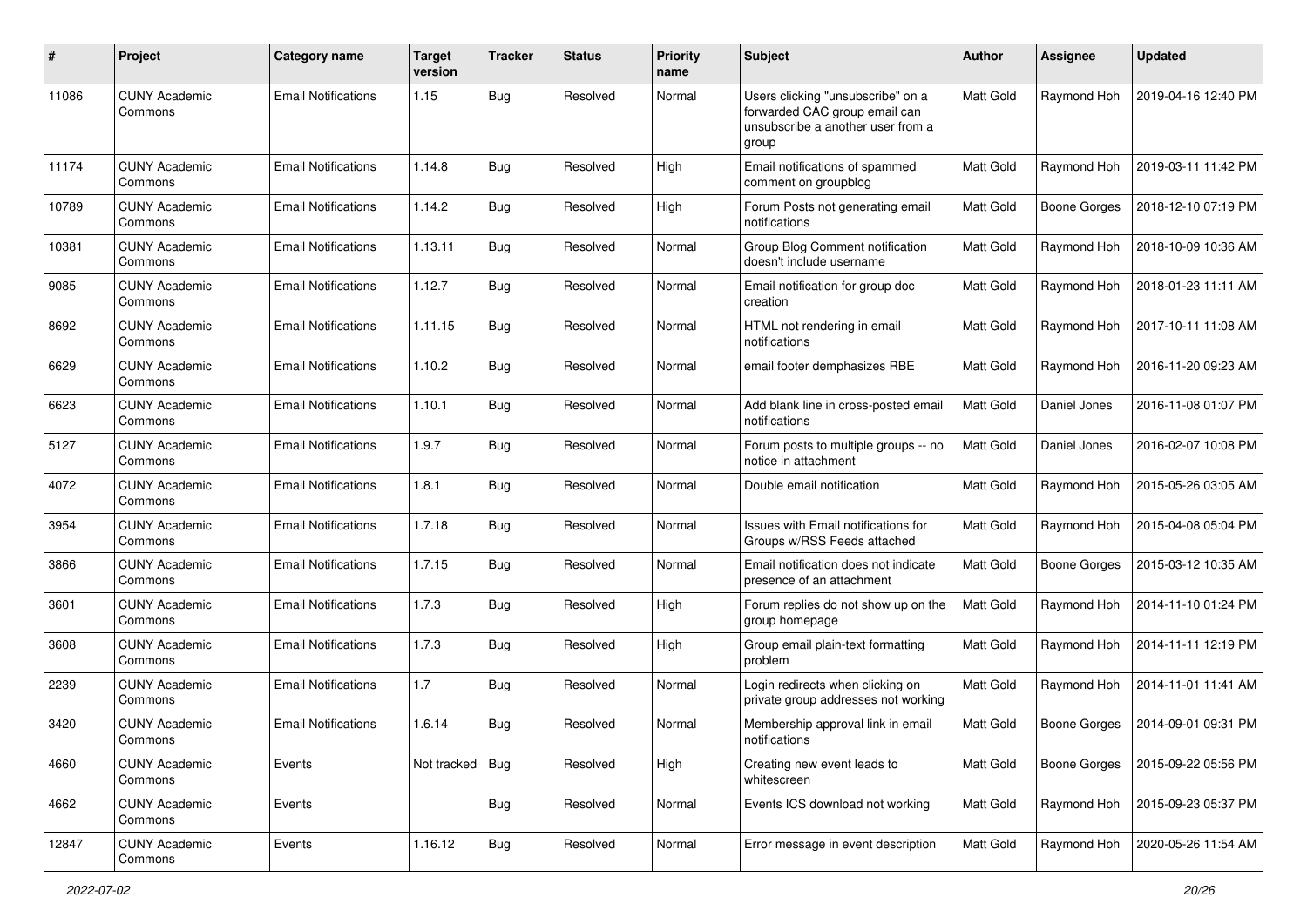| $\pmb{\#}$ | Project                         | Category name             | <b>Target</b><br>version | <b>Tracker</b> | <b>Status</b> | <b>Priority</b><br>name | <b>Subject</b>                                                                                | Author           | Assignee            | <b>Updated</b>      |
|------------|---------------------------------|---------------------------|--------------------------|----------------|---------------|-------------------------|-----------------------------------------------------------------------------------------------|------------------|---------------------|---------------------|
| 5717       | <b>CUNY Academic</b><br>Commons | Events                    | 1.10                     | <b>Bug</b>     | Resolved      | Normal                  | Events not showing up on sitewide<br>events calendar                                          | Matt Gold        | Raymond Hoh         | 2016-10-27 11:49 AM |
| 4080       | <b>CUNY Academic</b><br>Commons | Events                    | 1.9                      | <b>Bug</b>     | Resolved      | Normal                  | Events Calendar: Allow sites to<br>embed calendars from groups<br>(perhaps via BP group blog) | <b>Matt Gold</b> | Raymond Hoh         | 2015-12-03 06:24 PM |
| 4081       | <b>CUNY Academic</b><br>Commons | Events                    | 1.9                      | <b>Bug</b>     | Duplicate     | Normal                  | Events Calendar: Allow restriction of<br>event creation ability to admins on<br>groups        | Matt Gold        | Samantha<br>Raddatz | 2015-11-09 12:37 PM |
| 4079       | <b>CUNY Academic</b><br>Commons | Events                    | 1.8.6                    | Bug            | Resolved      | Normal                  | Change ical label for Events Calendar                                                         | Matt Gold        | Raymond Hoh         | 2015-07-22 04:16 PM |
| 6695       | <b>CUNY Academic</b><br>Commons | <b>Group Announcments</b> | 1.10.3                   | <b>Bug</b>     | Duplicate     | Normal                  | Member reply to announcement goes<br>to Commons address                                       | Matt Gold        | Raymond Hoh         | 2016-11-22 01:46 AM |
| 9319       | <b>CUNY Academic</b><br>Commons | Group Blogs               |                          | <b>Bug</b>     | Duplicate     | Normal                  | Question about group/site<br>connections                                                      | Matt Gold        | <b>Boone Gorges</b> | 2018-02-28 01:45 PM |
| 14017      | <b>CUNY Academic</b><br>Commons | Group Blogs               | 1.18.8                   | Bug            | Resolved      | Normal                  | Editing of blog post leads to group<br>notification                                           | Matt Gold        | Raymond Hoh         | 2021-04-13 11:21 AM |
| 8225       | <b>CUNY Academic</b><br>Commons | Group Blogs               | 1.13                     | <b>Bug</b>     | Resolved      | Normal                  | replies to a blog post activity item                                                          | Matt Gold        | Raymond Hoh         | 2018-05-07 12:32 PM |
| 8183       | <b>CUNY Academic</b><br>Commons | Group Blogs               | 1.11.2                   | Bug            | Resolved      | Normal                  | Edit of Post creates notification<br>emails                                                   | Matt Gold        | <b>Boone Gorges</b> | 2017-08-15 05:14 PM |
| 5878       | <b>CUNY Academic</b><br>Commons | Group Blogs               | 1.10                     | <b>Bug</b>     | Resolved      | Normal                  | Group Blog creation improvements                                                              | Matt Gold        | Boone Gorges        | 2016-08-10 09:36 PM |
| 14738      | <b>CUNY Academic</b><br>Commons | Group cloning             | 1.18.18                  | <b>Bug</b>     | Resolved      | Normal                  | unclear language during group/site<br>clone                                                   | Matt Gold        | Jeremy Felt         | 2021-09-14 11:22 AM |
| 6872       | <b>CUNY Academic</b><br>Commons | <b>Group Files</b>        | Not tracked              | <b>Bug</b>     | Resolved      | Normal                  | Seeing a red PHP warning                                                                      | Matt Gold        | <b>Boone Gorges</b> | 2016-11-29 02:39 PM |
| 726        | <b>CUNY Academic</b><br>Commons | <b>Group Files</b>        |                          | <b>Bug</b>     | Rejected      | Normal                  | Group Docs - New Doc Deletion<br>Notifications?                                               | Matt Gold        | Matt Gold           | 2014-05-01 09:42 AM |
| 12136      | <b>CUNY Academic</b><br>Commons | <b>Group Files</b>        | 1.18.0                   | <b>Bug</b>     | Resolved      | Normal                  | "You must login" group file warning<br>shows after log in                                     | Matt Gold        | <b>Boone Gorges</b> | 2020-12-08 11:31 AM |
| 10553      | <b>CUNY Academic</b><br>Commons | <b>Group Files</b>        | 1.13.12                  | <b>Bug</b>     | Resolved      | Normal                  | File category view persists after<br>clicking away                                            | <b>Matt Gold</b> | <b>Boone Gorges</b> | 2018-10-23 11:47 AM |
| 3544       | <b>CUNY Academic</b><br>Commons | <b>Group Files</b>        | 1.7                      | <b>Bug</b>     | Resolved      | Normal                  | Files list upload button placement<br>after upload                                            | Matt Gold        | <b>Boone Gorges</b> | 2014-10-10 09:09 AM |
| 3180       | <b>CUNY Academic</b><br>Commons | <b>Group Files</b>        | 1.6.2                    | Bug            | Resolved      | Normal                  | Silent Edit of File Title Produces<br><b>Email Notification</b>                               | Matt Gold        | Boone Gorges        | 2014-05-01 11:19 PM |
| 2833       | <b>CUNY Academic</b><br>Commons | Group Files               | 1.6                      | <b>Bug</b>     | Resolved      | Normal                  | Allow silent file deletions                                                                   | Matt Gold        | <b>Boone Gorges</b> | 2014-03-21 03:50 PM |
| 3655       | <b>CUNY Academic</b><br>Commons | Group Forums              | Not tracked   Bug        |                | Resolved      | High                    | xlsx attachments not allowed in<br>forums                                                     | Matt Gold        | <b>Boone Gorges</b> | 2014-11-21 10:41 AM |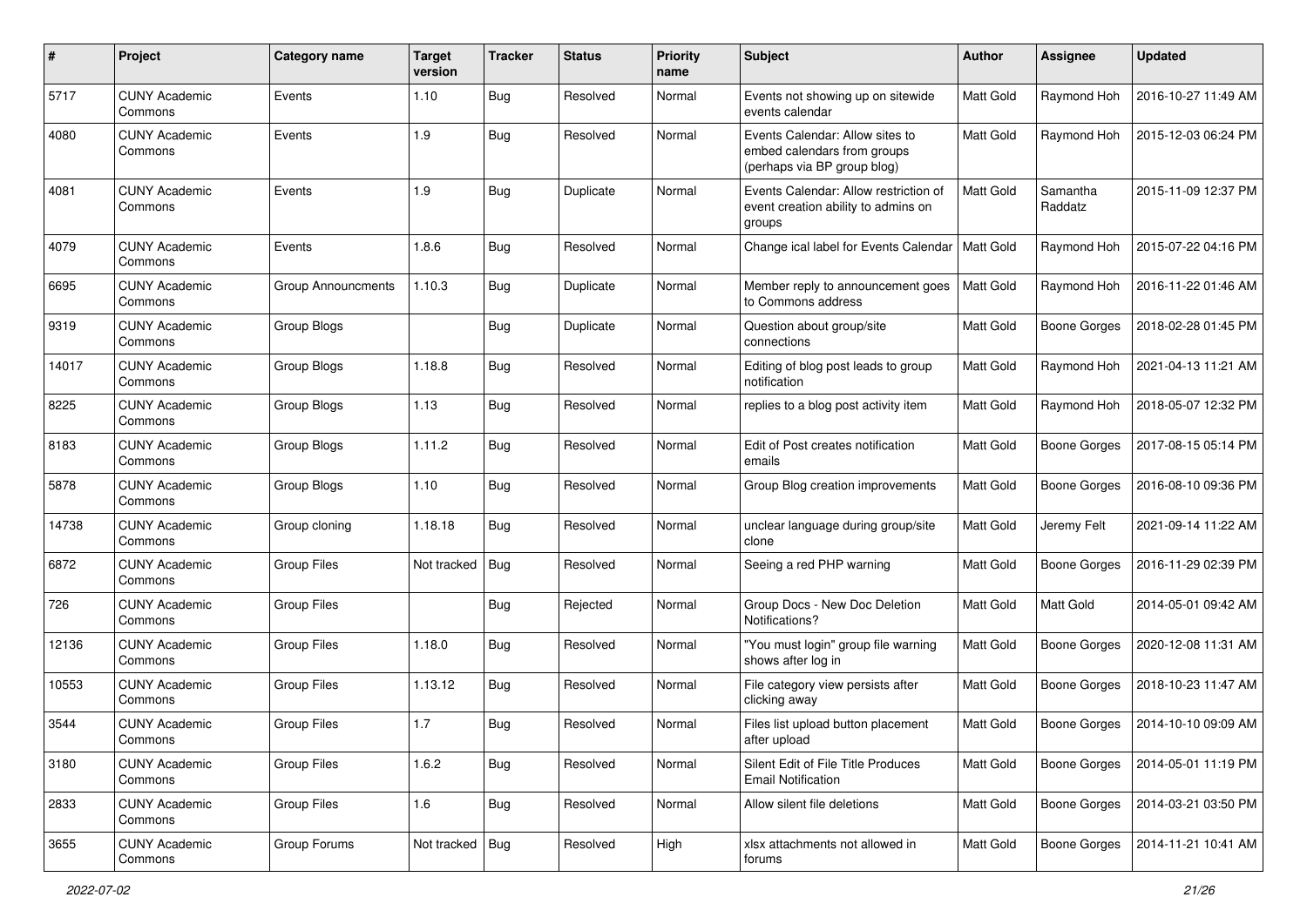| #     | Project                         | Category name | <b>Target</b><br>version | <b>Tracker</b> | <b>Status</b> | <b>Priority</b><br>name | <b>Subject</b>                                                                       | <b>Author</b>    | <b>Assignee</b>     | <b>Updated</b>      |
|-------|---------------------------------|---------------|--------------------------|----------------|---------------|-------------------------|--------------------------------------------------------------------------------------|------------------|---------------------|---------------------|
| 4979  | <b>CUNY Academic</b><br>Commons | Group Forums  | Not tracked              | Bug            | Resolved      | Normal                  | File size limit exceeded?                                                            | <b>Matt Gold</b> | Matt Gold           | 2016-01-26 05:16 PM |
| 4602  | <b>CUNY Academic</b><br>Commons | Group Forums  | Future<br>release        | Bug            | Duplicate     | Normal                  | "Home" button in forum search leads<br>to CAC homepage rather than group<br>homepage | Matt Gold        | Raymond Hoh         | 2015-11-09 06:43 PM |
| 22    | <b>CUNY Academic</b><br>Commons | Group Forums  |                          | Bug            | Resolved      | Low                     | New BP Groups Created under the<br><b>Help Category in BBPress</b>                   | Matt Gold        | <b>Boone Gorges</b> | 2009-09-19 01:09 PM |
| 25    | <b>CUNY Academic</b><br>Commons | Group Forums  |                          | Bug            | Resolved      | Low                     | Group Page "Active Forum Topics"<br>not displaying                                   | Matt Gold        | Boone Gorges        | 2009-09-28 05:25 PM |
| 29    | <b>CUNY Academic</b><br>Commons | Group Forums  |                          | <b>Bug</b>     | Resolved      | Low                     | Change user name display on<br><b>BbPress</b>                                        | Matt Gold        | Boone Gorges        | 2009-10-19 03:27 PM |
| 33    | <b>CUNY Academic</b><br>Commons | Group Forums  |                          | Bug            | Resolved      | Low                     | New Groups Added to Help Category                                                    | Matt Gold        | Boone Gorges        | 2009-10-19 04:06 PM |
| 35    | <b>CUNY Academic</b><br>Commons | Group Forums  |                          | Bug            | Resolved      | Normal                  | 404 Email Notification Settings Links                                                | Matt Gold        | Boone Gorges        | 2009-12-10 09:24 PM |
| 44    | <b>CUNY Academic</b><br>Commons | Group Forums  |                          | <b>Bug</b>     | Resolved      | Normal                  | WPMu avatars don't show up on<br><b>BbPress</b>                                      | Matt Gold        | Lucas Thurston      | 2009-12-13 10:45 AM |
| 48    | <b>CUNY Academic</b><br>Commons | Group Forums  |                          | Bug            | Resolved      | High                    | <b>Unsubscribed Users Receiving</b><br>Commons Forum Posts via Email                 | Matt Gold        | Boone Gorges        | 2009-10-17 07:01 PM |
| 71    | <b>CUNY Academic</b><br>Commons | Group Forums  |                          | Bug            | Resolved      | Urgent                  | Forum of Private Group Not Hidden                                                    | Matt Gold        | <b>Boone Gorges</b> | 2009-11-24 10:15 PM |
| 147   | <b>CUNY Academic</b><br>Commons | Group Forums  |                          | <b>Bug</b>     | Resolved      | Normal                  | <b>Character Limit on Forum Post Titles</b>                                          | Matt Gold        | Boone Gorges        | 2009-12-22 10:38 PM |
| 4155  | <b>CUNY Academic</b><br>Commons | Group Forums  |                          | <b>Bug</b>     | Duplicate     | Normal                  | Don't see forum search                                                               | Matt Gold        | Boone Gorges        | 2015-06-16 12:32 PM |
| 5738  | <b>CUNY Academic</b><br>Commons | Group Forums  |                          | <b>Bug</b>     | Rejected      | Normal                  | Forum post list formatting didn't come<br>through                                    | Matt Gold        | Boone Gorges        | 2016-07-02 01:09 PM |
| 8121  | <b>CUNY Academic</b><br>Commons | Group Forums  |                          | Bug            | Rejected      | Normal                  | Forum reply oddities -- RBE/Hidden<br>replies                                        | Matt Gold        | Raymond Hoh         | 2017-05-10 01:39 PM |
| 15239 | <b>CUNY Academic</b><br>Commons | Group Forums  | 1.19.3                   | Bug            | Resolved      | High                    | multiple notifications of forum post                                                 | Matt Gold        | Raymond Hoh         | 2022-02-01 10:10 PM |
| 15087 | <b>CUNY Academic</b><br>Commons | Group Forums  | 1.18.24                  | Bug            | Resolved      | Normal                  | Forum file limit                                                                     | Matt Gold        | Boone Gorges        | 2021-12-14 11:39 AM |
| 10144 | <b>CUNY Academic</b><br>Commons | Group Forums  | 1.13.10                  | <b>Bug</b>     | Resolved      | Normal                  | Subscription set to "no email"                                                       | Matt Gold        | Raymond Hoh         | 2018-09-25 10:26 AM |
| 10164 | <b>CUNY Academic</b><br>Commons | Group Forums  | 1.13.8                   | Bug            | Resolved      | Normal                  | A few oddities related to a<br>cross-posted forum post                               | Matt Gold        | <b>Boone Gorges</b> | 2018-08-17 10:12 AM |
| 8025  | <b>CUNY Academic</b><br>Commons | Group Forums  | 1.11.11                  | <b>Bug</b>     | Resolved      | Normal                  | HTML markup in group forum<br>notification                                           | Matt Gold        | Daniel Jones        | 2017-08-25 11:38 AM |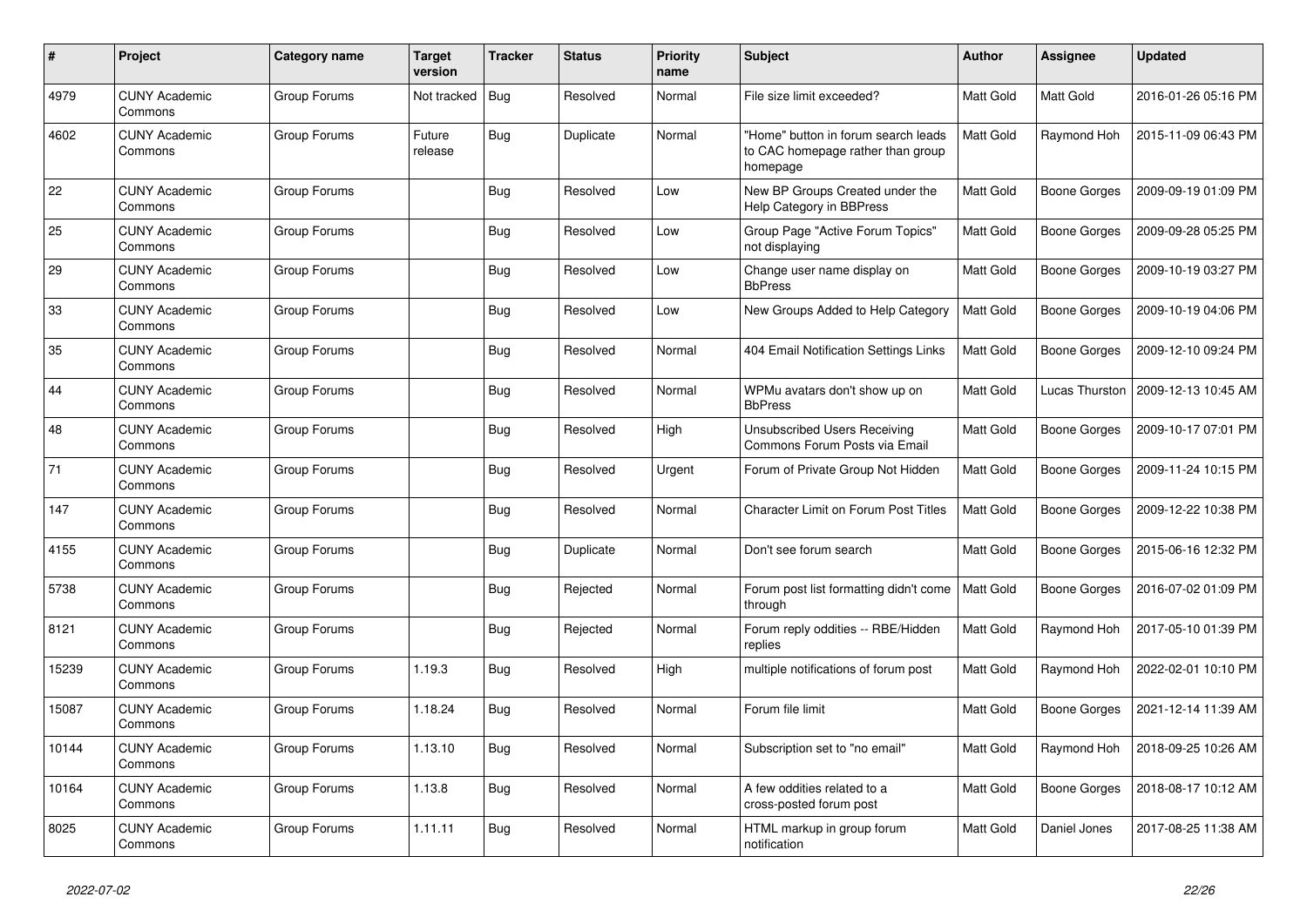| $\#$  | <b>Project</b>                  | Category name     | <b>Target</b><br>version | Tracker    | <b>Status</b>       | <b>Priority</b><br>name | <b>Subject</b>                                                                                     | <b>Author</b> | Assignee            | <b>Updated</b>      |
|-------|---------------------------------|-------------------|--------------------------|------------|---------------------|-------------------------|----------------------------------------------------------------------------------------------------|---------------|---------------------|---------------------|
| 5128  | <b>CUNY Academic</b><br>Commons | Group Forums      | 1.9.5                    | <b>Bug</b> | Resolved            | Normal                  | Botched forum display of posting to<br>multiple groups info                                        | Matt Gold     | Daniel Jones        | 2016-01-19 03:13 PM |
| 4636  | <b>CUNY Academic</b><br>Commons | Group Forums      | 1.8.18                   | Bug        | Resolved            | Normal                  | Silent edit option for editing forum<br>posts                                                      | Matt Gold     | Raymond Hoh         | 2015-11-29 04:20 PM |
| 4765  | <b>CUNY Academic</b><br>Commons | Group Forums      | 1.8.13                   | <b>Bug</b> | Resolved            | Normal                  | Forum preview not showing HTML<br>tags                                                             | Matt Gold     | <b>Boone Gorges</b> | 2015-10-11 10:30 PM |
| 3652  | <b>CUNY Academic</b><br>Commons | Group Forums      | 1.8                      | <b>Bug</b> | Resolved            | Low                     | Forum preview doesn't show live link                                                               | Matt Gold     | Raymond Hoh         | 2015-04-21 06:46 PM |
| 3859  | <b>CUNY Academic</b><br>Commons | Group Forums      | 1.7.14                   | <b>Bug</b> | Resolved            | Normal                  | Group Forum Button Layout                                                                          | Matt Gold     | Boone Gorges        | 2015-03-05 10:57 AM |
| 3654  | <b>CUNY Academic</b><br>Commons | Group Forums      | 1.7.4                    | <b>Bug</b> | Resolved            | Normal                  | can only attached one file to a forum<br>post                                                      | Matt Gold     | <b>Boone Gorges</b> | 2014-11-21 10:42 AM |
| 3150  | <b>CUNY Academic</b><br>Commons | Group Forums      | 1.6.1                    | Bug        | Resolved            | Low                     | "Post New Topic" Button Shows Up<br>for Non-Logged in Users on Group<br>Forum Pages                | Matt Gold     | Boone Gorges        | 2014-04-21 04:49 PM |
| 1295  | <b>CUNY Academic</b><br>Commons | Group Invitations |                          | <b>Bug</b> | Rejected            | Normal                  | Invite to Group Ajax Search Buggy                                                                  | Matt Gold     | Matt Gold           | 2014-05-01 10:31 AM |
| 3307  | <b>CUNY Academic</b><br>Commons | Group Invitations |                          | <b>Bug</b> | Rejected            | Normal                  | Group Invites Sent before clicking<br>"send invites"                                               | Matt Gold     | <b>Boone Gorges</b> | 2014-07-14 11:09 AM |
| 10410 | <b>CUNY Academic</b><br>Commons | Group Invitations | 1.13.11                  | <b>Bug</b> | Resolved            | Normal                  | Navigating to another user's 'invites'<br>page leads to portfolio page without<br>redirect message | Matt Gold     | Raymond Hoh         | 2018-10-09 10:43 AM |
| 6686  | <b>CUNY Academic</b><br>Commons | Group Invitations | 1.10.3                   | Bug        | Resolved            | Normal                  | Problems with auto-complete on<br>Send Invites tab                                                 | Matt Gold     | <b>Boone Gorges</b> | 2016-12-01 03:14 PM |
| 4816  | <b>CUNY Academic</b><br>Commons | Group Invitations | 1.8.15                   | Bug        | Resolved            | High                    | Group invite email notifications not<br>received                                                   | Matt Gold     | Boone Gorges        | 2015-10-26 11:56 AM |
| 3589  | <b>CUNY Academic</b><br>Commons | Group Invitations | 1.7.2                    | <b>Bug</b> | Resolved            | Normal                  | User not appearing in group invitation<br>autocomplete                                             | Matt Gold     | <b>Boone Gorges</b> | 2014-11-01 02:58 PM |
| 3419  | <b>CUNY Academic</b><br>Commons | Group Invitations | 1.6.14                   | <b>Bug</b> | Testing<br>Required | Normal                  | Neatening the display of messages<br>on group requests                                             | Matt Gold     | <b>Boone Gorges</b> | 2014-09-01 09:29 PM |
| 13581 | <b>CUNY Academic</b><br>Commons | Group Library     |                          | <b>Bug</b> | Rejected            | Normal                  | Adding link to library didn't generate<br>notification email                                       | Matt Gold     | Raymond Hoh         | 2020-11-17 12:33 PM |
| 9814  | <b>CUNY Academic</b><br>Commons | Groups (misc)     | Not tracked              | Bug        | Resolved            | Normal                  | Group email settings "No Email" issue   Matt Gold                                                  |               | Raymond Hoh         | 2018-05-22 11:45 AM |
| 3097  | <b>CUNY Academic</b><br>Commons | Groups (misc)     | Future<br>release        | Bug        | Rejected            | Normal                  | Page not found error encountered<br>after requesting membership in a<br>group                      | Matt Gold     | Boone Gorges        | 2014-03-19 03:03 PM |
| 13913 | CUNY Academic<br>Commons        | Groups (misc)     |                          | <b>Bug</b> | Rejected            | Normal                  | Group Avatar lost after group creation<br>process                                                  | Matt Gold     | <b>Boone Gorges</b> | 2021-02-23 10:45 AM |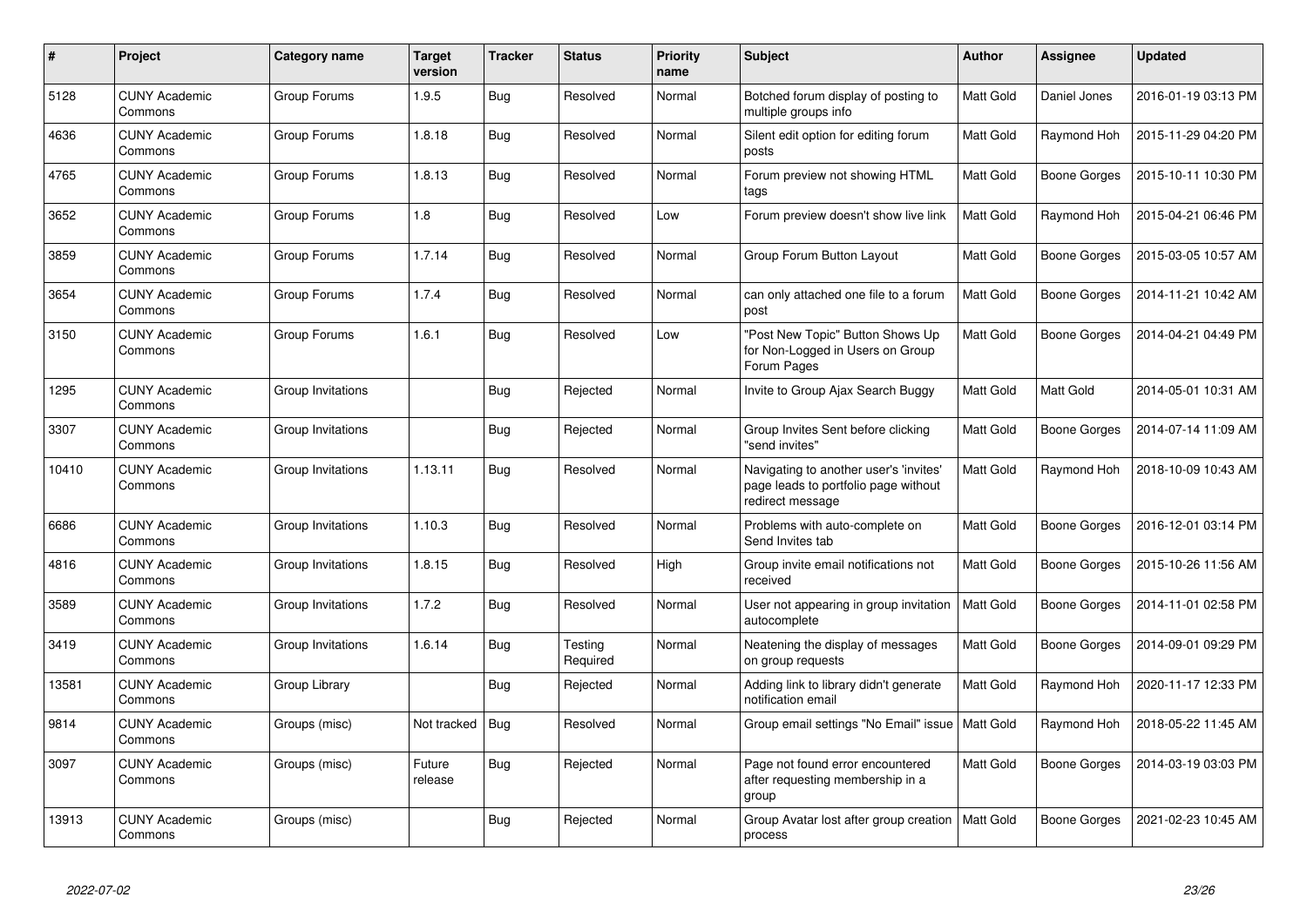| #     | Project                         | Category name | <b>Target</b><br>version | <b>Tracker</b> | <b>Status</b> | <b>Priority</b><br>name | <b>Subject</b>                                                                                                       | <b>Author</b>    | Assignee            | <b>Updated</b>      |
|-------|---------------------------------|---------------|--------------------------|----------------|---------------|-------------------------|----------------------------------------------------------------------------------------------------------------------|------------------|---------------------|---------------------|
| 11801 | <b>CUNY Academic</b><br>Commons | Groups (misc) | 1.16                     | Bug            | Resolved      | Normal                  | Selecting 'CUNY-wide' when creating<br>group/site forbids selection of other<br>campuses                             | Matt Gold        | Sonja Leix          | 2019-11-14 11:14 AM |
| 11800 | <b>CUNY Academic</b><br>Commons | Groups (misc) | 1.15.9                   | Bug            | Resolved      | Normal                  | 'CUNY-wide' Campus option not<br>saving on groups/sites                                                              | Matt Gold        | <b>Boone Gorges</b> | 2019-08-27 04:17 PM |
| 10854 | <b>CUNY Academic</b><br>Commons | Groups (misc) | 1.14.3                   | Bug            | Resolved      | Normal                  | Group membership request not<br>appearing on Requests admin tab                                                      | Matt Gold        |                     | 2018-12-21 04:12 PM |
| 9782  | <b>CUNY Academic</b><br>Commons | Groups (misc) | 1.13.2                   | Bug            | Resolved      | Normal                  | Site loads/skips last step of group<br>creation                                                                      | Matt Gold        | Boone Gorges        | 2018-05-22 10:45 AM |
| 9051  | <b>CUNY Academic</b><br>Commons | Groups (misc) | 1.13                     | <b>Bug</b>     | Duplicate     | Normal                  | Difficult to know how to change group<br>email address                                                               | Matt Gold        | Raymond Hoh         | 2018-04-13 05:01 PM |
| 5880  | <b>CUNY Academic</b><br>Commons | Groups (misc) | 1.10                     | Bug            | Resolved      | Normal                  | Option to send invites to group shown   Matt Gold<br>in group creation process even when<br>no invitees are selected |                  | Paige Dupont        | 2016-08-11 11:55 AM |
| 5881  | <b>CUNY Academic</b><br>Commons | Groups (misc) | 1.9.24                   | <b>Bug</b>     | Resolved      | Normal                  | shown "Request membership" button<br>when admin/creator of group                                                     | <b>Matt Gold</b> | <b>Boone Gorges</b> | 2016-08-11 10:56 PM |
| 3717  | <b>CUNY Academic</b><br>Commons | Groups (misc) | 1.7.7                    | <b>Bug</b>     | Resolved      | Normal                  | Member invitations to Group<br>Members error alert                                                                   | Matt Gold        | Boone Gorges        | 2014-12-22 02:25 PM |
| 3588  | <b>CUNY Academic</b><br>Commons | Groups (misc) | 1.7.2                    | <b>Bug</b>     | Resolved      | Normal                  | Hidden group not appearing in search<br>results                                                                      | <b>Matt Gold</b> | Boone Gorges        | 2014-11-01 02:57 PM |
| 3448  | <b>CUNY Academic</b><br>Commons | Groups (misc) | 1.7                      | Bug            | Resolved      | Normal                  | Group changes email slug/link issue                                                                                  | Matt Gold        | Raymond Hoh         | 2014-09-15 08:29 PM |
| 3449  | <b>CUNY Academic</b><br>Commons | Groups (misc) | 1.7                      | <b>Bug</b>     | Resolved      | Normal                  | Make Default Option for "Create<br>Forum" in Group Creation Process<br>"Yes"                                         | <b>Matt Gold</b> | <b>Boone Gorges</b> | 2014-09-22 08:39 PM |
| 3226  | <b>CUNY Academic</b><br>Commons | Groups (misc) | 1.6.4.1                  | Bug            | Resolved      | Normal                  | Group home: content pushed below<br>sidebar                                                                          | Matt Gold        | Boone Gorges        | 2014-05-23 09:55 AM |
| 7755  | <b>CUNY Academic</b><br>Commons | Help/Codex    | Not tracked              | Bug            | Resolved      | Normal                  | help page not loading                                                                                                | Matt Gold        | scott voth          | 2017-03-25 11:10 AM |
| 8793  | <b>CUNY Academic</b><br>Commons | Help/Codex    | 1.12.3                   | Bug            | Resolved      | Normal                  | Bold email address on help page                                                                                      | Matt Gold        | Paige Dupont        | 2017-11-28 11:21 AM |
| 8659  | <b>CUNY Academic</b><br>Commons | Help/Codex    | 1.11.16                  | <b>Bug</b>     | Resolved      | Normal                  | Help email us link not working                                                                                       | Matt Gold        | Raymond Hoh         | 2017-10-11 03:51 PM |
| 4639  | <b>CUNY Academic</b><br>Commons | Home Page     | Not tracked              | Bug            | Resolved      | Urgent                  | Front page slider stopped working                                                                                    | <b>Matt Gold</b> | Boone Gorges        | 2015-09-21 03:44 PM |
| 6995  | <b>CUNY Academic</b><br>Commons | Home Page     | Not tracked              | Bug            | Assigned      | Normal                  | member filter on homepage not<br>working                                                                             | Matt Gold        | Raymond Hoh         | 2016-12-11 09:46 PM |
| 11016 | <b>CUNY Academic</b><br>Commons | Home Page     | 1.14.7                   | <b>Bug</b>     | Resolved      | Normal                  | Activity timestamps on homepage are<br>borked                                                                        | <b>Matt Gold</b> | Raymond Hoh         | 2019-02-26 02:04 PM |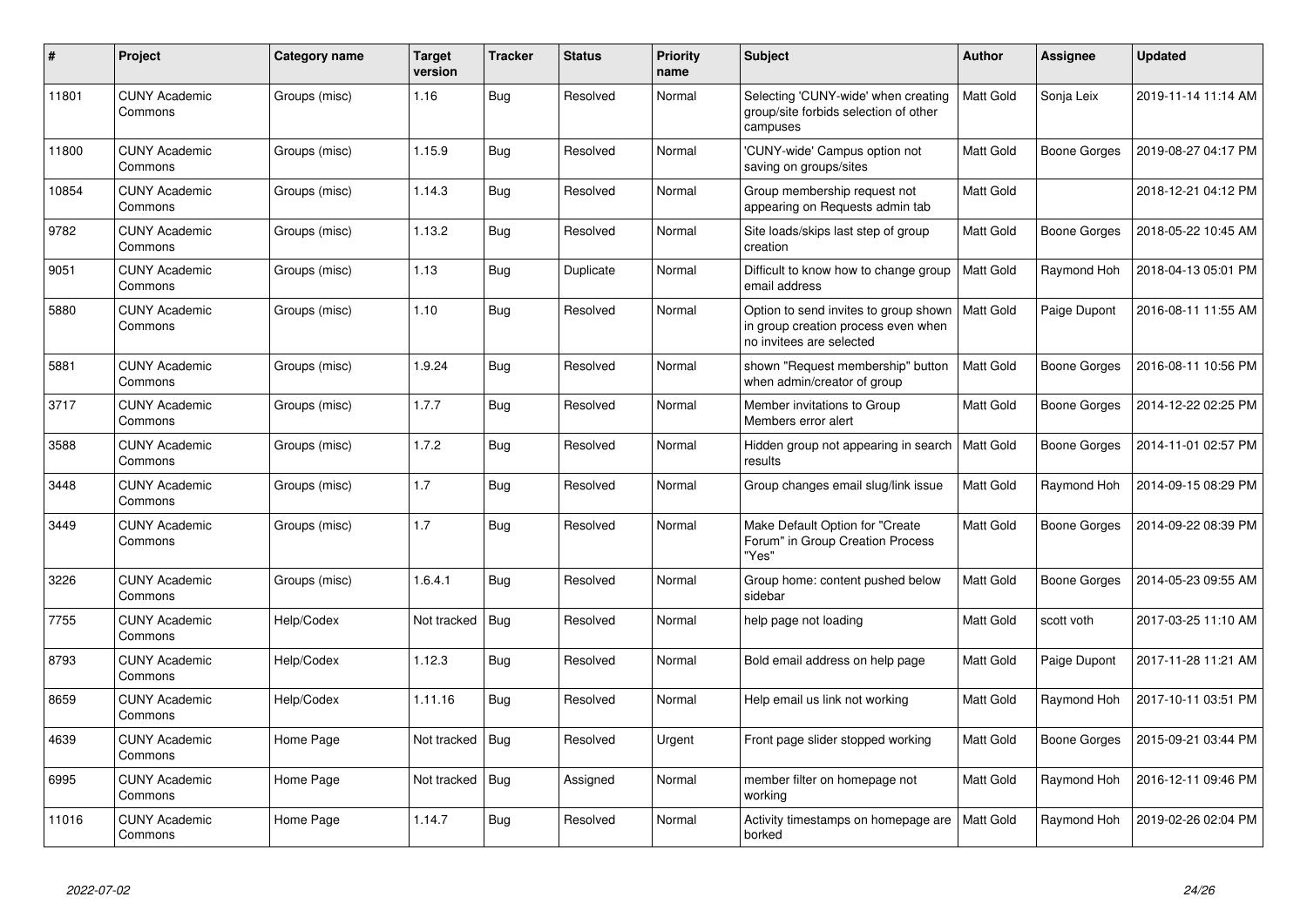| $\pmb{\#}$ | Project                         | Category name   | <b>Target</b><br>version | <b>Tracker</b> | <b>Status</b> | <b>Priority</b><br>name | <b>Subject</b>                                                                     | <b>Author</b> | Assignee            | <b>Updated</b>      |
|------------|---------------------------------|-----------------|--------------------------|----------------|---------------|-------------------------|------------------------------------------------------------------------------------|---------------|---------------------|---------------------|
| 9114       | <b>CUNY Academic</b><br>Commons | Home Page       | 1.12.8                   | Bug            | Resolved      | Normal                  | group with long name messes up<br>homepage layout                                  | Matt Gold     | Boone Gorges        | 2018-01-24 05:17 PM |
| 3917       | <b>CUNY Academic</b><br>Commons | Home Page       | 1.7.16                   | Bug            | Resolved      | Normal                  | New homepage display errors                                                        | Matt Gold     | Raymond Hoh         | 2015-03-18 11:15 AM |
| 3910       | <b>CUNY Academic</b><br>Commons | Home Page       | 1.7.15.2                 | Bug            | Resolved      | High                    | Home Page Display Errors                                                           | Matt Gold     | Boone Gorges        | 2015-03-17 10:21 AM |
| 3802       | <b>CUNY Academic</b><br>Commons | Home Page       | 1.7.14                   | <b>Bug</b>     | Resolved      | Normal                  | Long user name causes problems<br>with Who's Online homepage display               | Matt Gold     | Daniel Jones        | 2015-02-23 03:39 PM |
| 3614       | <b>CUNY Academic</b><br>Commons | Home Page       | 1.7.2                    | <b>Bug</b>     | Resolved      | Normal                  | Homepage member widget filter<br>feature not working                               | Matt Gold     | <b>Boone Gorges</b> | 2014-11-01 02:24 PM |
| 8702       | <b>CUNY Academic</b><br>Commons | Homepage Slides | 1.11.13                  | Bug            | Resolved      | Normal                  | Homepage slider doesn't offer option<br>to move through slides                     | Matt Gold     | <b>Boone Gorges</b> | 2017-09-14 11:37 PM |
| 5179       | <b>CUNY Academic</b><br>Commons | Homepage Slides | 1.9.6                    | Bug            | Resolved      | High                    | homepage slider image broken                                                       | Matt Gold     | Raymond Hoh         | 2016-02-01 11:26 PM |
| 15196      | <b>CUNY Academic</b><br>Commons | Layout          | 1.19.2                   | Bug            | Resolved      | Normal                  | footer positioning on GCDI site                                                    | Matt Gold     | Raymond Hoh         | 2022-01-25 11:33 AM |
| 13459      | <b>CUNY Academic</b><br>Commons | Layout          | 1.17.6                   | Bug            | Resolved      | Normal                  | Line spacing on forum post title is too<br>small                                   | Matt Gold     | Raymond Hoh         | 2020-10-27 11:00 AM |
| 13230      | <b>CUNY Academic</b><br>Commons | Layout          | 1.17.2                   | Bug            | Resolved      | Normal                  | Overlapping notifications on group<br>management member acceptance                 | Matt Gold     | Raymond Hoh         | 2020-08-25 11:27 AM |
| 9148       | <b>CUNY Academic</b><br>Commons | Layout          | 1.12.11                  | <b>Bug</b>     | Resolved      | Normal                  | CAC on Microsoft Edge                                                              | Matt Gold     | Matt Gold           | 2018-03-27 11:34 AM |
| 3344       | <b>CUNY Academic</b><br>Commons | Layout          | 1.6.11                   | Bug            | Resolved      | Normal                  | Double display of menu on profile<br>settings                                      | Matt Gold     | Boone Gorges        | 2014-08-01 09:58 AM |
| 3345       | <b>CUNY Academic</b><br>Commons | Layout          | 1.6.11                   | <b>Bug</b>     | Resolved      | Normal                  | Text/Icon Styling Error/Overlap on<br>Profile pages                                | Matt Gold     | Boone Gorges        | 2014-08-01 09:05 AM |
| 16306      | <b>CUNY Academic</b><br>Commons | Messages        | 2.0.2                    | <b>Bug</b>     | Resolved      | Normal                  | Confusing messaging on send<br>message page                                        | Matt Gold     | Raymond Hoh         | 2022-06-29 11:31 AM |
| 11808      | <b>CUNY Academic</b><br>Commons | Messages        | 1.15.9                   | Bug            | Resolved      | Normal                  | Search function on messages not<br>working                                         | Matt Gold     | Boone Gorges        | 2019-08-30 11:03 AM |
| 9875       | <b>CUNY Academic</b><br>Commons | Messages        | 1.13.3                   | Bug            | Resolved      | Low                     | Can't mark message as read                                                         | Matt Gold     | <b>Boone Gorges</b> | 2018-06-01 07:54 PM |
| 9876       | <b>CUNY Academic</b><br>Commons | Messages        | 1.13.3                   | <b>Bug</b>     | Resolved      | Normal                  | System erroneously indicates<br>super-admin is part of private<br>message exchange | Matt Gold     | Boone Gorges        | 2018-06-01 07:36 PM |
| 3574       | <b>CUNY Academic</b><br>Commons | My Commons      |                          | <b>Bug</b>     | Duplicate     | Normal                  | Address awkward possessive cases<br>on My Commons page                             | Matt Gold     | Raymond Hoh         | 2015-04-13 04:41 PM |
| 9132       | <b>CUNY Academic</b><br>Commons | My Commons      | 1.12.8                   | Bug            | Resolved      | Normal                  | empty activity items on My Commons                                                 | Matt Gold     | Raymond Hoh         | 2018-02-13 10:49 AM |